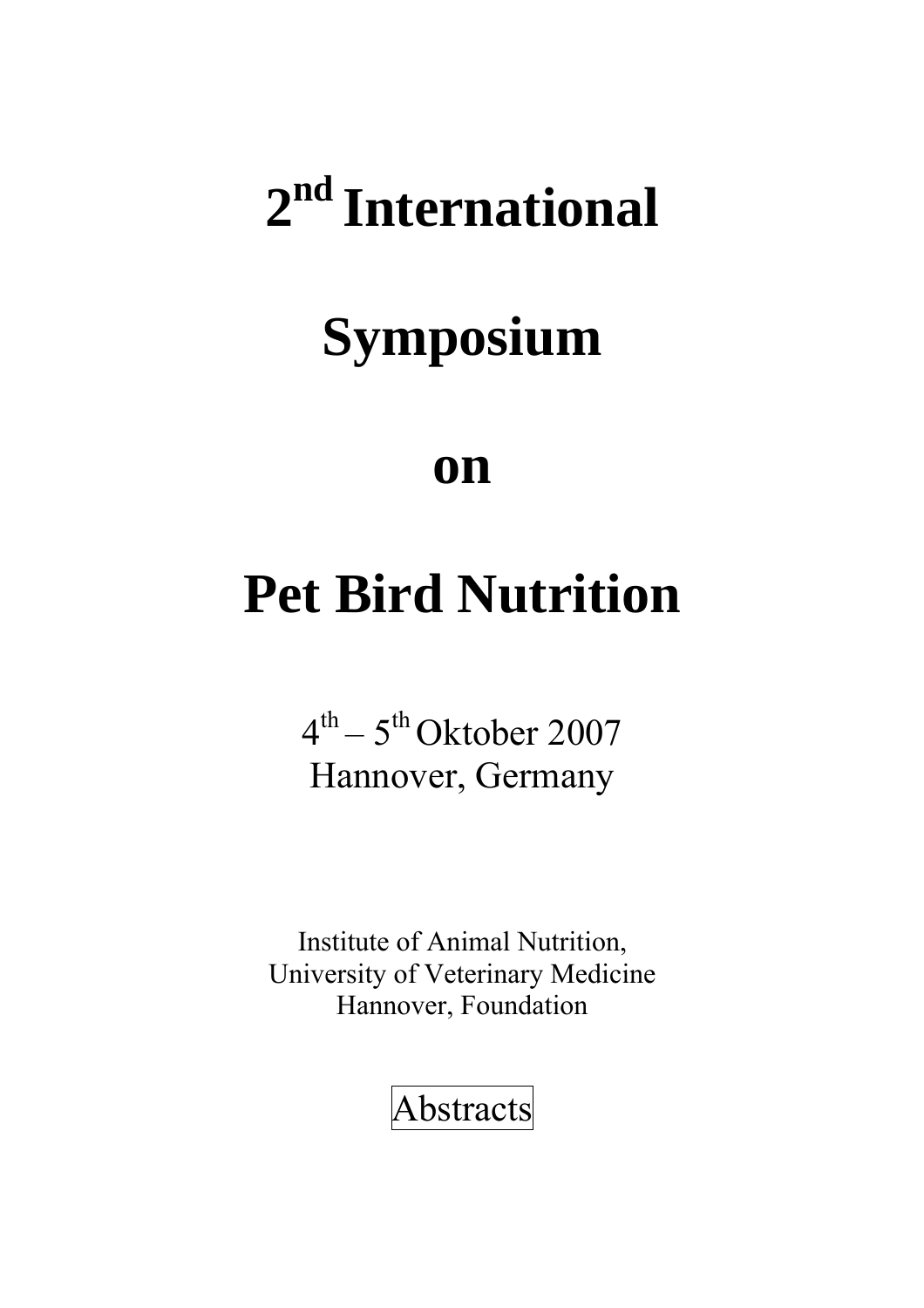## <span id="page-1-0"></span>**Index**

| 2. Development of enzyme activities (in small intestine content and pancreatic tissue) of pet   |  |
|-------------------------------------------------------------------------------------------------|--|
|                                                                                                 |  |
| 3. Microbiological examinations on the gastrointestinal flora of healthy lovebirds (Agapornis   |  |
|                                                                                                 |  |
| 4. Comparison of Physical Examination Characteristics and Freshly Voided Fecal Gram's           |  |
| Stain Parameters Between Budgerigars Raised on Seeds and Those Fed an Organic                   |  |
|                                                                                                 |  |
| 5. Feed intake, ingestion behaviour as well as amounts and composition of cast into three       |  |
|                                                                                                 |  |
|                                                                                                 |  |
|                                                                                                 |  |
|                                                                                                 |  |
| 8. Osteological examinations on the budgerigar (Melopsittacus undulatus) with special           |  |
|                                                                                                 |  |
| 9. Ontogeny of L-carnitine, thyroid hormones and cortisol in pigeons (Columba livia             |  |
|                                                                                                 |  |
| 10. Protein content and amino acid composition in feedstuffs offered to pet birds in            |  |
|                                                                                                 |  |
| 11. Composition of common feedstuffs offered to nectarivorous birds with special emphasis       |  |
|                                                                                                 |  |
|                                                                                                 |  |
|                                                                                                 |  |
| 14. Risk assessment of food species fed to birds of prey, from bacteria, viruses, parasites and |  |
|                                                                                                 |  |
| 15. Development of the hygienic quality in husbandry of fruits and cooked foods for parrots     |  |
|                                                                                                 |  |
|                                                                                                 |  |
|                                                                                                 |  |
|                                                                                                 |  |
|                                                                                                 |  |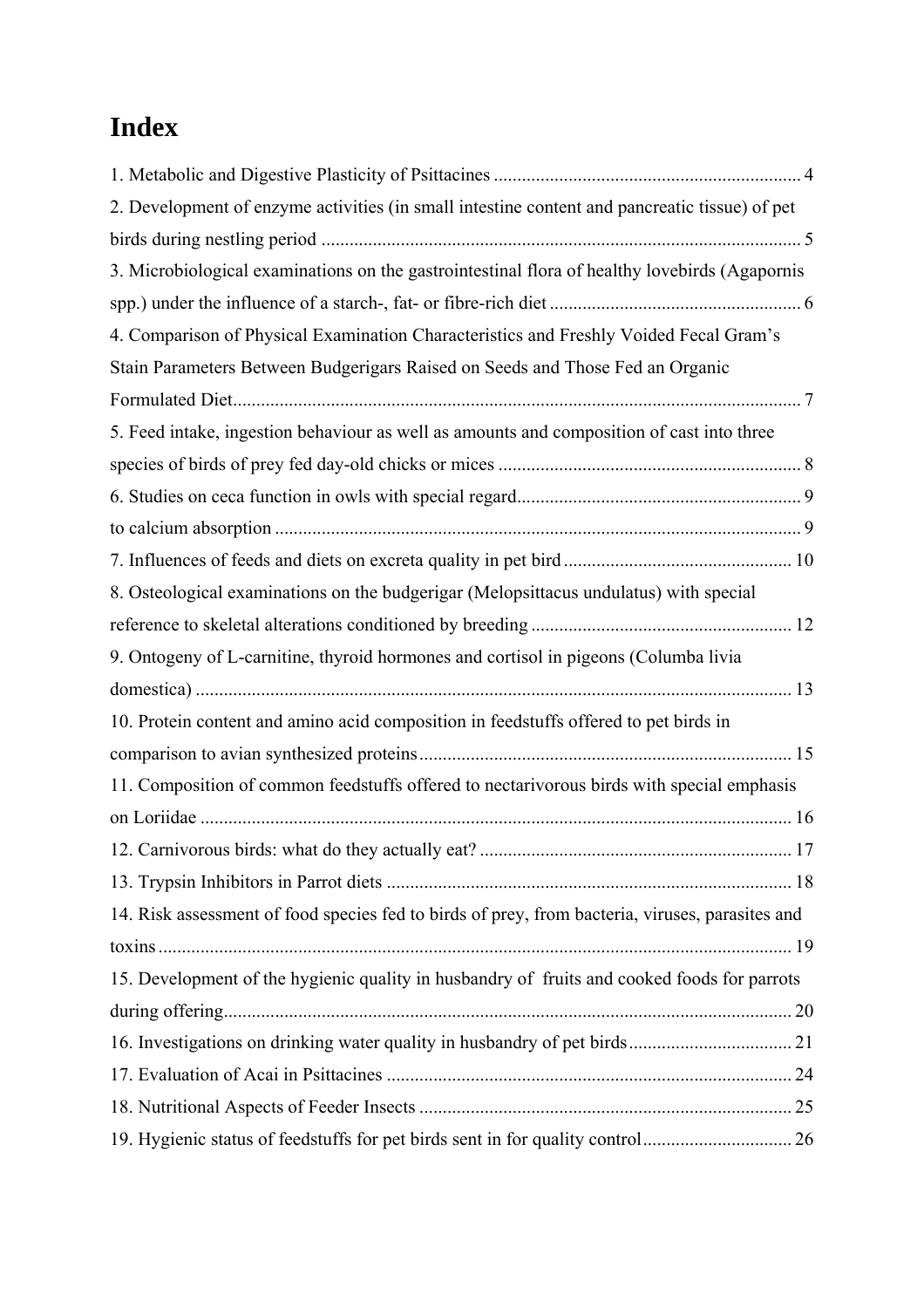| 20. Hygienic quality of imported fresh oil palm fruits (Elaeis guinensis) for nutrition of         |    |
|----------------------------------------------------------------------------------------------------|----|
|                                                                                                    |    |
|                                                                                                    |    |
| 23. Investigations on the vitamin content in kernels of different seeds fed frequently to pet      |    |
|                                                                                                    |    |
|                                                                                                    |    |
| 25. Investigations on ingestion behaviour in macaws kept under different conditions  33            |    |
| 26. Foraging enrichment as treatment for pterotillomania in grey parrots 34                        |    |
|                                                                                                    |    |
|                                                                                                    |    |
|                                                                                                    |    |
|                                                                                                    |    |
| 30. Refinements in husbandry and care of psittacine birds kept for research purposes 39            |    |
| 31. Effects of availability of fresh fruit on actual nutrient and energy intake on yellow-         |    |
| shouldered amazons (Amazona barbadensis) fed a seed mixture ad libitum 40                          |    |
|                                                                                                    |    |
|                                                                                                    |    |
|                                                                                                    |    |
| 34. Feed intake and apparent bioavailability of amino acids in different types of foods for        |    |
|                                                                                                    |    |
|                                                                                                    |    |
| Part 2 – Digestibility and composition                                                             | 45 |
| 36. Effects of grinding level in pellet diets on excreta quality and digestibility in African grey |    |
|                                                                                                    |    |
|                                                                                                    |    |
| Comparative study on digestibility of organic matter in different pet bird species and hens        |    |
|                                                                                                    |    |
| 38. Amino acid bioavailability in foods (wheat meal, corn, gelatinized corn, sunflower meal        |    |
| with hulls, and citric pulp) used in extruded diets for adult blue-fronted amazons (Amazona        |    |
|                                                                                                    |    |
| 39. Amino acid bioavailability in foods (dehulled oat seed, powder albumin, egg yolk powder,       |    |
| wheat germ) used in extruded diets for adult blue-fronted amazons (Amazona aestiva)  50            |    |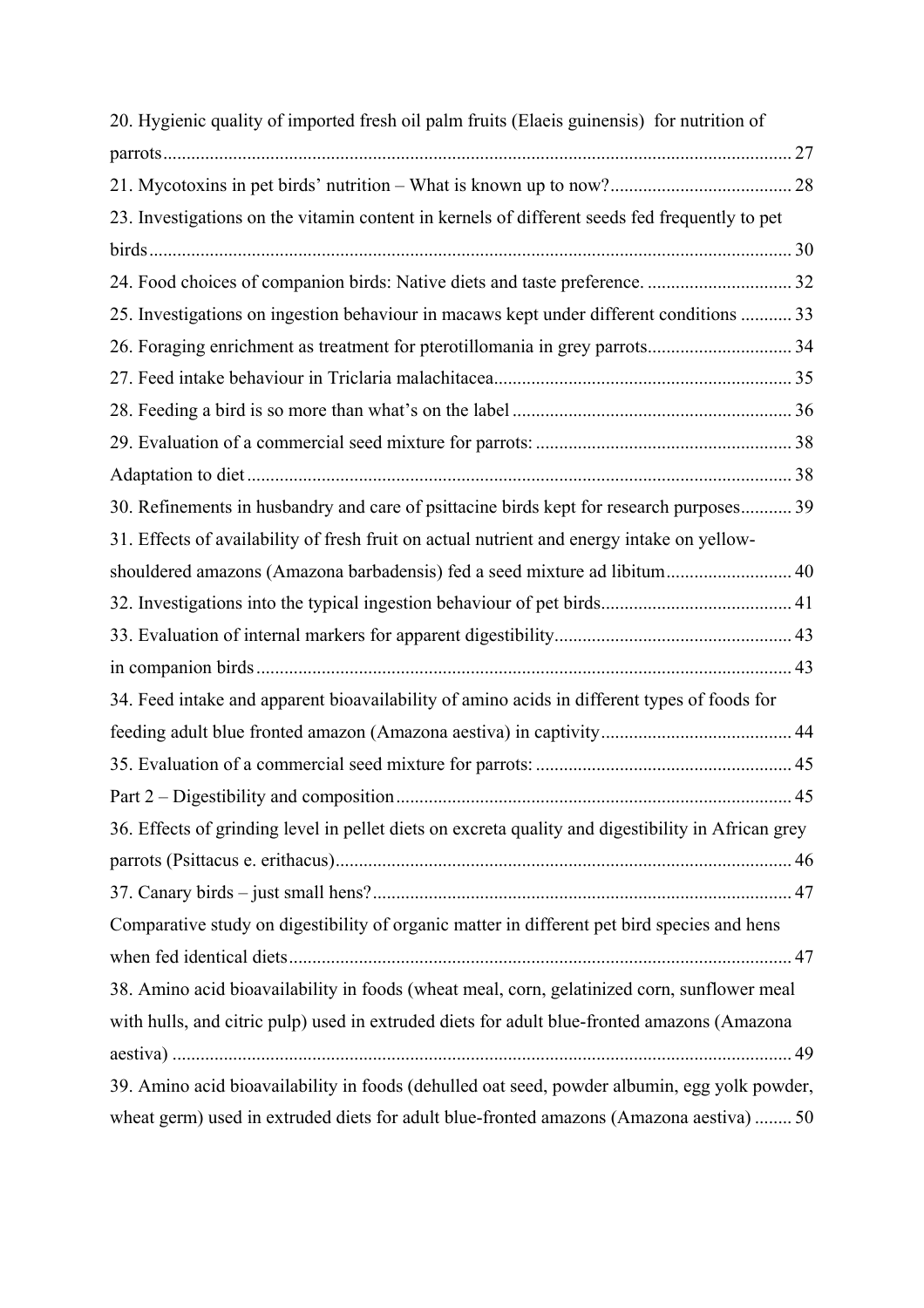| 40. Amino acid bioavailability in foods (brewer's dried yeast, dried papaya, dried banana,       |  |
|--------------------------------------------------------------------------------------------------|--|
| soybean meal and micronized soybean) used in extruded diets for adult blue-fronted amazons       |  |
|                                                                                                  |  |
| 41. Nutrient intake, apparent digestibility, excreta quality and sources of faecal protein in    |  |
| African grey parrots (Psittacus e. erithacus) fed either a seed mixture or a pellet diet of      |  |
|                                                                                                  |  |
|                                                                                                  |  |
|                                                                                                  |  |
|                                                                                                  |  |
|                                                                                                  |  |
| 45. Metabolic and endogenous losses of energy, nitrogen, crude protein, uric acid and amino      |  |
|                                                                                                  |  |
|                                                                                                  |  |
| 46. Investigations into endogenus losses of nitrogen in adult parrots (Amazona spp.) in order    |  |
|                                                                                                  |  |
| 47. Investigations into endogenous losses of macro minerals in adult parrots (Amazona spp.)      |  |
|                                                                                                  |  |
| 48. Investigations into energy and protein requirements in growing pet birds 60                  |  |
|                                                                                                  |  |
|                                                                                                  |  |
|                                                                                                  |  |
| 51. Effect of nectar food dilution and apple on energy and nutrient intake in rainbow lorikeets  |  |
|                                                                                                  |  |
| 52. Protein requirements for muscovy duck and fulvous whisteling duck growth 65                  |  |
| 53. Frequently observed nutritional disorders in veterinarian avian practice - an overview       |  |
|                                                                                                  |  |
|                                                                                                  |  |
|                                                                                                  |  |
|                                                                                                  |  |
|                                                                                                  |  |
|                                                                                                  |  |
|                                                                                                  |  |
|                                                                                                  |  |
| 59. Guidelines for the assessment of sequential blood chemistry panels in scientific studies. 73 |  |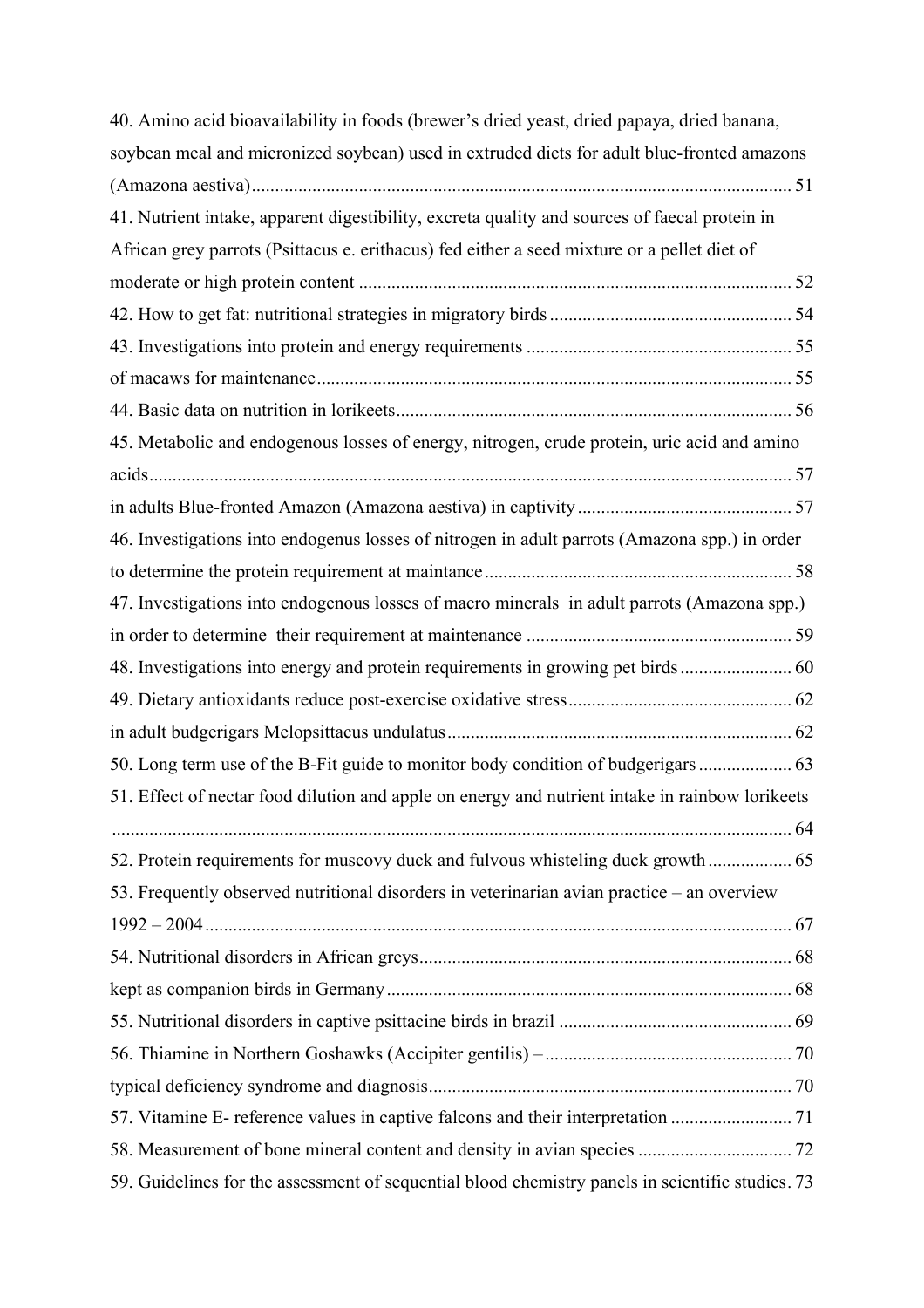| 60. Hematologic and Biochemical Reference Ranges for Budgerigars: Are They Really                |  |
|--------------------------------------------------------------------------------------------------|--|
|                                                                                                  |  |
|                                                                                                  |  |
|                                                                                                  |  |
|                                                                                                  |  |
| 63. The influence of fructo-oligosaccharides and lactose supplementation on apparent             |  |
| digestibility and Salmonella excretion during salmonellosis in pigeons (Columba livia            |  |
|                                                                                                  |  |
|                                                                                                  |  |
|                                                                                                  |  |
| 66. Investigations into potential adverse effects of high doses of vitamin K3 in the diet fed to |  |
|                                                                                                  |  |
| 67. Efficacy of pro- and prebiotics on E. coli- and Campylobacter-infections of canaries         |  |
|                                                                                                  |  |
| 68. Effect of nectar food dilution degree and pollen on body condition, body weight and          |  |
| breeding performance in the nectarivorous parrot population at Loro Parque Fundacion 83          |  |
|                                                                                                  |  |
|                                                                                                  |  |
| 70. Iron storage disease (haemosiderosis) in blue-masked leafbirds (Chloropsis venusta) 85       |  |
|                                                                                                  |  |
|                                                                                                  |  |
|                                                                                                  |  |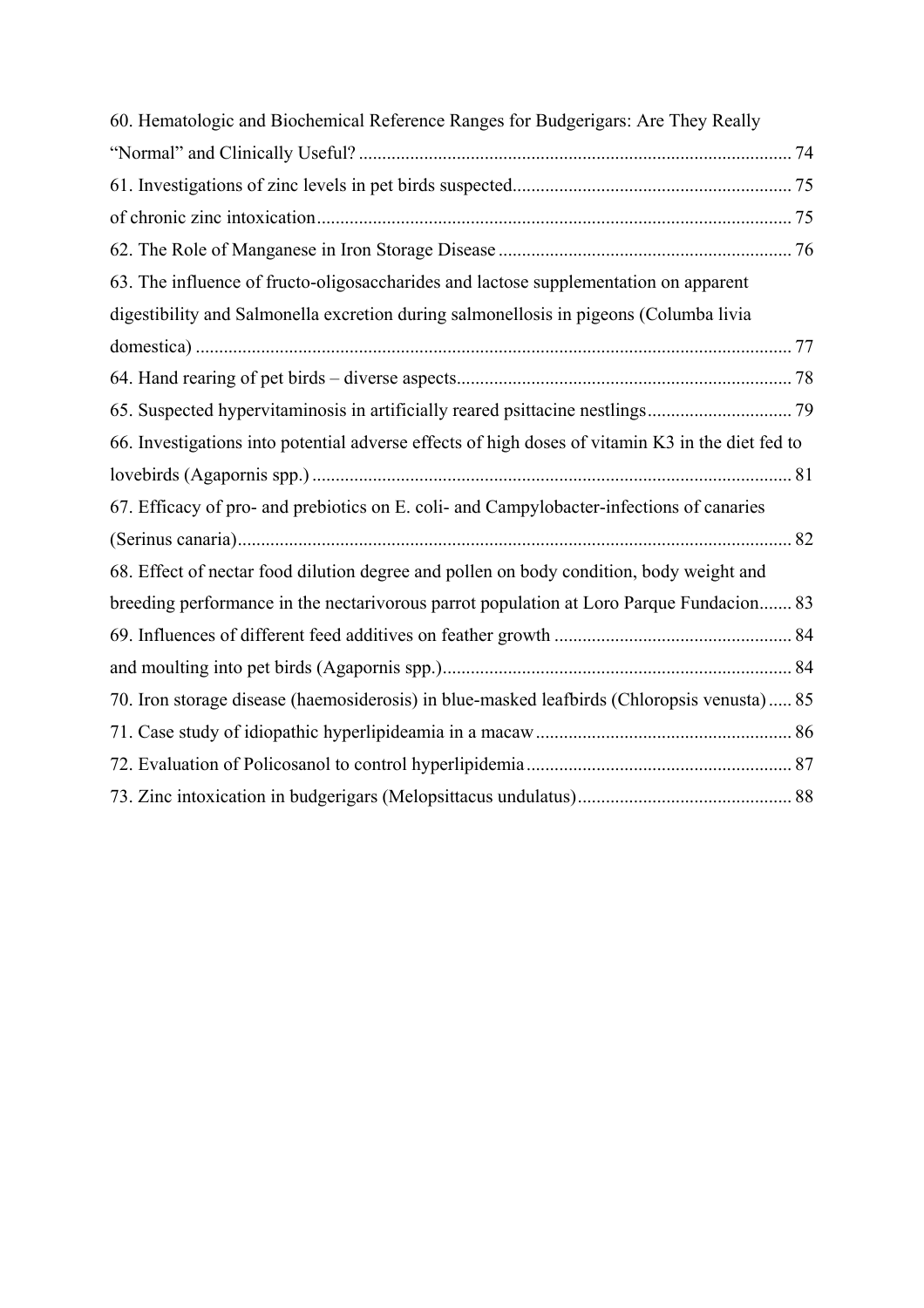# **I. Basic Knowledge Anatomy, Body Composition, Digestion**

**Oral Presentations**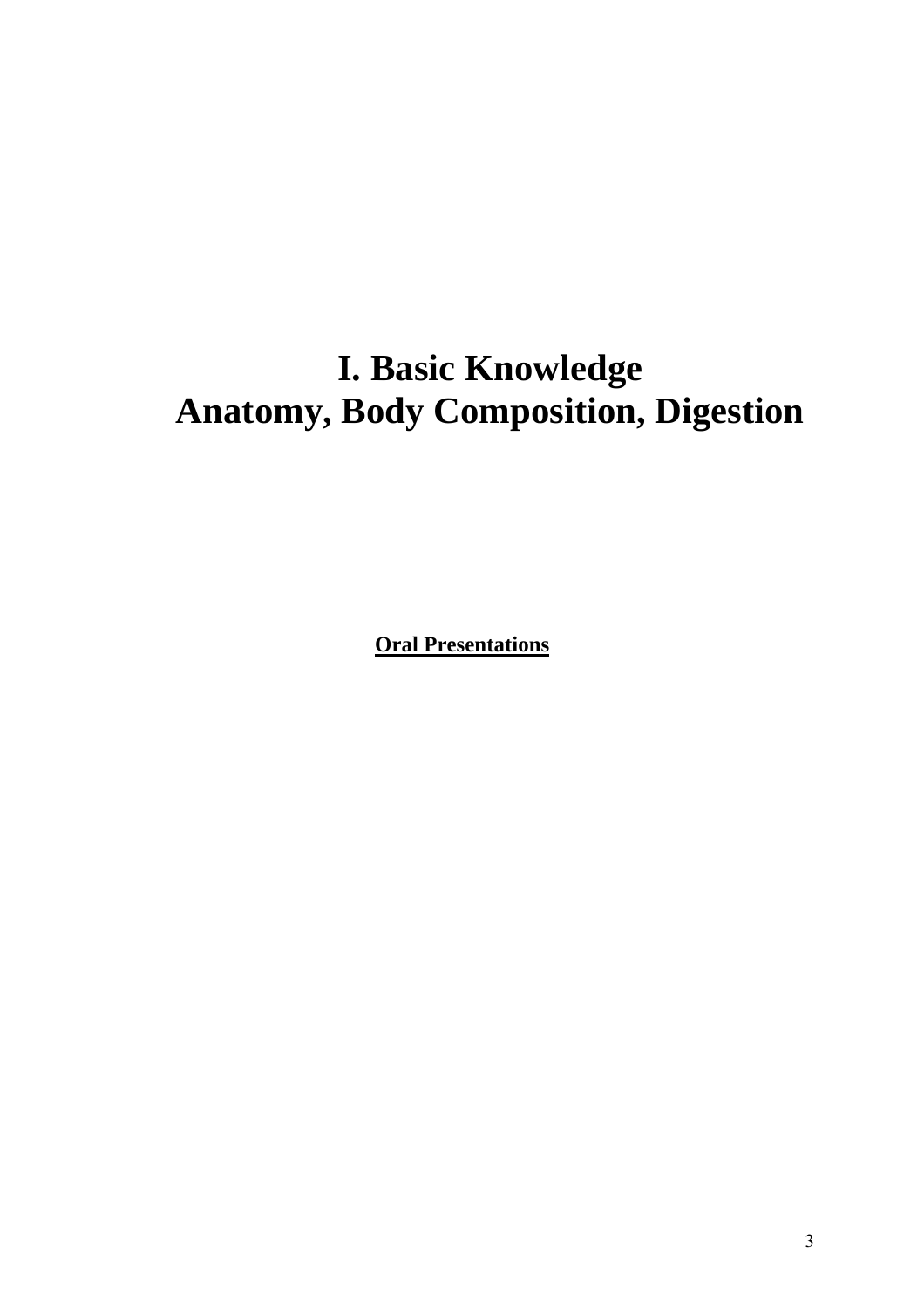### **1. Metabolic and Digestive Plasticity of Psittacines**

Klasing, K.C., Koutsos, E.A. and Kohler, L.M.

<span id="page-6-0"></span>Objectives± Many psittacine species are generalist and eat dozens of different food type during any given seasons. Smaller psittacines tend to prefer seeds and nectars, whereas larger species tend to consume a greater proportion of nuts and animal matter. Some species are specialists, including nectarivores (lorikeet), granivores (cockatiel), and herbivores (kakapo). Often, we do not know the natural diets of species commonly kept in captivity with sufficient detail to reconstruct their natural nutrient intake. In captivity, diets based on common foods and feed ingredients are use in place of natural diets. It is not clear how well psittacines adapt to captive diets that may have levels of nutrients that are considerably different than found in their natural diets. Our objective was to determine the ability of cocktails to adapt to a wide range of protein, energy, and vitamin levels.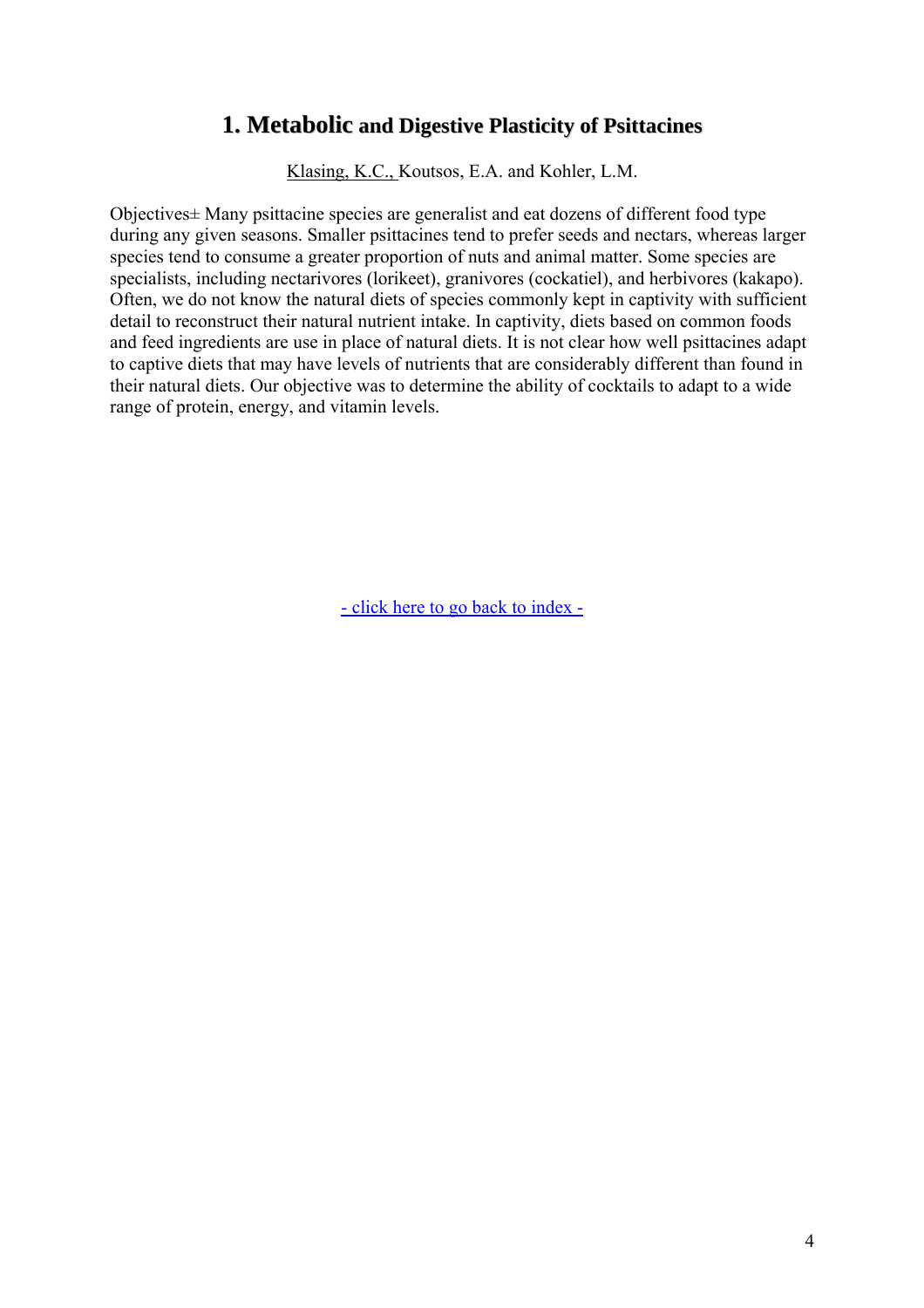## <span id="page-7-0"></span>**2. Development of enzyme activities (in small intestine content and pancreatic tissue) of pet birds during nestling period**

Wolf, P. and Kamphues , J.

*Institute of Animal Nutrition, University of Veterinary Medicine, Foundation, Hannover* 

**Introduction:** Precocial birds (i.e. Galliformes) start self-employed feed intake immediately after hatch, whereas nidicolus birds are fed by their parents (feed is ingested by adults before given to nestlings). In contrast to precocial birds, in which development of enzyme activities is in-depth investigated (1), data for pet bird nestlings are seldom. **Aim** of this study with nestlings was the investigation of enzyme activities in the young organism as well as enzyme development during growth to optimize the composition of diets used for hand rearing of nestlings.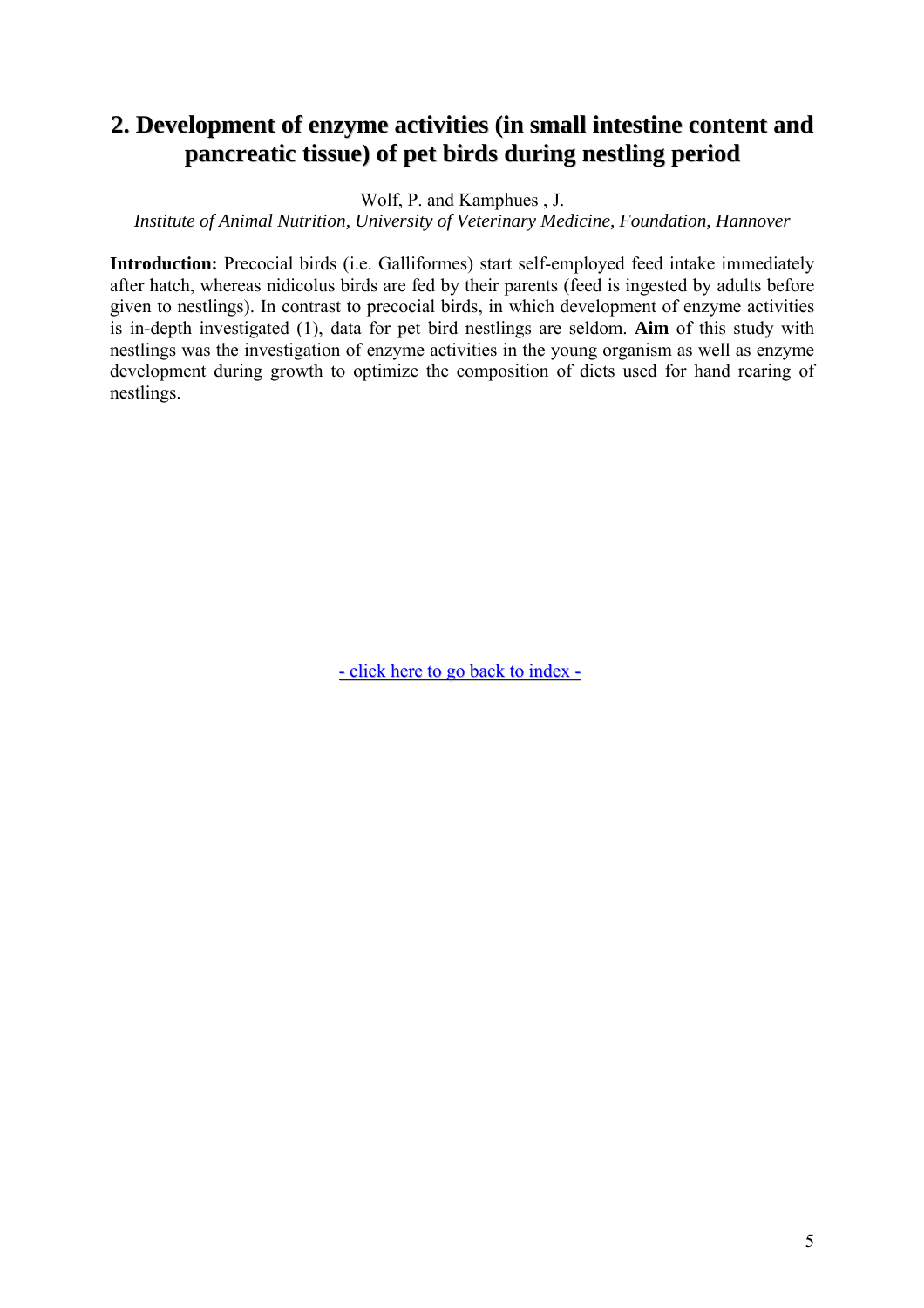## <span id="page-8-0"></span>**3. Microbiological examinations on the gastrointestinal flora of healthy lovebirds (Agapornis spp.) under the influence of a starch- , fat- or fibre-rich diet**

U. Kümmel<sup>1</sup>, J. Verspohl<sup>2</sup>, P. Wolf<sup>1</sup> and J. Kamphues<sup>1</sup> <sup>1</sup>Institute of Animal Nutrition, <sup>2</sup>Institute of Microbiology and Infectious Diseases University of Veterinary Medicine Hannover, Foundation

**Introduction:** With regard to the gastrointestinal flora of pet birds the following aspects are with particular interest: on the one hand, the microoganisms in the alimentary tract are involved in several digestion processes (esp. degradation of crude fibre). On the other hand several problems in digestion result from an imbalance (dysbiosis) of the gastrointestinal flora or from infections with exogenic bacteria. Against this background the investigations made should enable deeper knowledge on the composition (qualitatively and quantitatively) of the gastrointestinal flora of lovebirds. This species has  $-$  in comparison to other pet birds  $-$  a higher developed large intestine. Additionally, according to investigations of FRÖMBLING (2000), lovebirds show higher digestibility rates compared to other birds offering identical feed.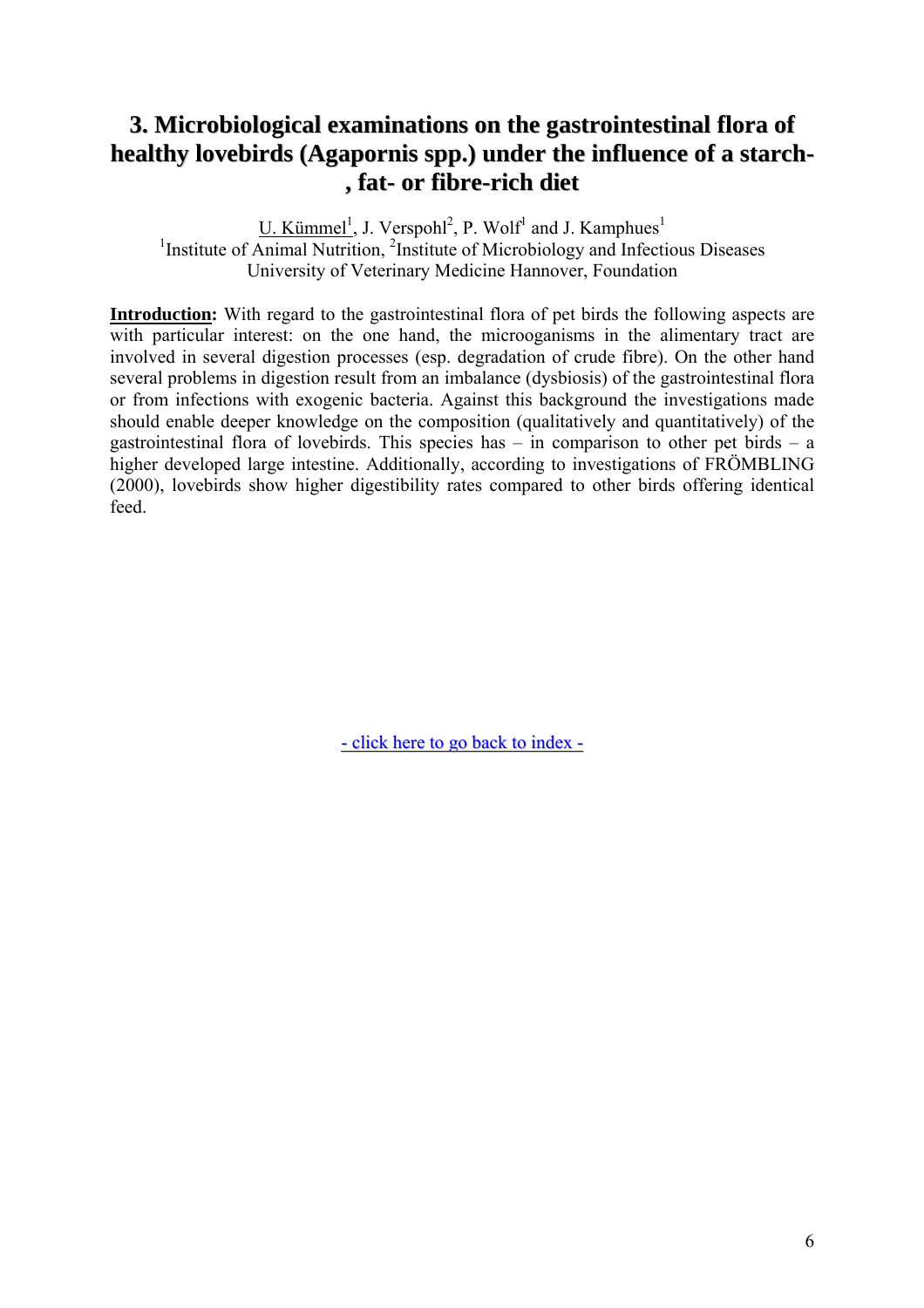## <span id="page-9-0"></span>**4. Comparison of Physical Examination Characteristics and Freshly Voided Fecal Gram's Stain Parameters Between Budgerigars Raised on Seeds and Those Fed an Organic Formulated Diet**

#### Harrison, G.J.

In a controlled study of African grey parrots fed a traditional seed and supplement diet versus a balanced formulated organic diet the fecal Gram's stain increased in numbers and percentages of gram positive bacteria, while the gram negative bacteria became almost completely gone.<sup>1</sup>

A study on budgerigars with insufficient numbers and poor project design concluded that there were no significant differences between the fecal samples from the two groups, except that the fungus Macrorhabdus ornithogaster was identified in 48.3 % of the samples from the group fed the commercially formulated diet but from only 3.4 % of the samples from the group fed the seed mixture.<sup>2</sup> Freshly voided feces from individual caged birds were not used for the study but instead cloacal swabs were used. Cloacal swabs are not appropriate to ascertain normal gut flora in Gram's stain studies.

A ongoing study using 10 pairs of budgerigars fed a balanced formulated organic diet and 10 pairs fed seed for one year shows the seed group with 80% gram-positive (50% gram positive rods and 50% cocci ) 20% gram negative; the formulated group 90 % gram positive and 10 % gram negative. No yeasts in either group.<sup>3</sup>

None of these articles report the changes seen by the author who performed a physical examination on an eight week old budgerigar raised on seeds and converted to an organic formulated diet over the next fourteen months. The bird went from having feathers that were bent, broken, discolored; cere, beak and legs were peeling; baldness on plantar surface of feet all returned to normal except the pattern of baldness on the feet which were still not completely normal.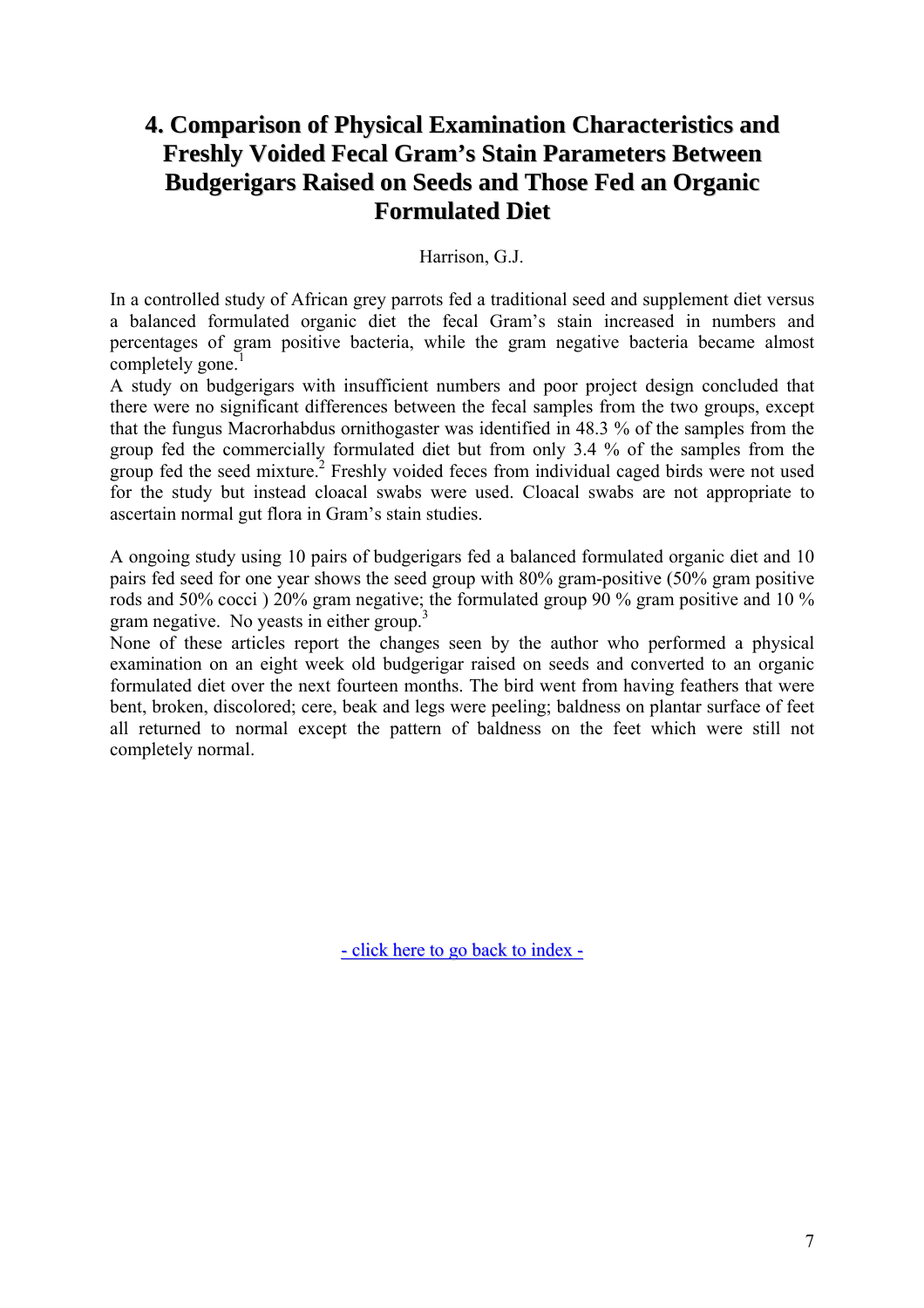## **5. Feed intake, ingestion behaviour as well as amounts and composition of cast into three species of birds of prey fed day-old chicks or mices**

Lüdtke, M., Wolf, P. and Kamphues, J.

*Institute of Animal Nutrition, University of Veterinary Medicine, Foundation, Hannover* 

Birds of prey have been kept in human custody for centuries (hawking/zoos). Also, more recently so-called "hospices" have been established whose purpose is to take temporarily care for injured animals until health is restored and to return subsequently them to their natural habitat. During hospitalization the birds are ususally fed day-old chicks and mices (sometimes enriched with supplements).

**Aim** of this study was to gain qualitative and quantitative ideas on feed consumption, size and composition of the cast, feed digestibility and nutrient supply.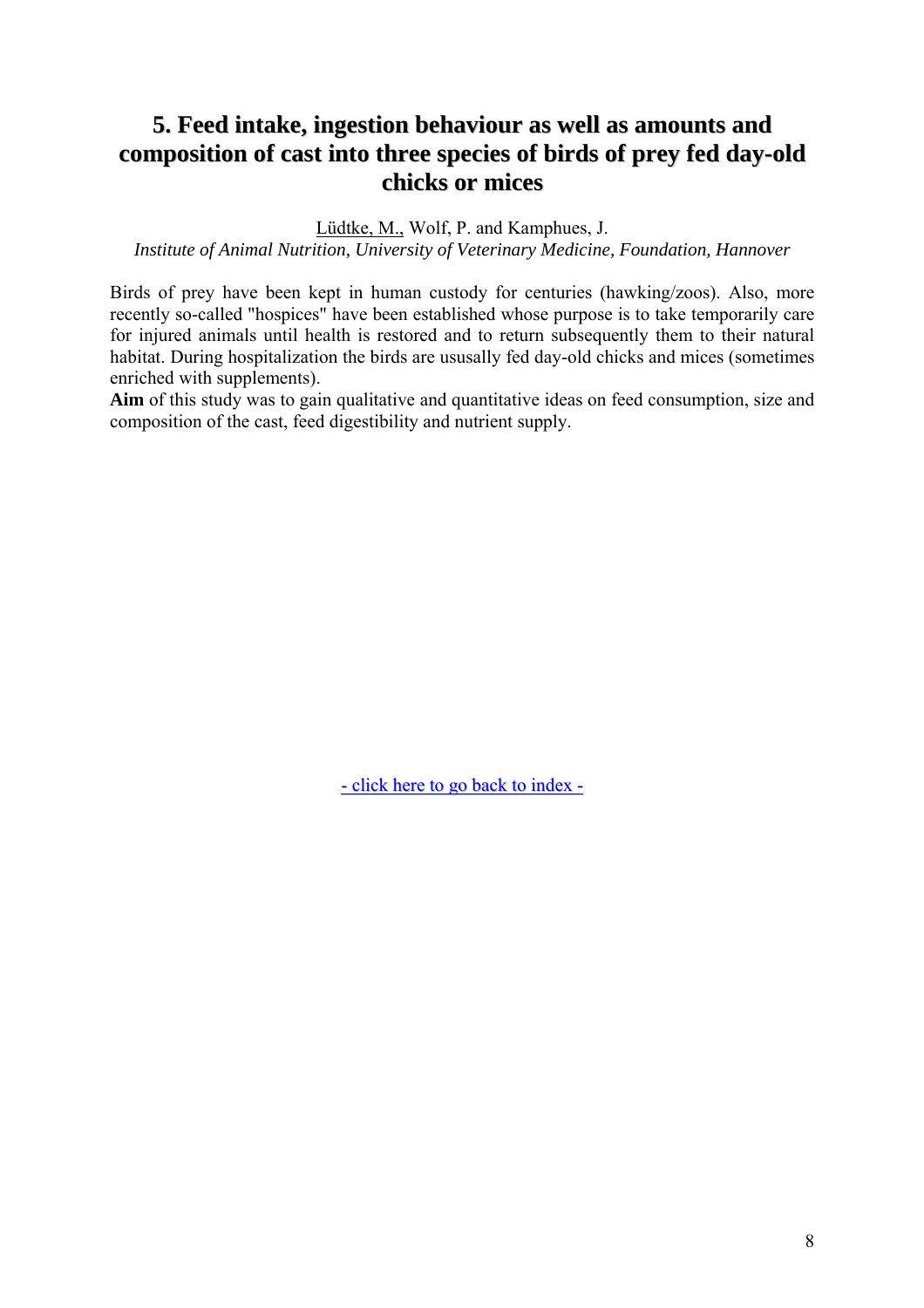## <span id="page-11-0"></span>**6. Studies on ceca function in owls with special regard to calcium absorption**

Hellmann, A.N., Kummerfeld, N., Wolf, P., Meyer, W.

Avian ceca are blind ending sacs that extend from the proximal end of the colon. They range in size from large and paired to small and single, or may be completely absent. Functional variety is suggested, including digestion of small food particles, absorption of nutrients, production of antibodies, microbial action, or utilization and absorption of water. To date, there are only very few publications on the ceca of carnivorous bird species. Therefore, this study aimed to examine the ceca of owls to gain new insight into their function.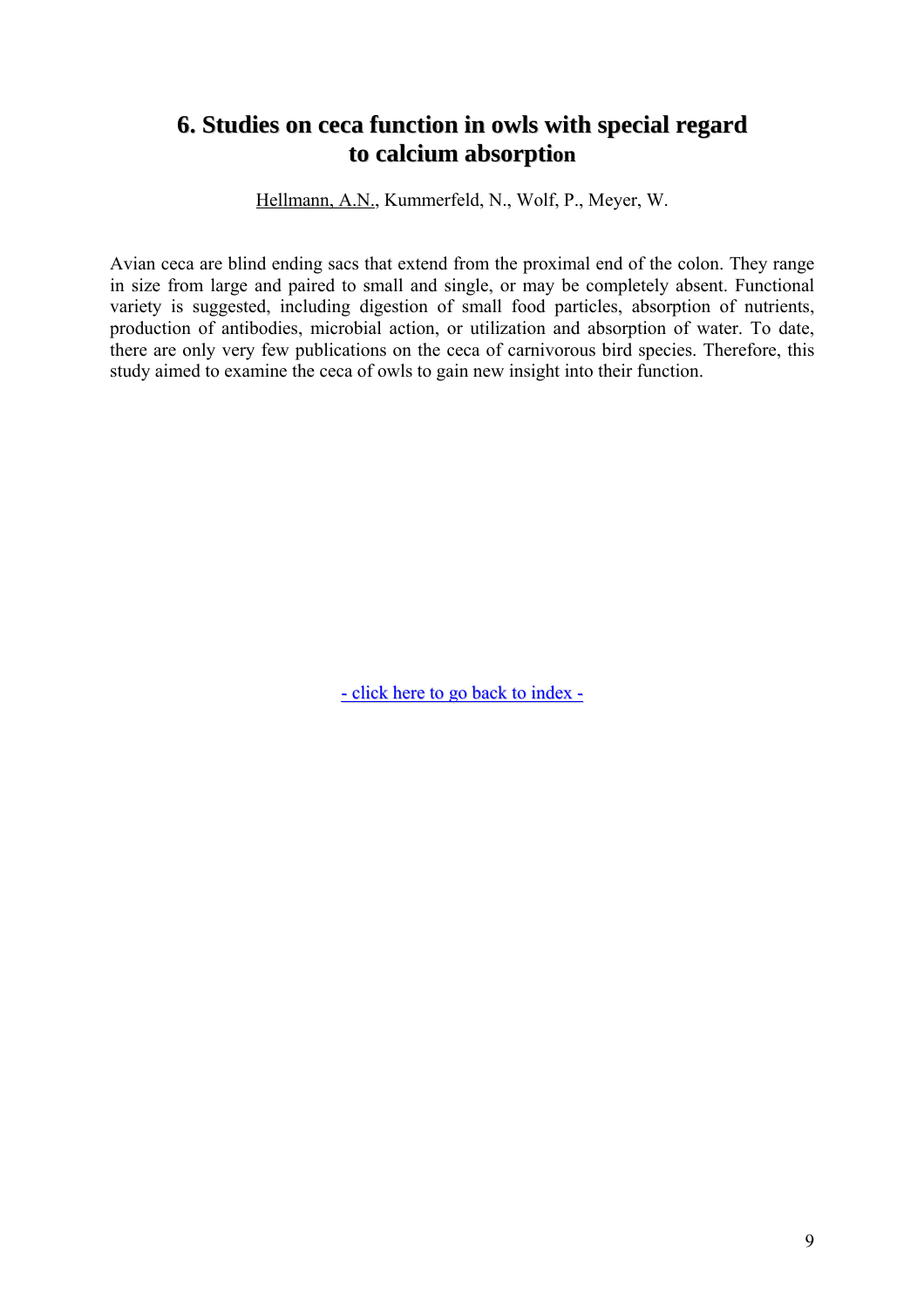## <span id="page-12-0"></span>**7. Influences of feeds and diets on excreta quality in pet bird**

Janssens, G. P.J.

**Introduction:** For many pet bird fanciers, excreta quality is a very important, though subjective measure of bird health. If a diet fails to sustain or enhance the perceived excreta quality of an owner's birds, he will mostly tend to shift to another diet, so excreta quality is a key feature in pet bird nutrition, both from a commercial and a veterinary point of view.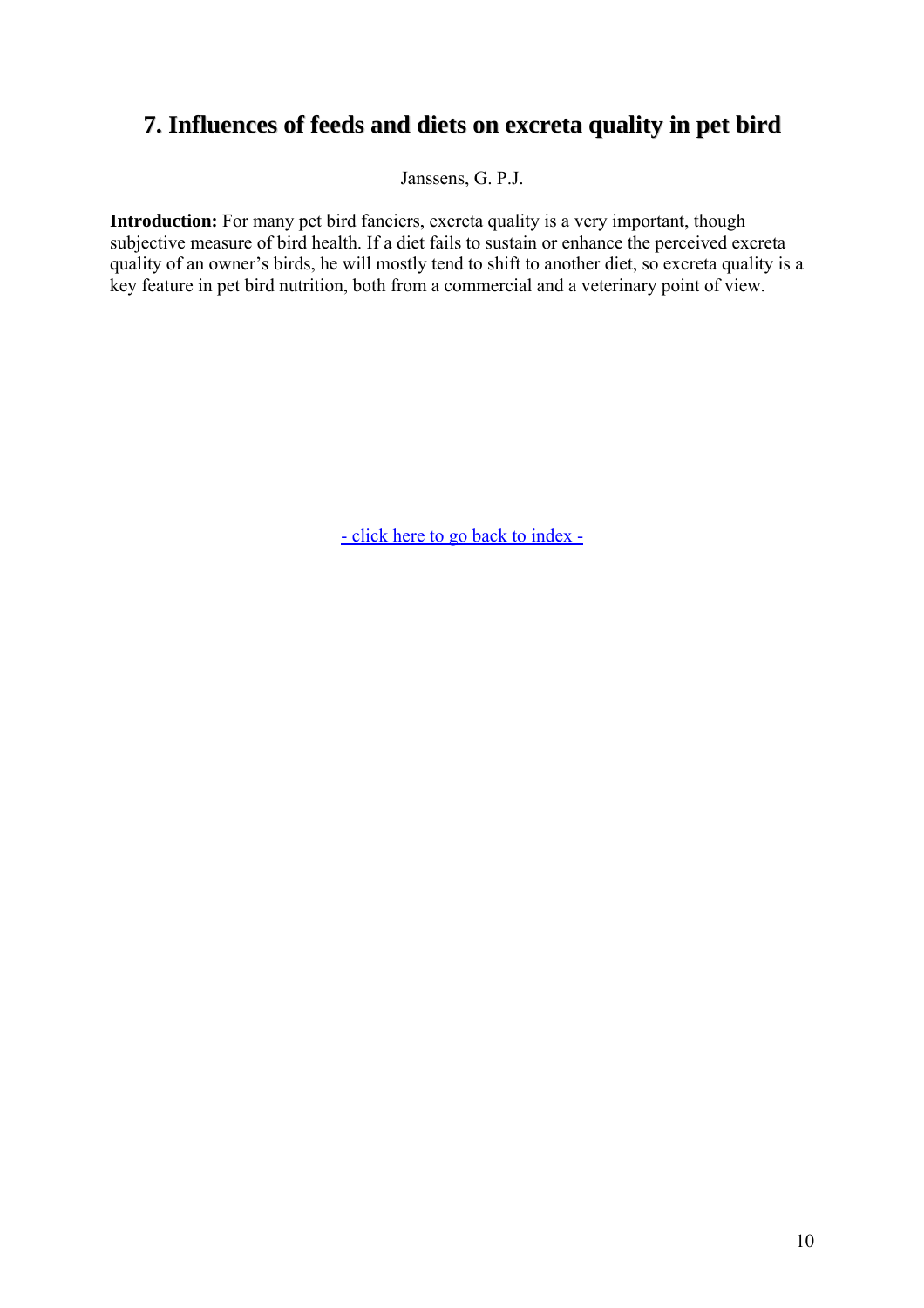## **Poster Section**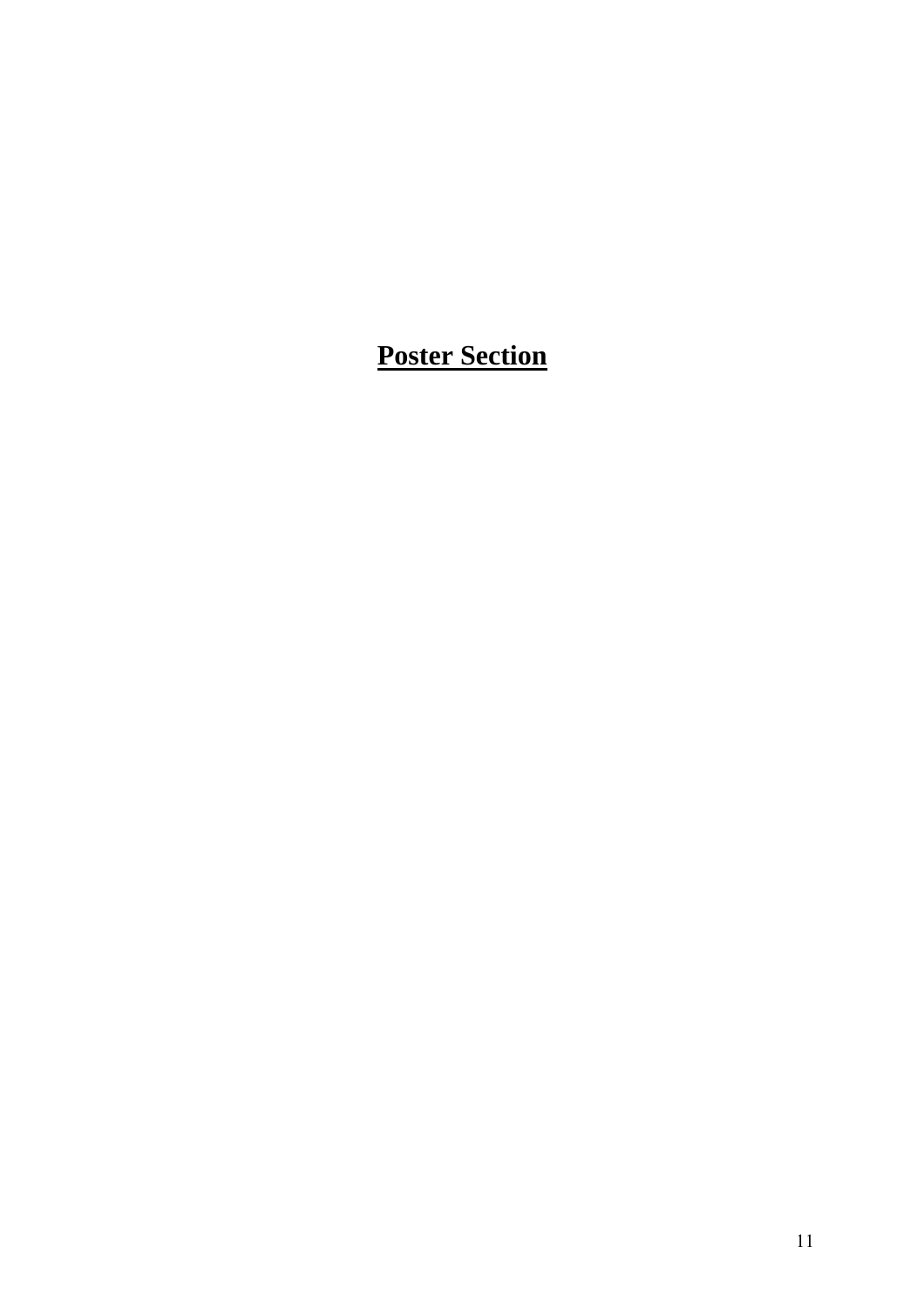## <span id="page-14-0"></span>**8. Osteological examinations on the budgerigar (Melopsittacus undulatus) with special reference to skeletal alterations conditioned by breeding**

Bartels, T., Cramer, K., Wolf, P., Boos, A.

#### **Introduction**

The budgerigar (*Melopsittacus undulatus*) is one of the best known psittacine birds kept in aviculture. In the beginning breeding efforts were focused on the establishment of colour variants, while later fancy breeders selected the birds with emphasis on their body size and feather structure. The aims of this study were to examine the skeletons of domesticated budgerigars of phenotypically different breeding types, to describe the expression of skeletal changes and to discuss the results with special reference to the causes and effects of breedconditioned alterations.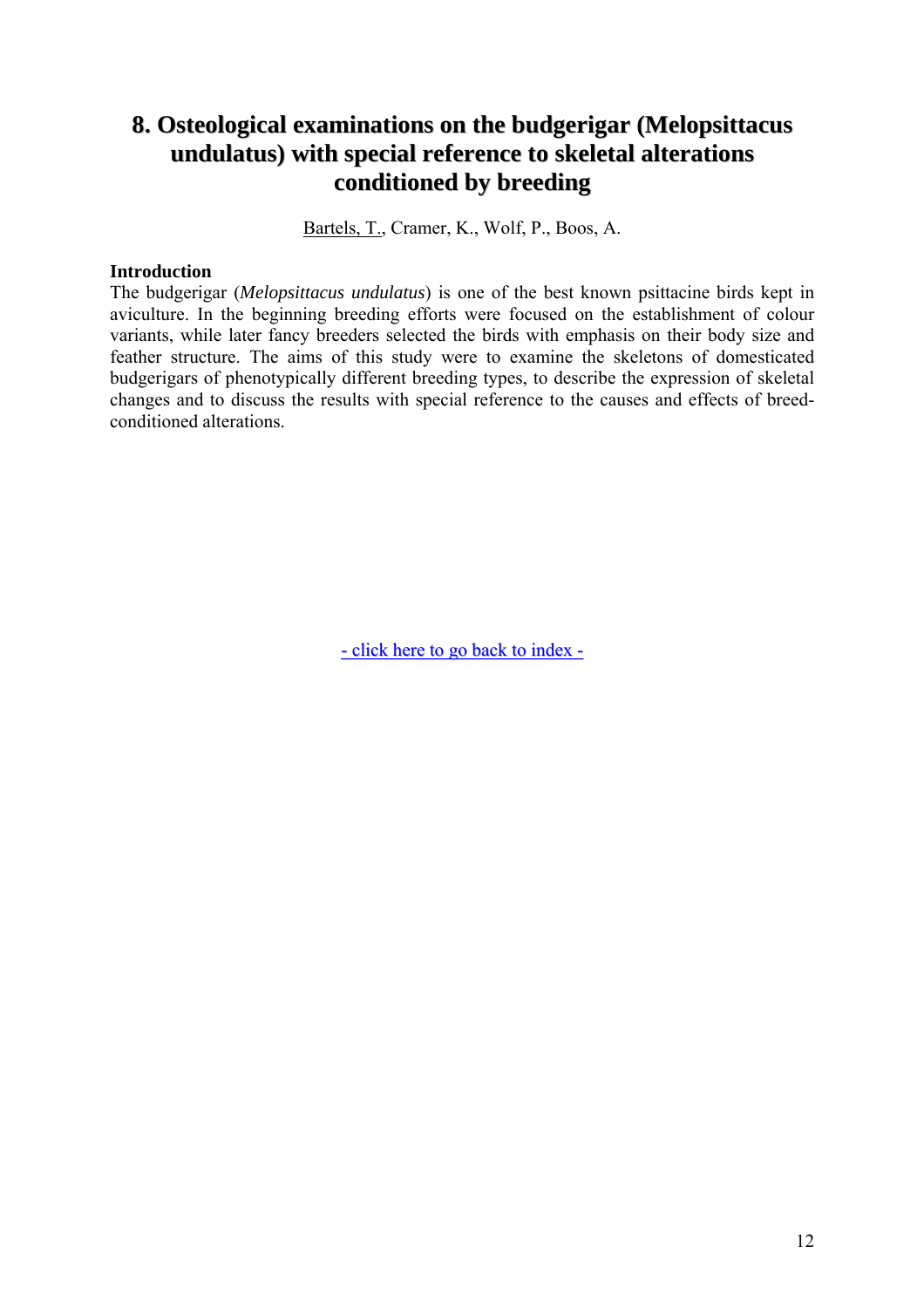## <span id="page-15-0"></span>**9. Ontogeny of L-carnitine, thyroid hormones and cortisol in pigeons (Columba livia domestica)**

 $Janssens G.P.J.<sup>1</sup>$ , Darras V.M.<sup>2</sup>

<sup>1</sup>Laboratory of Animal Nutrition, Ghent University, Heidestraat 19, B-9820 Merelbeke, Belgium; <sup>2</sup>Laboratory of Comparative Endocrinology, Catholic University of Leuven, Belgium

Objectives. In the pigeon (*Columba livia domestica*), the nutrition of young squabs mainly exists of crop milk, a fat-rich secretion of desquamated epidermal cells of the parent pigeons' crops. Together with the resorption of the yolk-sac, this must induce a high rate of fatty acid metabolisation, which is reflected in the very high growth rate of pigeon squabs. Yet, in all studied animals, it has been described that neonatal levels of L-carnitine, an important mediator of fatty acid combustion, are low in comparison to adult levels. Therefore the present study investigated the plasma levels of L-carnitine, its precursor γ-butyrobetaine and separate short-chain acyl-L-carnitines during development in relation to cortisol, triiodothyronin  $(T_3)$  and thyroxin  $(T_4)$ , hormones that are crucial in neonatal development.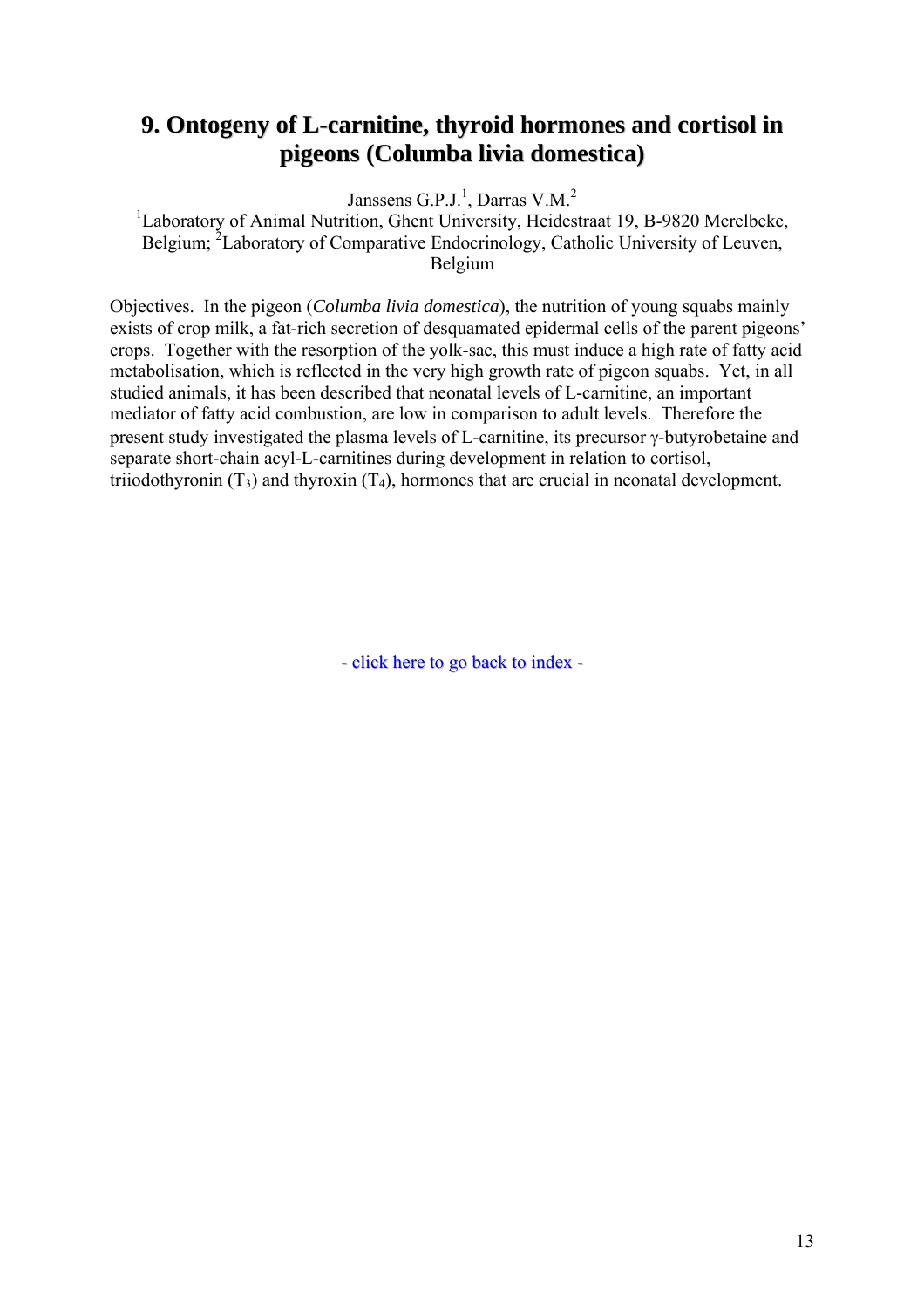# **II. Feed Science**  *Composition, Nutritive Value, Contaminants*

**Oral Presentations**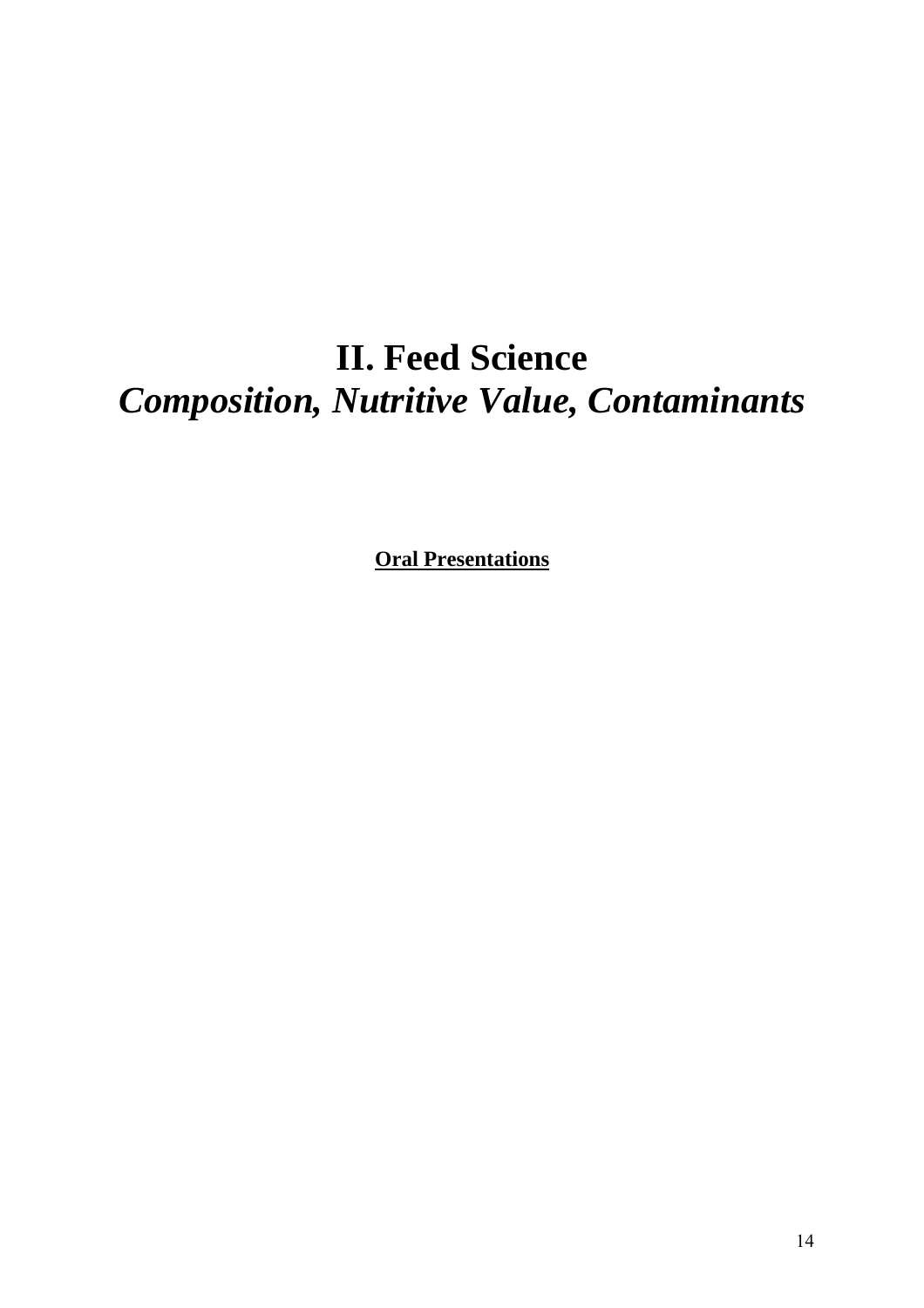## <span id="page-17-0"></span>**10. Protein content and amino acid composition in feedstuffs offered to pet birds in comparison to avian synthesized proteins**

Kamphues, J., Bayer, G., Wolf, P.

**Objective:** Good feeding practices aim to provide an adequate protein supply to animals, ensuring high performance (e.g., growth, egg production) and proper body condition. An excessive supply of nutrients and deficiencies must be avoided. With regard to this, crude protein (CP) content (g CP/kg diet) and protein composition (g amino acid/100 g CP) of feedstuffs must be taken into consideration. In special stages of life (reproduction, growth), the amino acid composition of protein offered should be similar to the protein synthesized by the bird itself (as egg, accreted body mass, feathers).

**Aim:** Recent studies focused on the determination of CP content and amino acid composition of feedstuffs used in pet bird nutrition and of the avian body's own protein in different tissues (egg, weight gain, feathers) in growing and adult animals.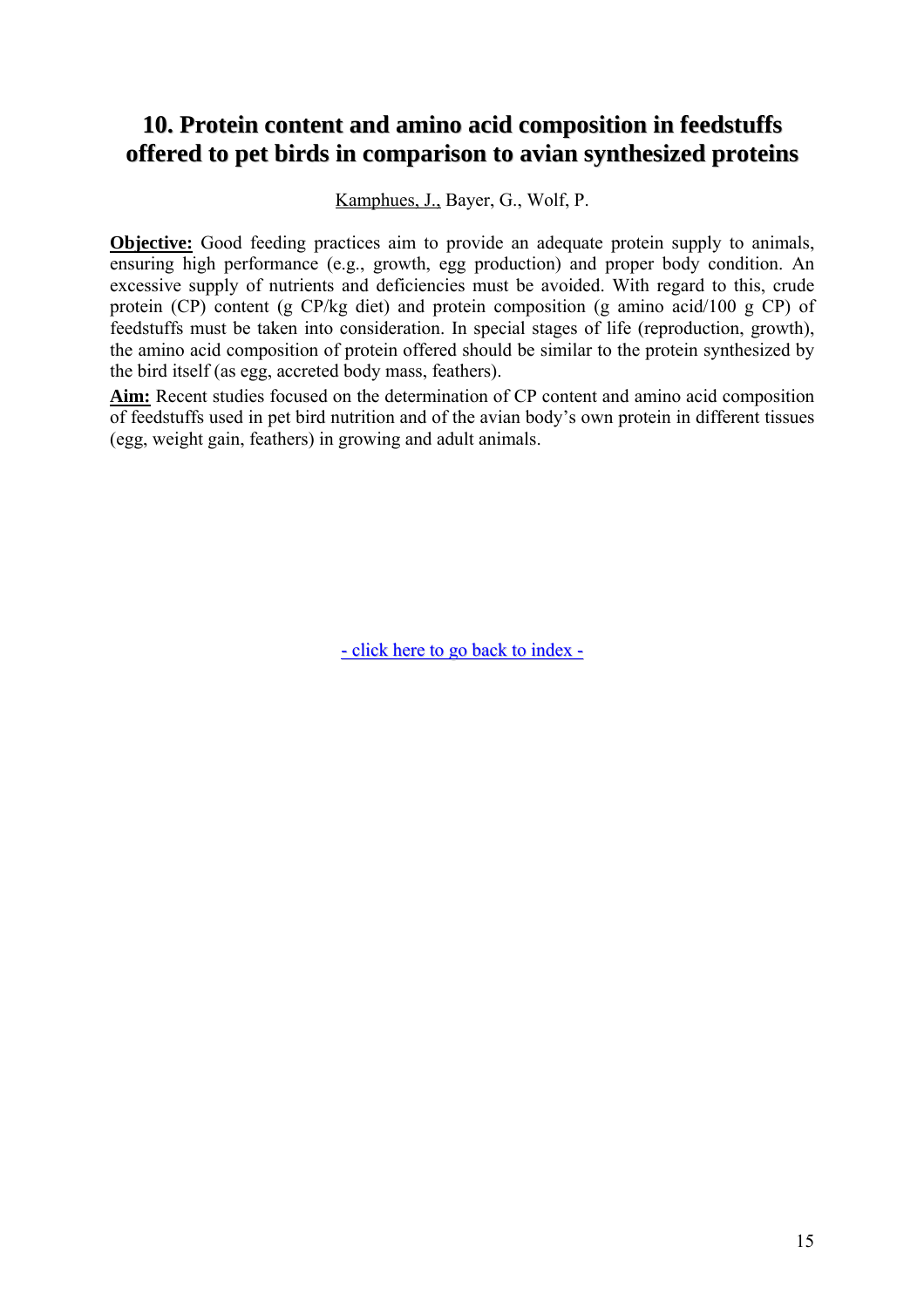## <span id="page-18-0"></span>**11. Composition of common feedstuffs offered to nectarivorous birds with special emphasis on Loriidae**

Häbich, A.-C., Wolf, P. und J. Kamphues

*Institute of Animal Nutrition, Univ. of Veterinary Medicine Foundation Hannover, Germany*

In the wild, nectarivorous species, such as lories, hummingbirds and honeyeaters, mainly gather pollen, nectar and wild fruits. Occasionally, these species also ingest insects. Not all original feedstuffs mentioned above are available for birds in the custody of humans. Therefore substitutes must be used. Nectar, for example, is provided by sugar/water solutions, whereas wild berries are replaced by domestic fruits, and fresh pollen is substituted with commercially available pollen (wet or freeze dried). In addition, pet feed manufacturers offer products on the market that are supposed be suitable to meet energy and nutritional requirements of nectarivorous species.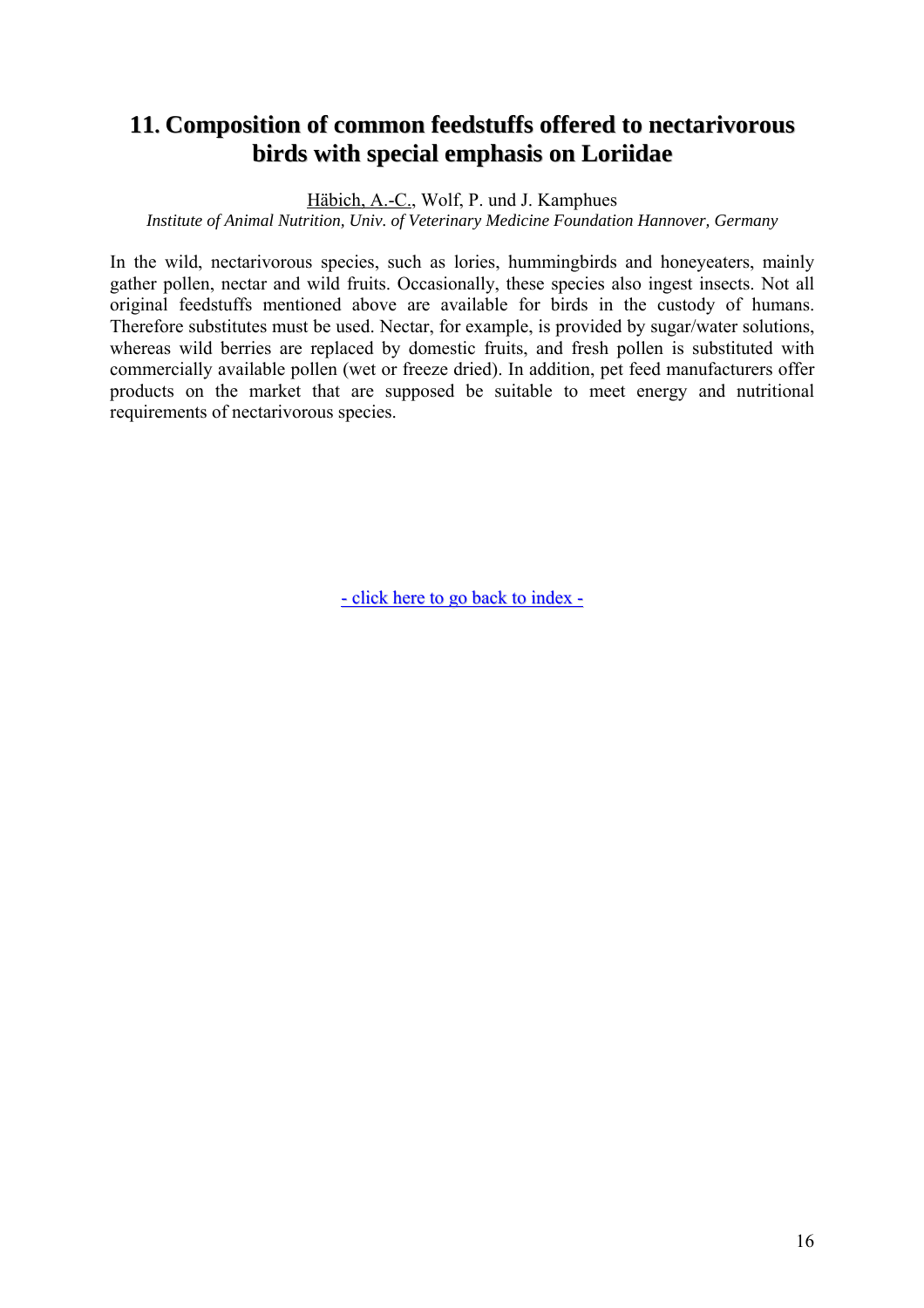## <span id="page-19-0"></span>**12. Carnivorous birds: what do they actually eat?**

Nijboer J., Wolf P. and Bauer J.

**Introduction:** Birds can be divided into granivorous, omnivorous and carnivorous birds. Granivorous birds are normally fed grains and fruits while omnivorous birds (can) will also ingest animal (material) products. The diet of carnivorous birds however consists mainly of animal products. This presentation gives an overview of what is known in literature on analyses of animals/aquatic products eaten by these birds and also shows some analyses performed in the laboratory.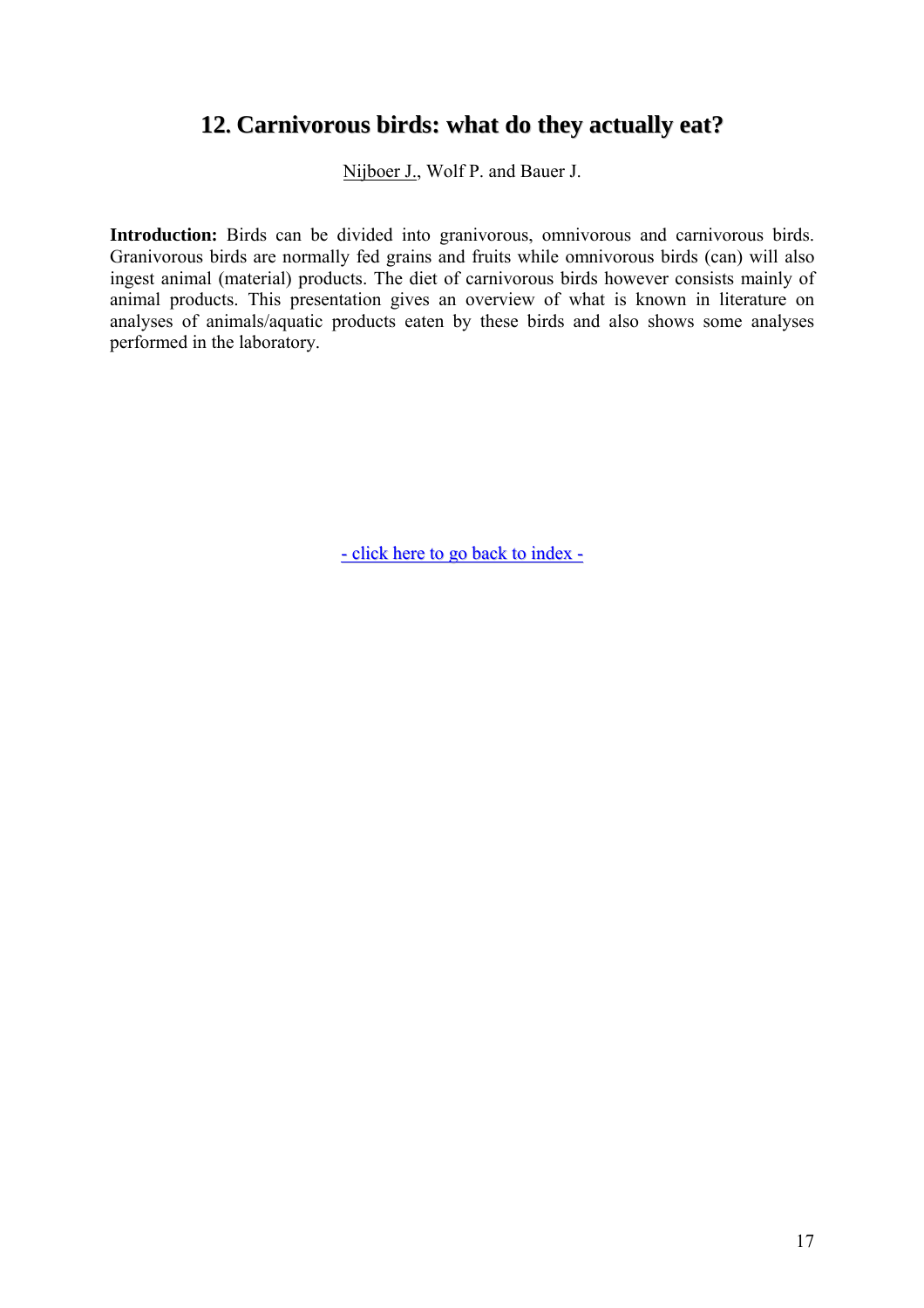## **13. Trypsin Inhibitors in Parrot diets**

CLARKE, E and WOLF, P. Contact author: Dr Emily Clarke, WALTHAM Centre for Pet Nutrition

#### <span id="page-20-0"></span>**Introduction**

Many animals, including a large number of parrot species, rely heavily on their ability to extract nutrients from plant material. As a defensive mechanism against this predation, plants contain a wide array of secondary metabolites, known as anti-nutritional factors (ANFs), which are often toxic. Common ANFs include lectins, antigenic proteins, tannins, alkaloids, phytates, α-galactosides and trypsin inhibitors (TIs). TIs greatly reduce amino acid digestibility by forming an irreversible complex with trypsin. Oilseeds and legume plants are known for their high ANF content but their high protein content makes them attractive candidates for addition to parrot diets. The objective of this work was to measure the trypsin inhibitor activity (TIA) of ingredients commonly used in parrot diets.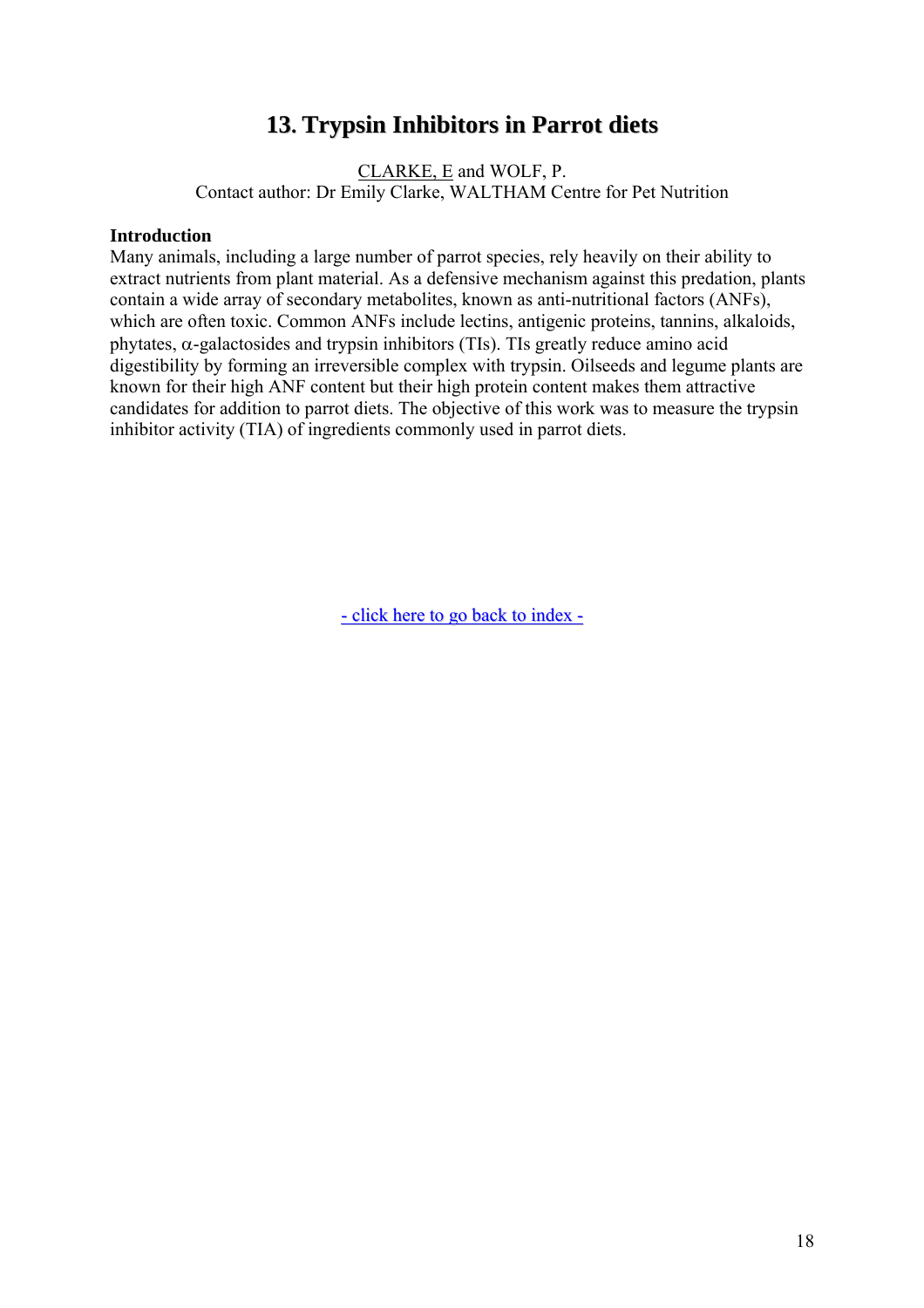## <span id="page-21-0"></span>**14. Risk assessment of food species fed to birds of prey, from bacteria, viruses, parasites and toxins**

Forbes, NA.

*Abstract*: Diseases of raptors related to the food they have consumed are many and varied, and form a large percentage of the cases presented to Veterinary Surgeons. This paper high lights the risks associated with ingestion of foods derived from different species.

#### **Feeding Birds of Prey in Captivity**

Foods available for feeding to captive raptors include day-old chick (doc) (i.e. hatchery waste males), "grown-ons" (chickens or turkeys of several weeks old), quail, rabbit, various rodents, beef, lamb and horsemeat, fallen wildlife and farm stock.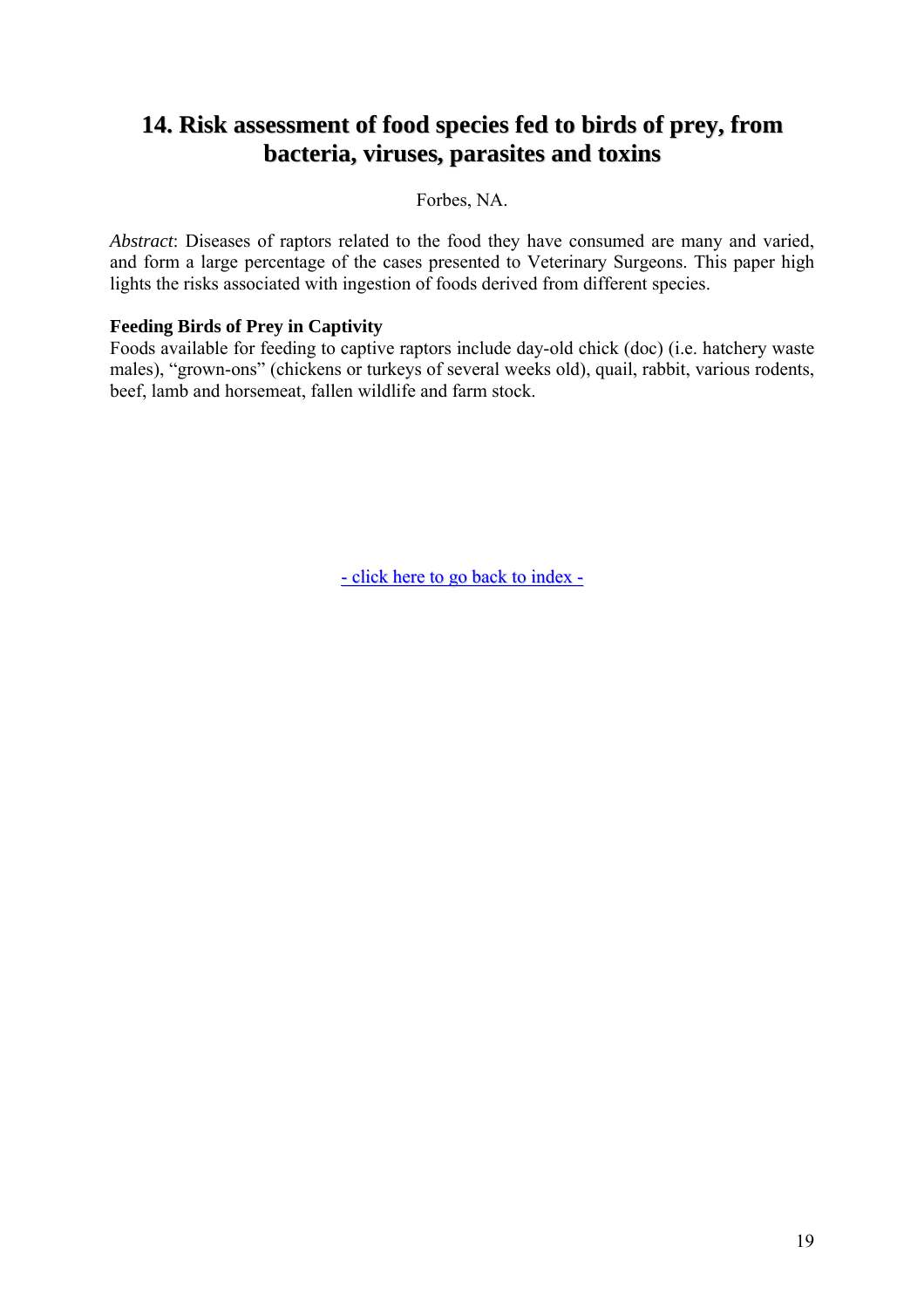## <span id="page-22-0"></span>**15. Development of the hygienic quality in husbandry of fruits and cooked foods for parrots during offering**

Siesnop, U., Kirpal, G., Kamphues,J.

**Objectives:** In the last years offering "cooked foods" became more and more popular. It means that a mixture of beans, peas and lenses together with dried vegetables is cooked for about 20 minutes, and then - after removing the lot water – offered as mush to parrots for several hours, mostly during the whole day. Such a mush has a high palatability, a marked protein content, a high digestibility, but also a susceptibility regarding microbial deterioration. Also fruits are offered in cages and aviaries during a longer period so that microbial growth could occur on those products. The nutrition of parrots is diversified due to the feeding of different fruits. **Aim** of this study was to test the development of the hygienic status of cooked feed during 24 hours.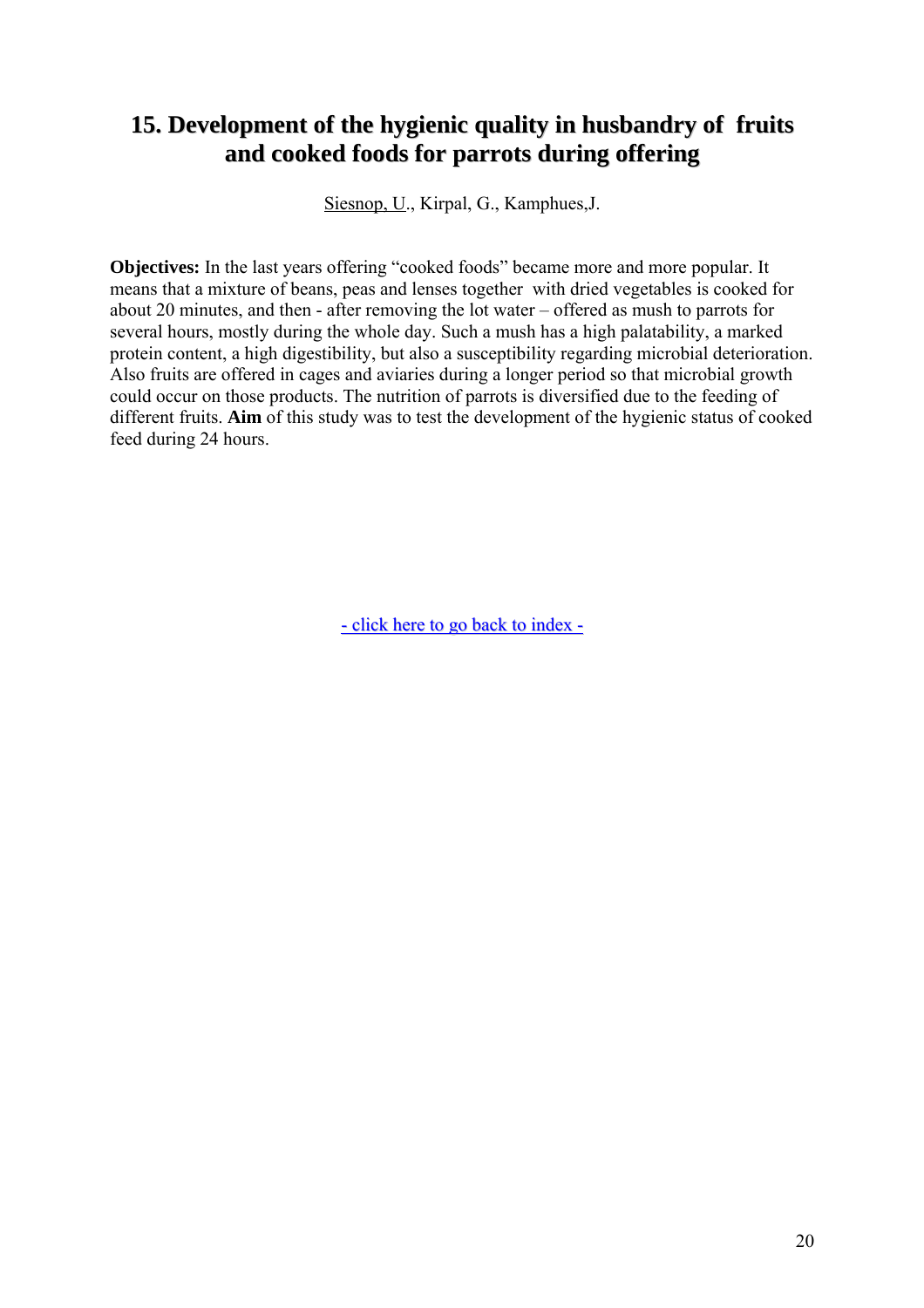## <span id="page-23-0"></span>**16. Investigations on drinking water quality in husbandry of pet birds – influences and importance –**

 $\underline{U}$ . Kümmel<sup>1</sup>, U. Siesenop<sup>2</sup> and J. Kamphues<sup>1</sup><br><sup>1</sup>Institute of Animal Nutrition, <sup>2</sup>Institute of Microbiology and Infectious Diseases University of Veterinary Medicine Hannover, Foundation

**Introduction:** In contrast to livestock (KAMPHUES et al. 2007) where the offered water comes from an in-house fountain, pet birds often get drinking water in high quality from the public network. However it is not guaranteed, that the consumed water is from high quality. Between offering and ingestion the quality of water can be influenced by several factors also, which will be presented here.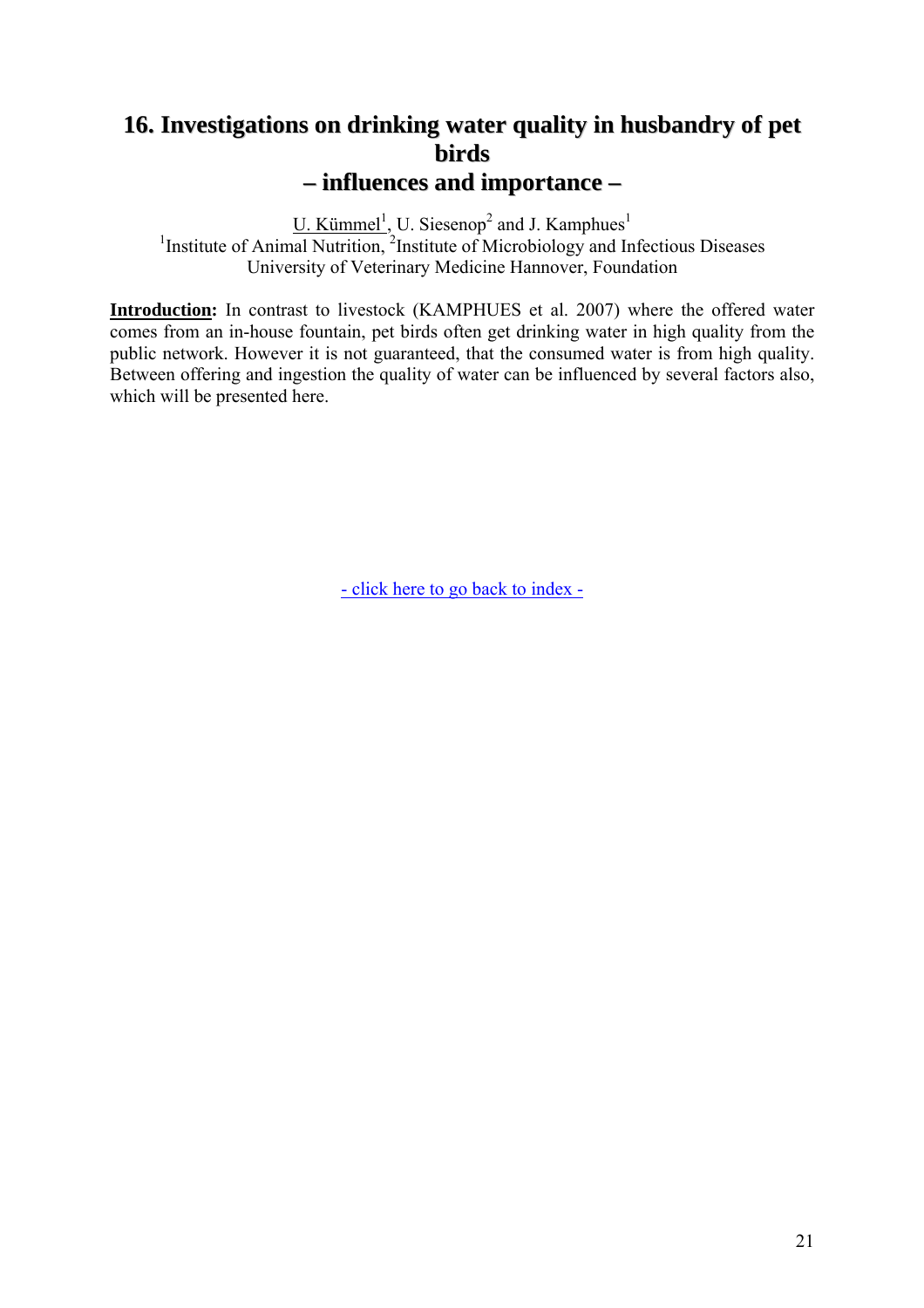## **Poster Section**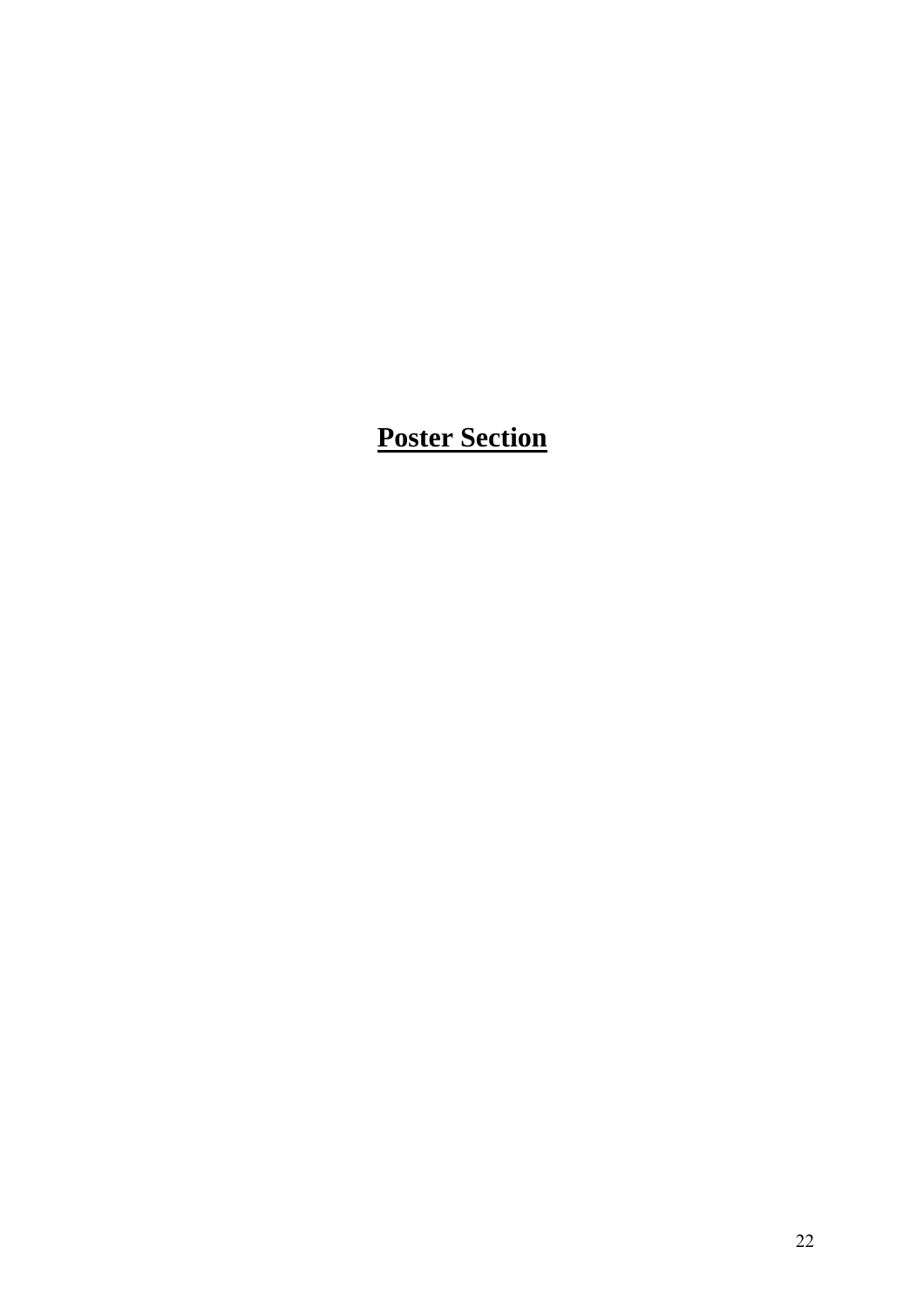## **17. Birdseed from wild segetal species? Working list of potential grain plants in Germany**

#### Aboling, S.

Objectives: Pet bird species of the genera *Serinus* (Canary), *Melopsittacus* (Budgerigar), *Nymphicus* (Cookatiel) und *Agapornis* ("Love-birds") were fed with seeds of cereals, cabbage, flax and other in Middle Europe cultivated plants as well as imported seeds of tropical cultivations such as millet (*Panicium spec.*) and *Dari* (*Sorghum spec.*). In contrast, segetal species, *i.e*. wild plants of the fields are scarcely known as possible source of birdseed. Segetal species comprise both native (indigenous) and adventive grain plants. The latter are species that have been carried off via uncleansed seeds or through trade and traffic after the year of 1492. The aim of this study is to present a working list of all wild potential grain plants in Germany.

Materials and methods: Grain plants from the complete Flora of Germany (4145 species, subspecies, hybrids) were selected after the following criterias: (1) life form: annual; (2) seed length either more than 2 mm or, if less, seeds in dense panicles; (3) habitat: field.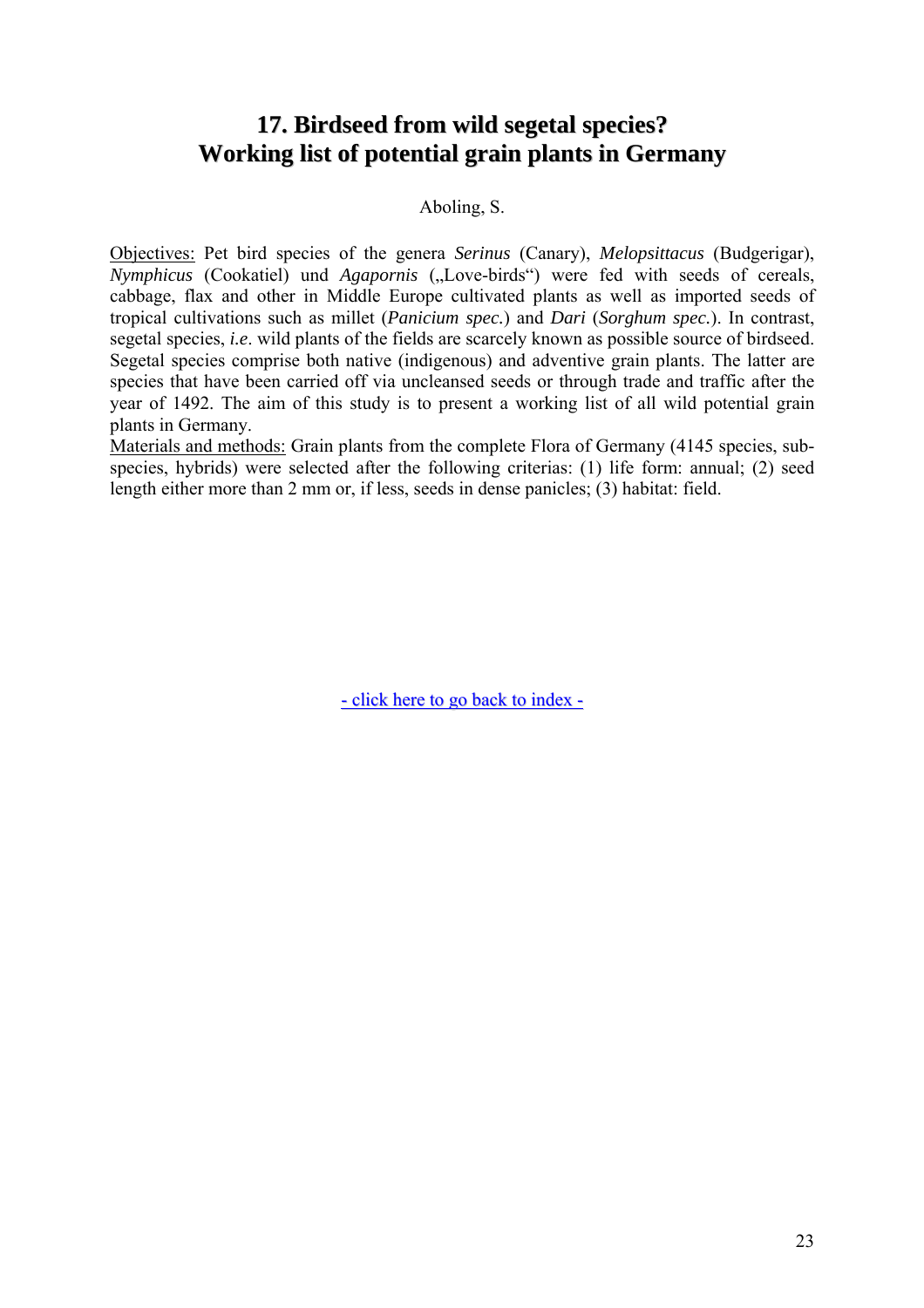## **17. Evaluation of Acai in Psittacines**

#### Ryan, T.

<span id="page-26-0"></span>Objective: To evaluate the role of ACAI extract to control hypercholesterolemia and its role as an antioxidant in pet bird nutrition.

Characterization of the Acai palm: Family: Arecaceae; Genus: *Euterp;* Species: *oleracea* ; Synonyms: *Euterpe badiocarpa* 

Common Names: Acai, açaí, acaí, acaizeiro, acaí-do-Pará, asai, ashaí, assaí, cabbage palm, cansin, chonta, guasai, hasabis, hausai, huai, jicara, juçara, manac, manaka, manicole, morroke, naidí, palisade pine, palmito, palmiteiro, panan, pina, pinau, pinot, piriá, prasara, saké, uassi, ungurahua, wasei, wapoe, yisara, yuyu chonta Parts Used: fruit, root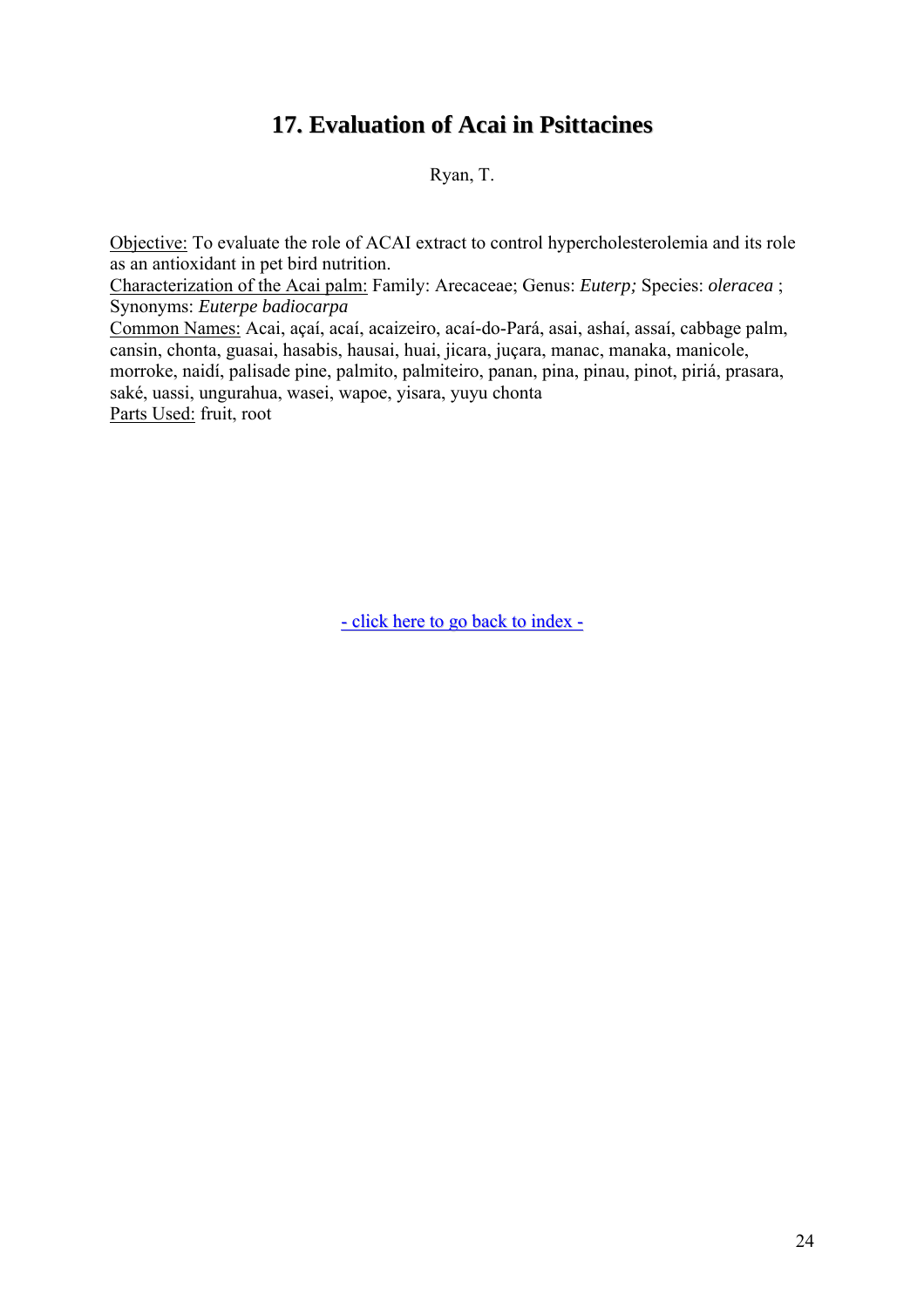### **18. Nutritional Aspects of Feeder Insects**

Ryan, T.

<span id="page-27-0"></span>Objectives: Most passerines are primarily seed eaters<sup>1</sup>. Seeds are deficient in vitamins A, D,  $\overline{E}$ ,  $\overline{K}$ , lysine and methionine and have a poor calcium-phosphorus ratio<sup>1</sup>. It is reported that most estrildid passerines are difficult to convert to a pelleted diet<sup>2</sup>. In the wild insects constitute a portion of estrildid finch diets<sup>3,4</sup>. Many experts consider insects to be the principal protein source in nectarivores<sup>5,6,7</sup>. Adult passerine and psittacine species require 10-14% dietary protein to maintain body weight<sup>8</sup>. Growing chicks need more protein and it has been postulated that a protein level of 15-20% (assuming correct amino acid ratios) should support normal growth and development in passerine and small psittacines<sup>8</sup>. It has been reported<sup>9,10</sup> that insects compared to published nutritional requirements for growth and reproduction in birds (as well as mammals) that insects are excellent sources of nitrogen, potassium, magnesium and rarely of calcium.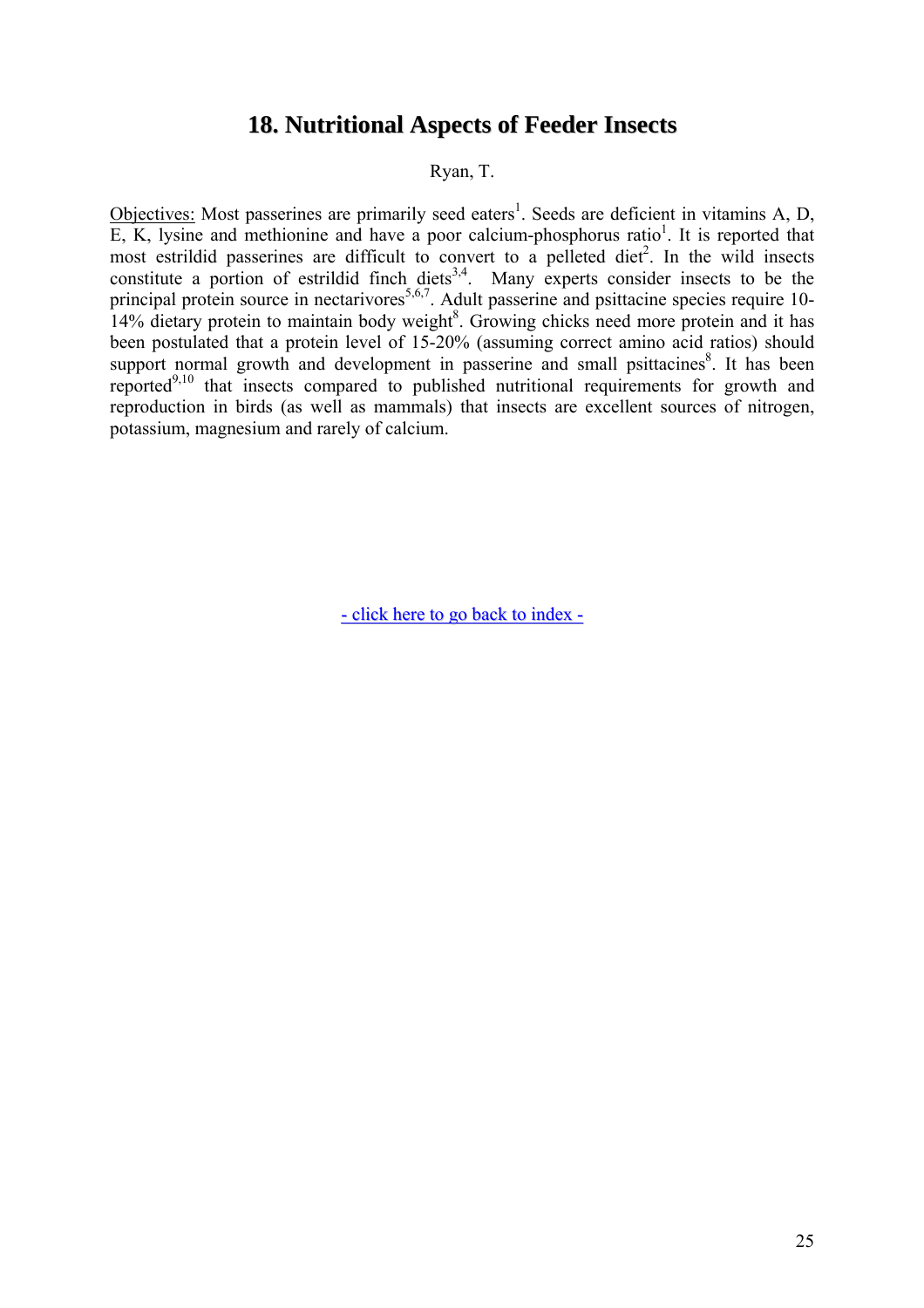## <span id="page-28-0"></span>**19. Hygienic status of feedstuffs for pet birds sent in for quality control**

Wolf, P., Siesnop, U. and Kamphues, J.

**Objectives:** Besides the chemical composition of standard feedstuffs for pet birds, the evaluation of risks due to potential increased levels of microbes is of interest. The may occur incases when the pet owner has notices macroscopie deviations of the feed (sometimes combined with the batch fed previously) or when birds have shown clinical signs of illness or have died. **Aim** of the present study was to get an overview of the hygienic status of feedstuffs that had been sent in to our institute for quality control or those related reports of clinical disorders in pet birds.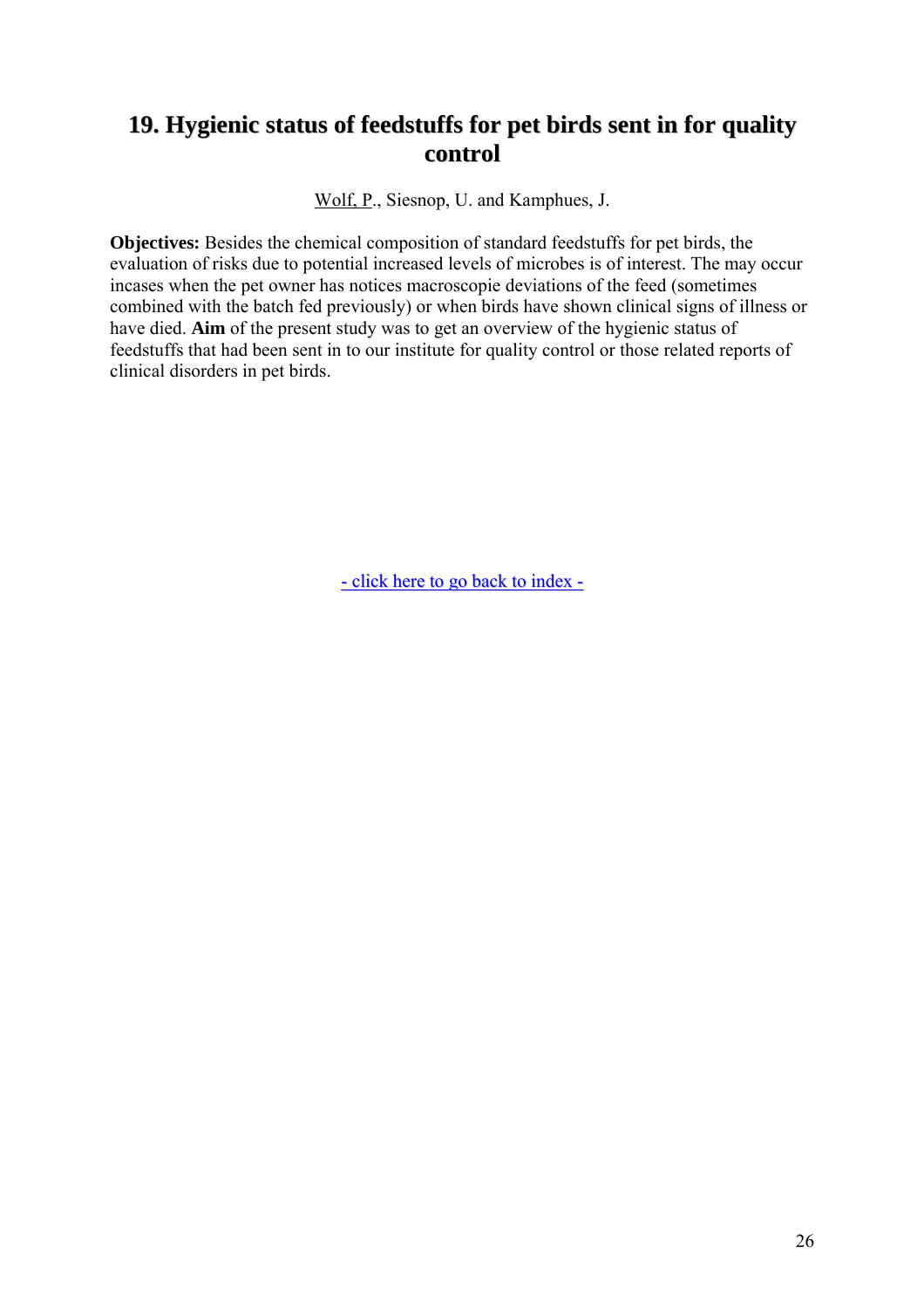## <span id="page-29-0"></span>**20. Hygienic quality of imported fresh oil palm fruits (Elaeis guinensis) for nutrition of parrots**

Wolf,  $P<sup>1</sup>$ , Siesenop, U.<sup>2</sup>, Goebel, A.<sup>3</sup> and Kamphues, J.<sup>1</sup>

<sup>1</sup> Institute of Animal Nutrition, <sup>2</sup> Institute of Microbiology and Infectious Diseases, University of *Veterinary Medicine Hannover, Foundation, <sup>3</sup> Bio line, Lissendorf* 

**Introduction:** In the natural habitat African greys stay in many cases in the near of oil palms (*Elaeis guinensis*) whose fruits belong to one of the most preferred feeds. Due to this feed ingestion behaviour fresh oil palm fruits (containing both: flesh and seeds) are recommended frequently for feeding parrots kept as pets in Europe (to simulate the natural resource). The fruits are imported mainly from Africa, where they are harvested and treated. Due to climatic as well as hygienic conditions and different harvesting procedures some problems occur concerning the hygienic quality of those feedstuffs. High contaminations by yeasts and moulds were found in the flesh that could involve probably different clinical signs (i.e. aspergillosis, digestive disorders). Therefore microbiological investigations of samples along the production steps (harvesting, washing, freezing a.s.o.) were carried out to find out weak spots and to redress them.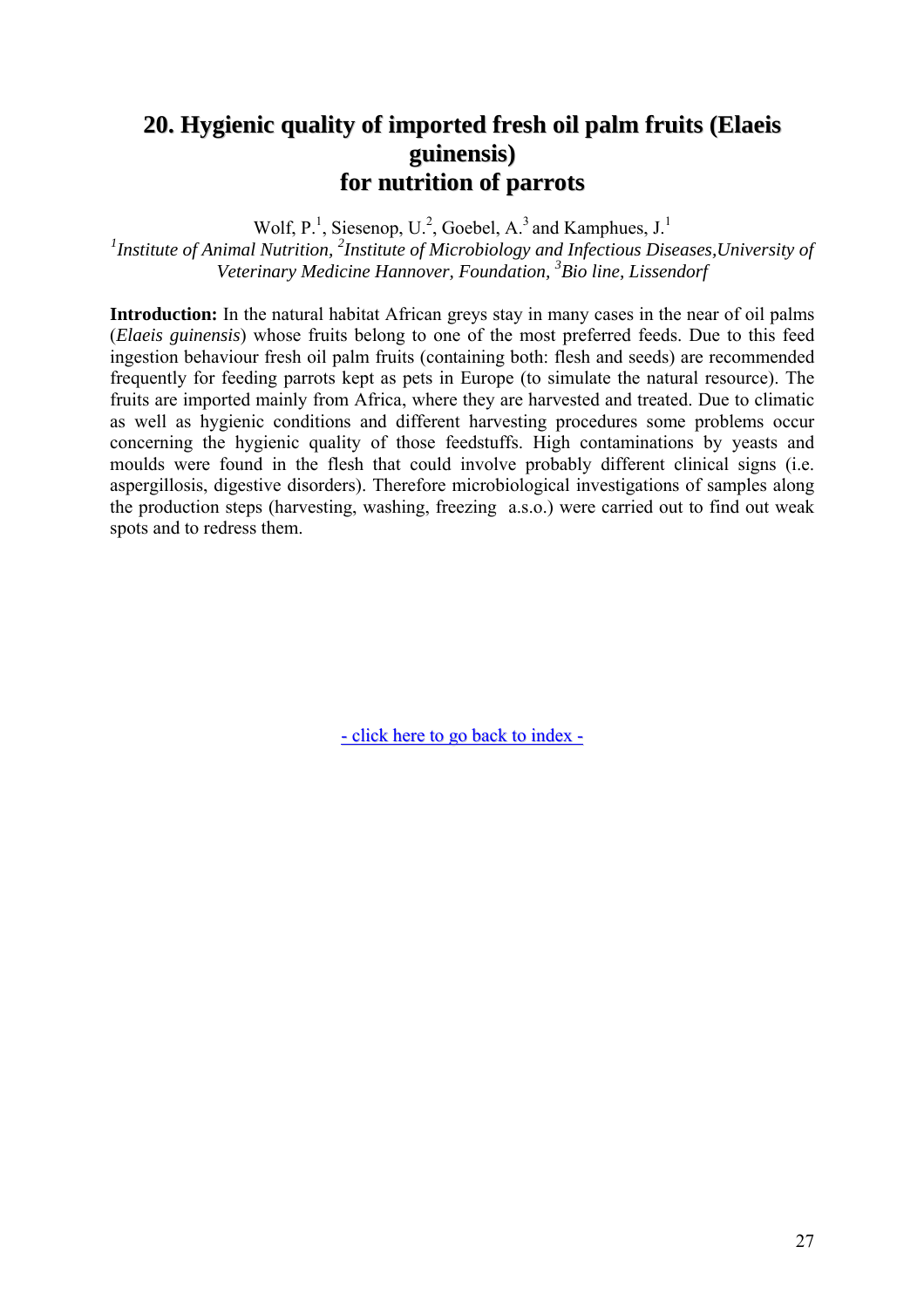### <span id="page-30-0"></span>**21. Mycotoxins in pet birds' nutrition – What is known up to now?**

Diste, S., Häbich, A.-C., Wolf, P. and J. Kamphues *Inst. f. animal nutrition* 

**Introduction:** Mycotoxins, products of the secondary metabolism of different moulds, have been in focus during the last decades in veterinarian medicine.

Only when there are certain growth conditions for mycotoxin forming moulds, a contamination of the feedstuffs with the following toxins as aflatoxins, fusariotoxins, ochratoxin A or ergot alcaloids can be observed. Thus, feedstuffs from areas with warm and damp climate are infested by aflatoxins more frequently than feedstuffs from areas with temperate climate, where contaminations with ergot alkaloids and fusariotoxins are more prominent. According to long term observation, drain of the two last named toxins is influenced tremendously by the actual climate, so that significant differences can be seen in the course of special years ("Ergot years"). Apart from those factors, the chemical composition of the (food-)plant influences the load by mycotoxins: aflatoxins are mainly found in substrates which are rich in fat, whereas fusariotoxins are mainly found in substrates rich in carbohydrates.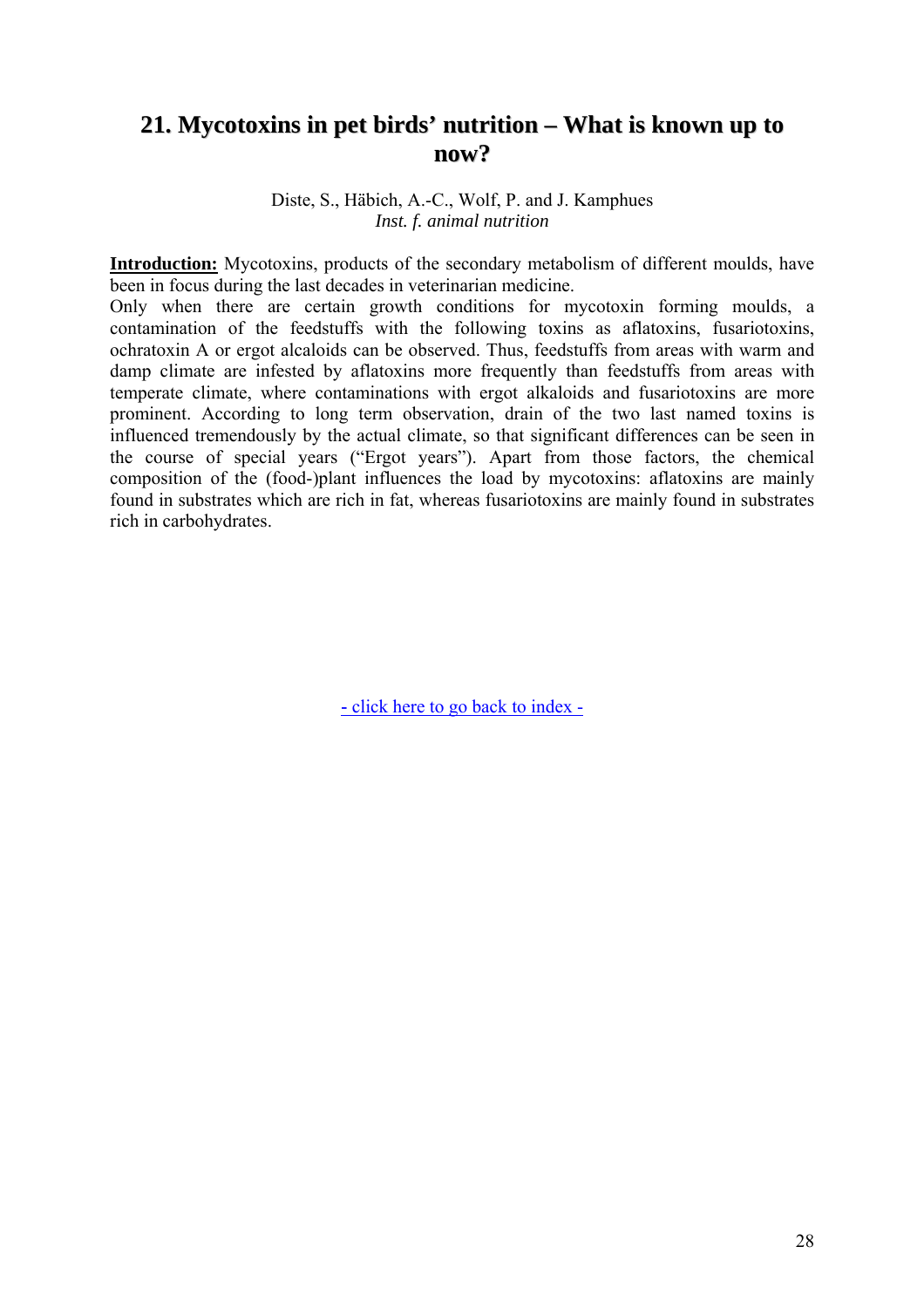## **22. Investigations on chemical composition of different seed and fruits from bushes and trees for pet birds**

Youssef, I., Wolf. P. and J. Kamphues

*Institute of Animal Nutrition, Veterinary Medicine University-Hannover, Germany*

Introduction: A high variety in feeds offered to pet birds to enable a typical feeding behaviour (as it can be observed in the wild), may result in a specific supplementation of the ration with some nutrients (for example: high vitamin C content in rose hips) and gives finally a good feeling to bird fanciers to do the best for their animals. On the market, there are products (fruits/seeds) from foreign countries but also of bushes and trees of the indigenous vegetation. As known from other ingredients (like seeds) birds ingest either the whole fruit or only certain parts (fruit shell, kernel). Therefore, it is necessary to know which part is really ingested.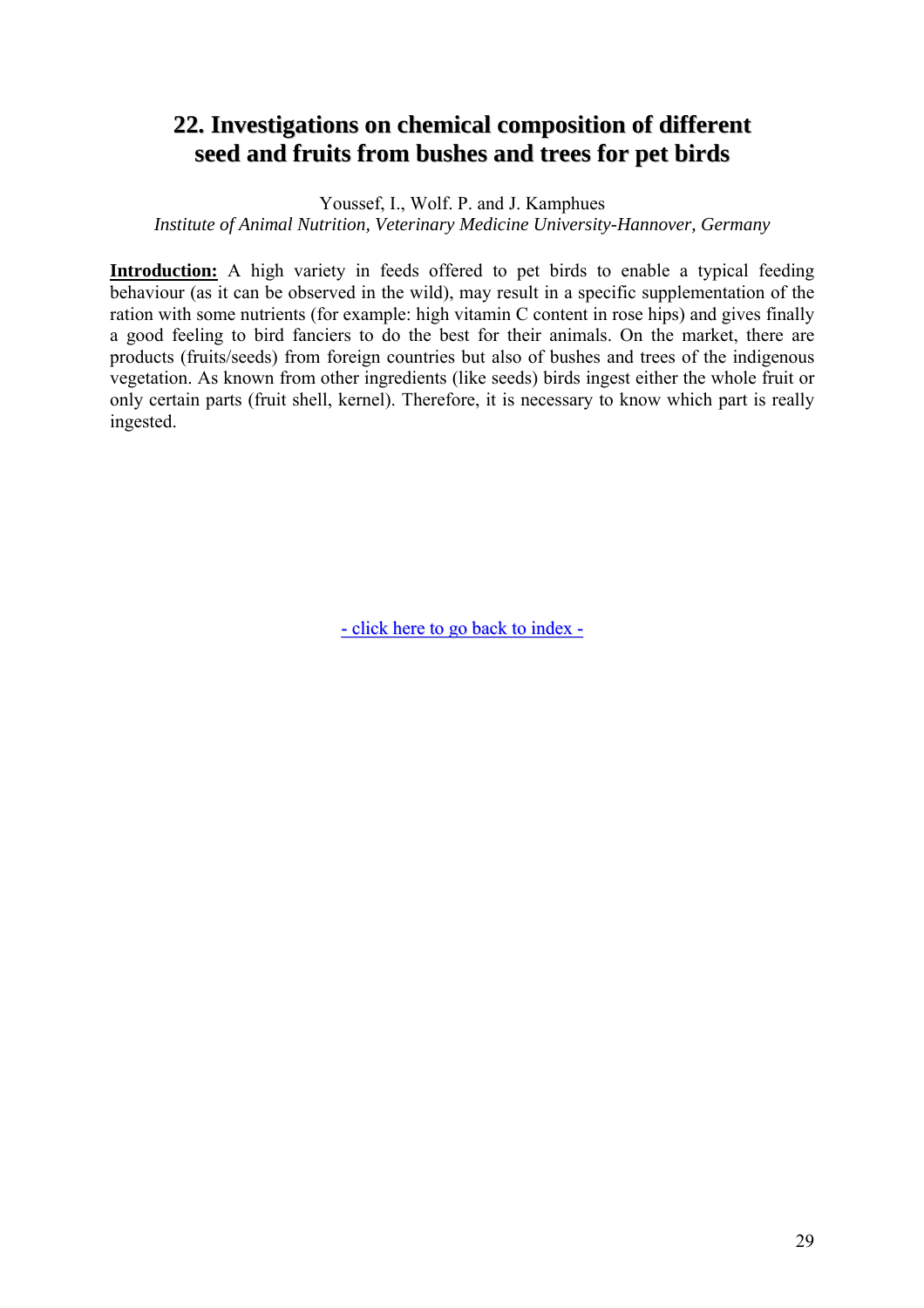## <span id="page-32-0"></span>**23. Investigations on the vitamin content in kernels of different seeds fed frequently to pet birds**

Heisler, K., H.-P. Sallmann, P. Wolf und J. Kamphues *Institute of Animal Nutrition, University of Veterinary Medicine Hannover, Foundation*

**Introduction**: Nutrition of pet birds is based on different seed mixtures. Most of these seeds are of no relevance in human nutrition and are not fed to food producing animals. That is the main reason for lacks in knowledge about the vitamin contents of different ingredients that are widespread used. The data concerning vitamin contents could complete informations about nutrient content (Bayer 1996) and mineral content (Wendler 1995) in the kernels of the most frequent used ingredients.

**Object** of the investigations made was an evaluation of the supply with vitamins in pet birds by the kernels of different seeds.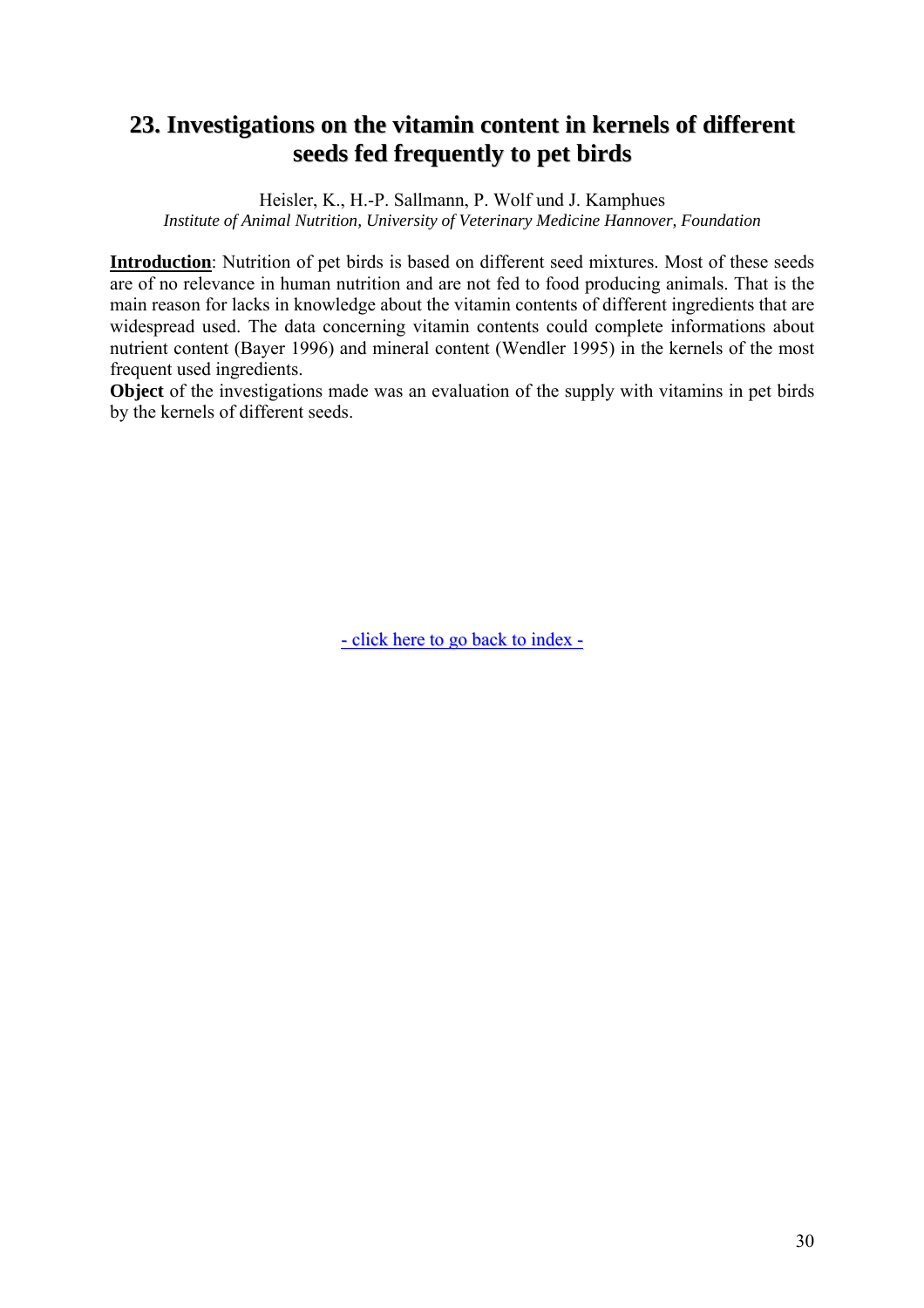# **III. Feeding Behaviour**  *FEED Intake, Dietary Approches, Welfare*

**Oral Presentations**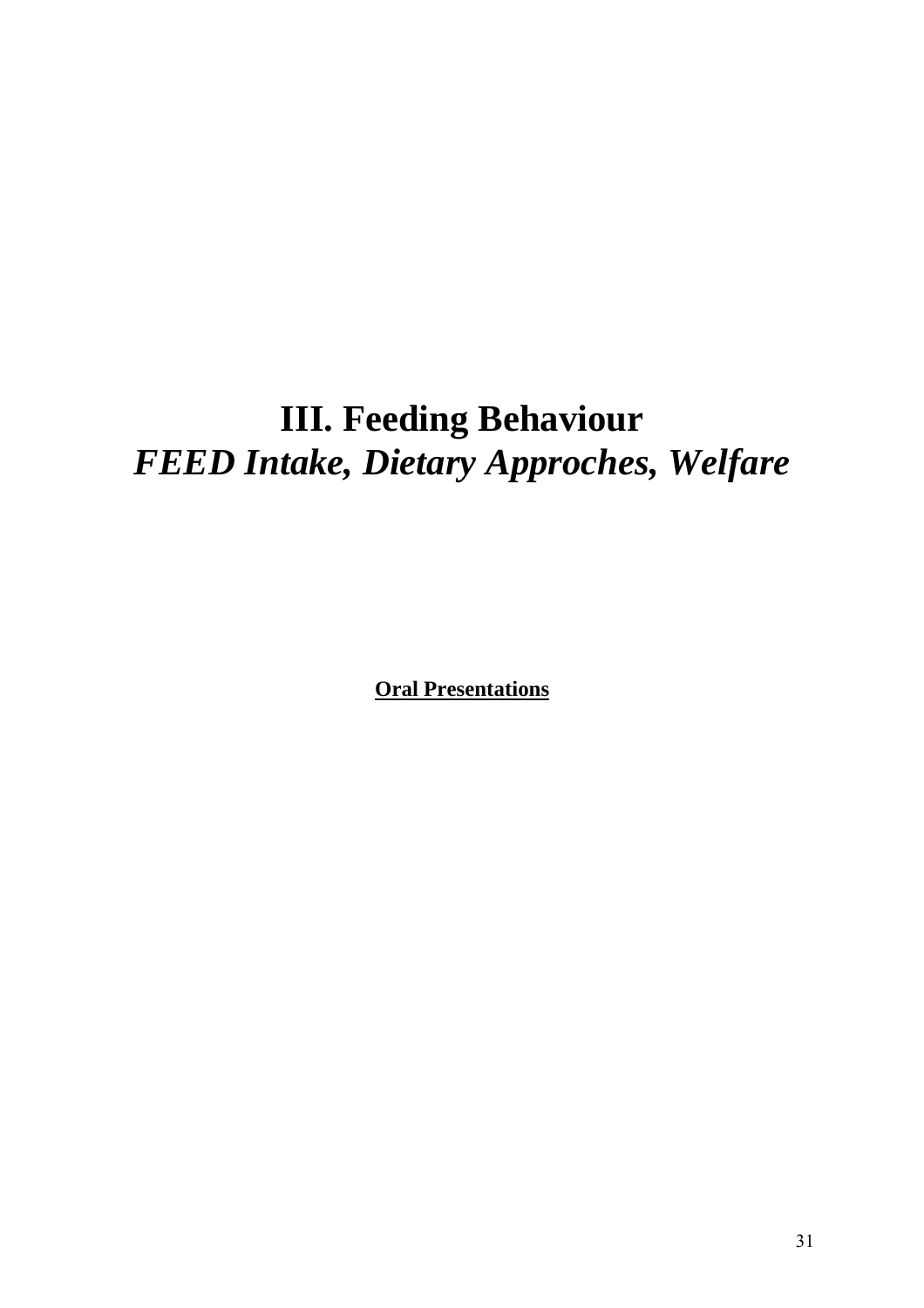## <span id="page-34-0"></span>**24. Food choices of companion birds: Native diets and taste preference.**

Klasing, Kirk,  $C^1$ ., Kevin Matson *1 University of California, Davis and <sup>2</sup> University of Groningen* 

**Objectives:** The sense of taste gives animals the ability to evaluate what they eat and drink and likely aids in the ingestion of nutritionally beneficial foods while preventing the consumption of potentially harmful substances. Little formal work has been done on the food and taste preferences that birds develop during their life and the consequences for appropriate nutrition. There were three objectives of this study: 1) review the literature on the food consumption of free-living birds in their native environments; 2) determine the sensitivity of cockatiels for specific taste categories; 3) examine the taste receptors of cockatiels.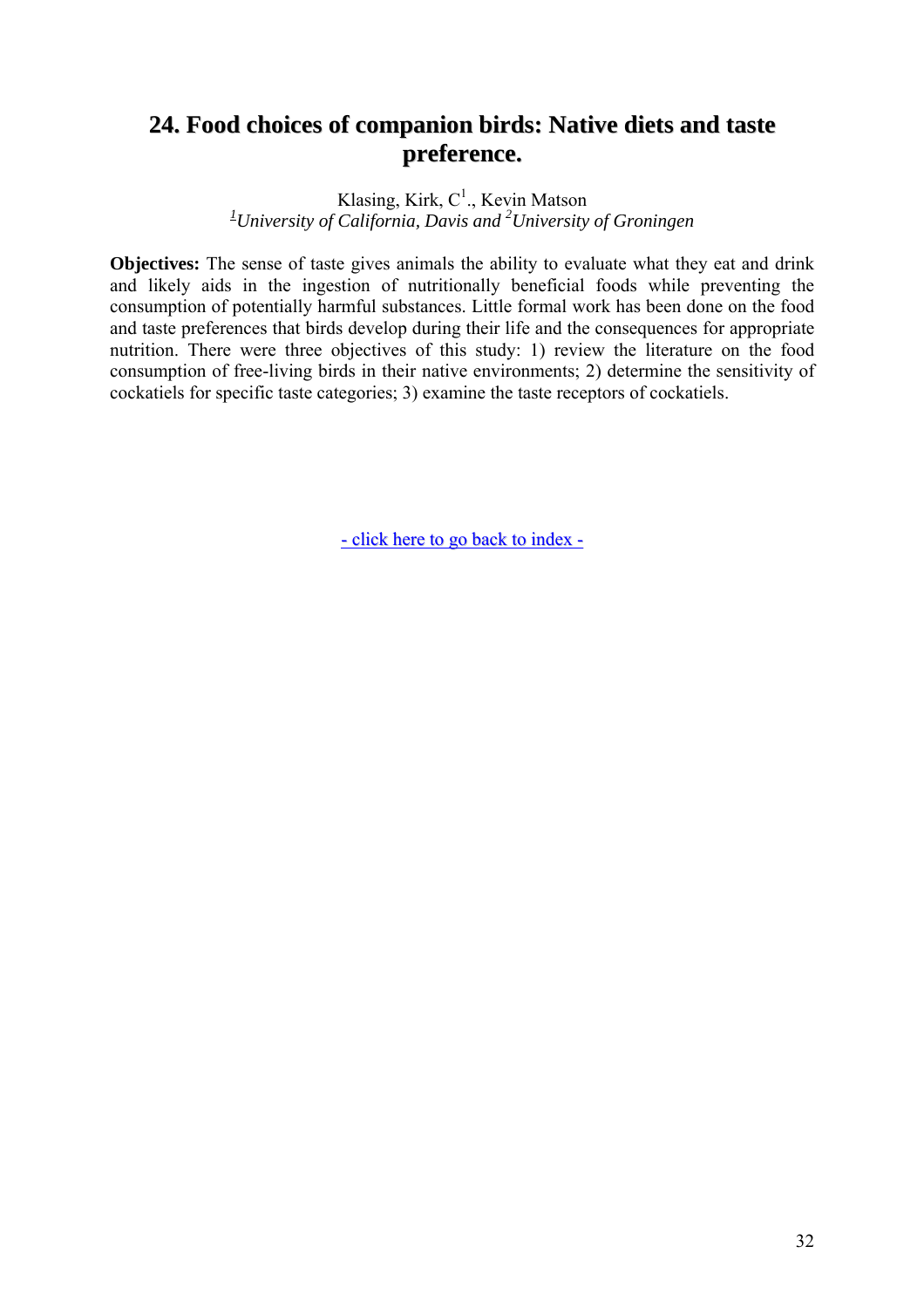## <span id="page-35-0"></span>**25. Investigations on ingestion behaviour in macaws kept under different conditions**

Britsch, G., Wolf P. and j. Kamphues

**Objectives:** Aim of this study on three species of macaws (Blue-throated macaw/ *Ara grlaucogularis,* Blue and Yellow macaw/ *Ara ararauna,* Hyacinth macaw/ *Anodorhynchus hyacinthinus*) was to asses basic data of feed and water consumption. In addition, dry matter intake per time was determined.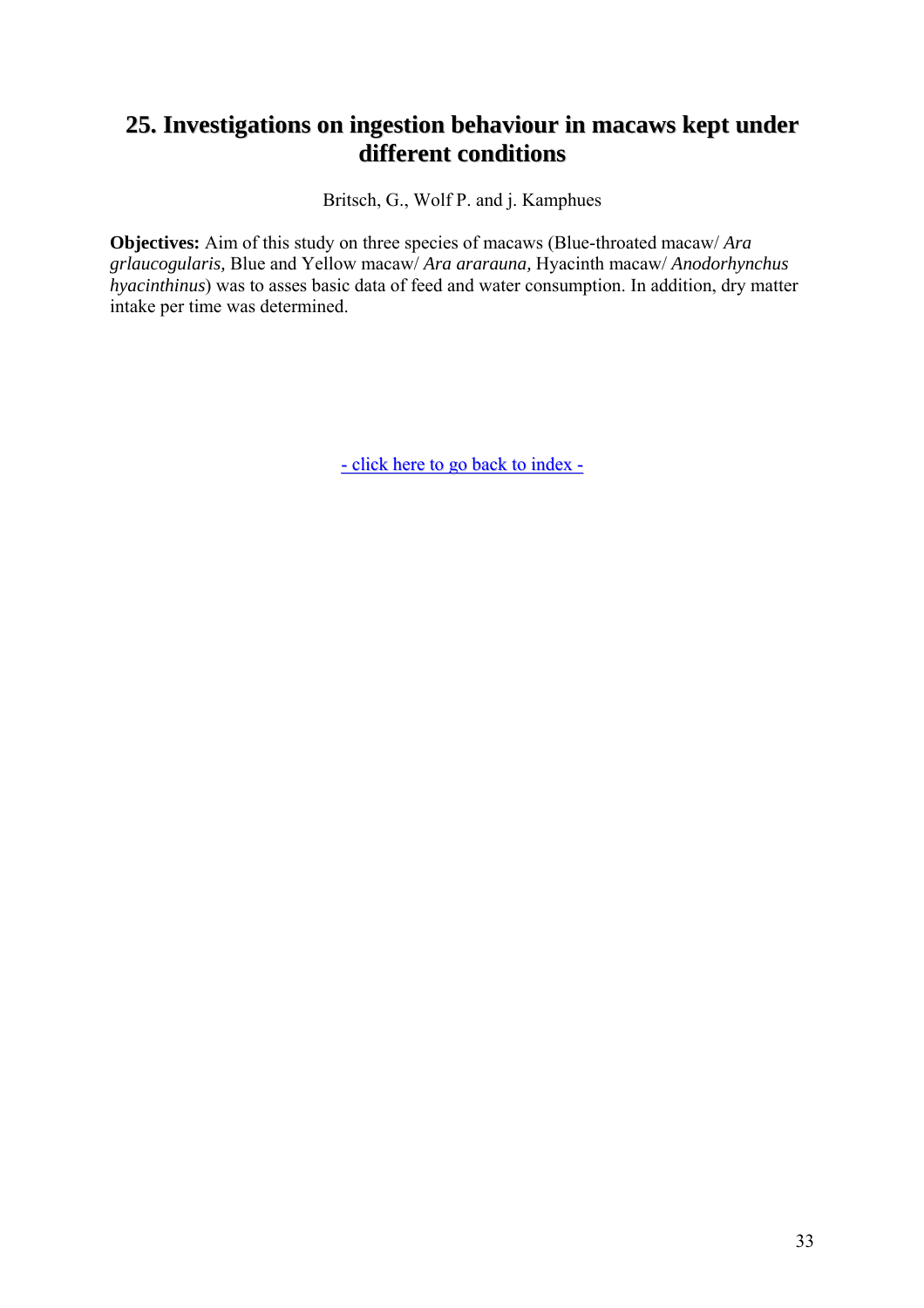# **26. Foraging enrichment as treatment for pterotillomania in grey parrots**

Lumeij, J.T. and Hommers, C. J.

Objectives:

This study was performed to determine whether foraging enrichment reduces self-directed psychogenic feather picking (pterotillomania) in parrots. A positive correlation between increased foraging time and improvement of feather score was hypothesized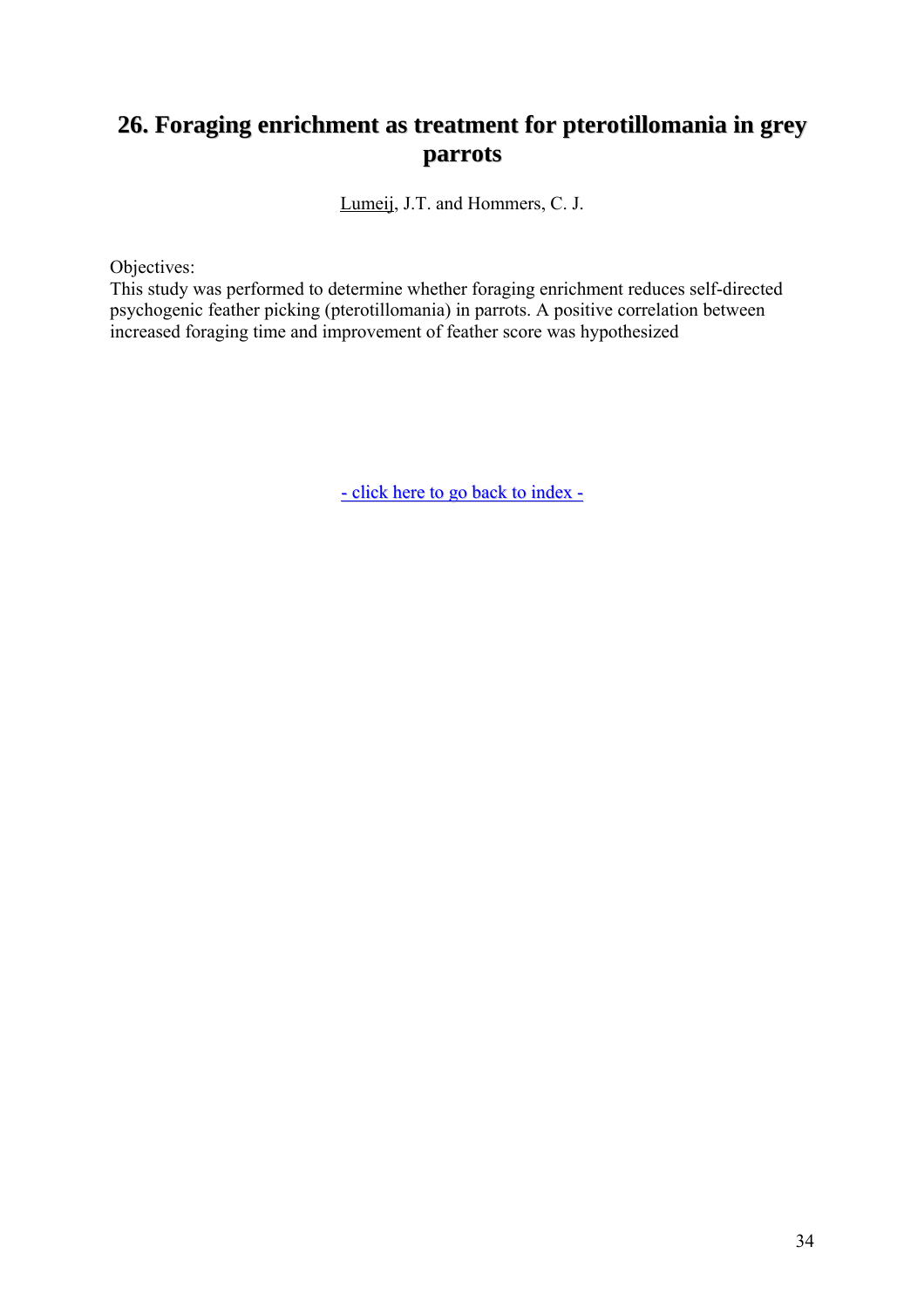### **27. Feed intake behaviour in Triclaria malachitacea**

Cornejo, J., Wolf, P. and Gerlach, H.

<sup>1</sup> Africam Safari, Mexico<sup>2</sup> Institute of Animal Nutrition, University of Veterinary Medicine, *Foundation, Hannover, 3 Loro Parque Fundacion, Tenerife, Spain* 

**Introduction:** Limited data are available on the composition of feed ingested by Purplebellied parrots (*Triclaria malachitacea*) in the wild (Brazil), where their population is in decline. Different authors report a basic diet of seeds and a variety of fruits, with some invertebrates and nectar. Due to a lack of data concerning nutrition in the wild and a special feed intake behaviour this species is difficult to maintain in captivity. **Aim** of the following study was to characterize quantitatively intake of feed, nutrient supply and also water intake. Within this study great importance was attached to the feed intake behaviour of these birds.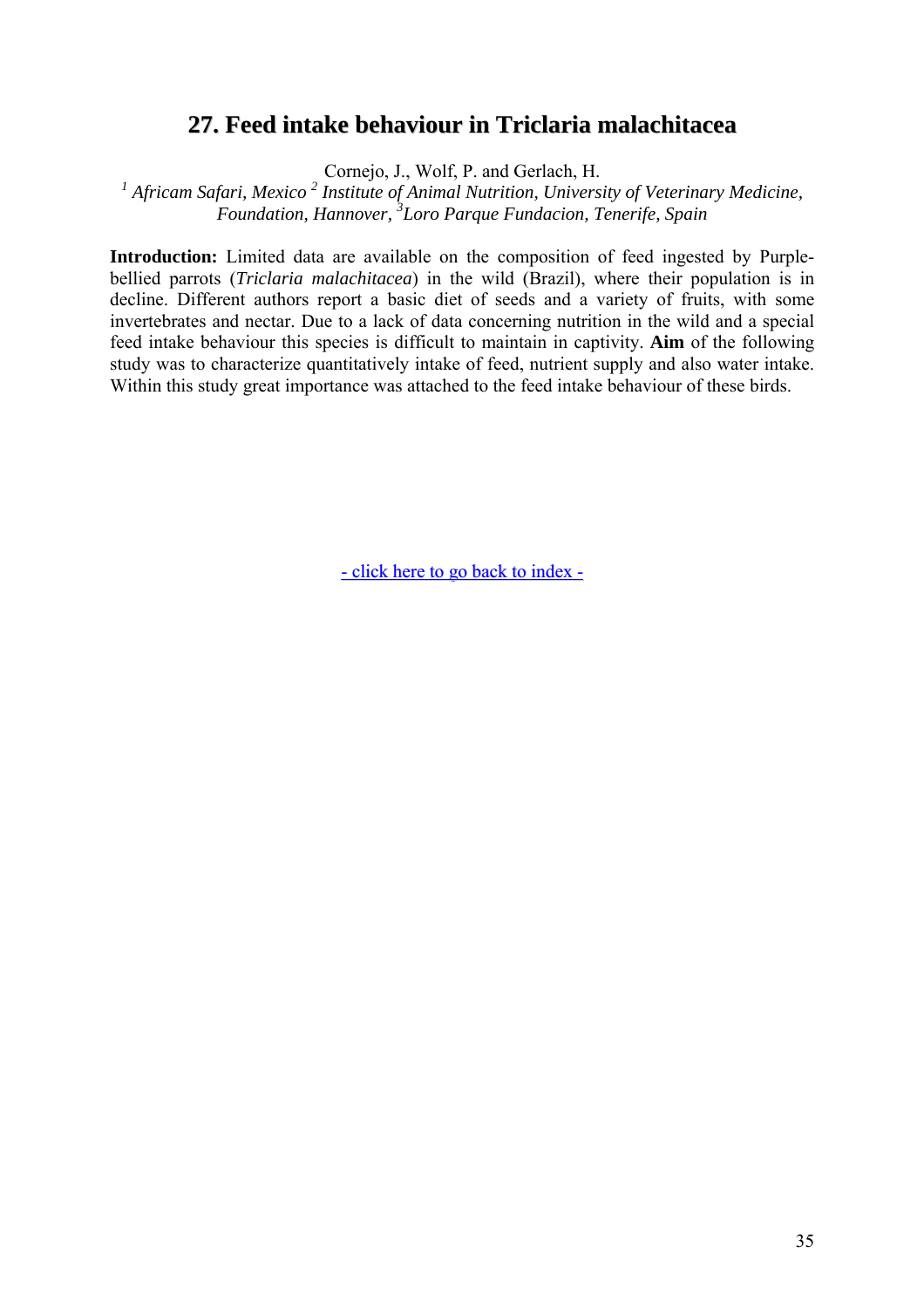# **28. Feeding a bird is so more than what's on the label**

Hooimeijer, J.

In the past nutrition for captive birds has been primarily about surviving and reproducing. We have learned that one must consider the significance of species specific behavior that occurs in social interaction of flock dynamics, foraging, courtship and reproduction. Natural diets are not commercially viable products so captive birds are fed ingredients that are profitable to produce. This means many of those natural dynamics are missing. Food is too abundant and individuals depend too much on label and advertising of such products to get an understanding of its value.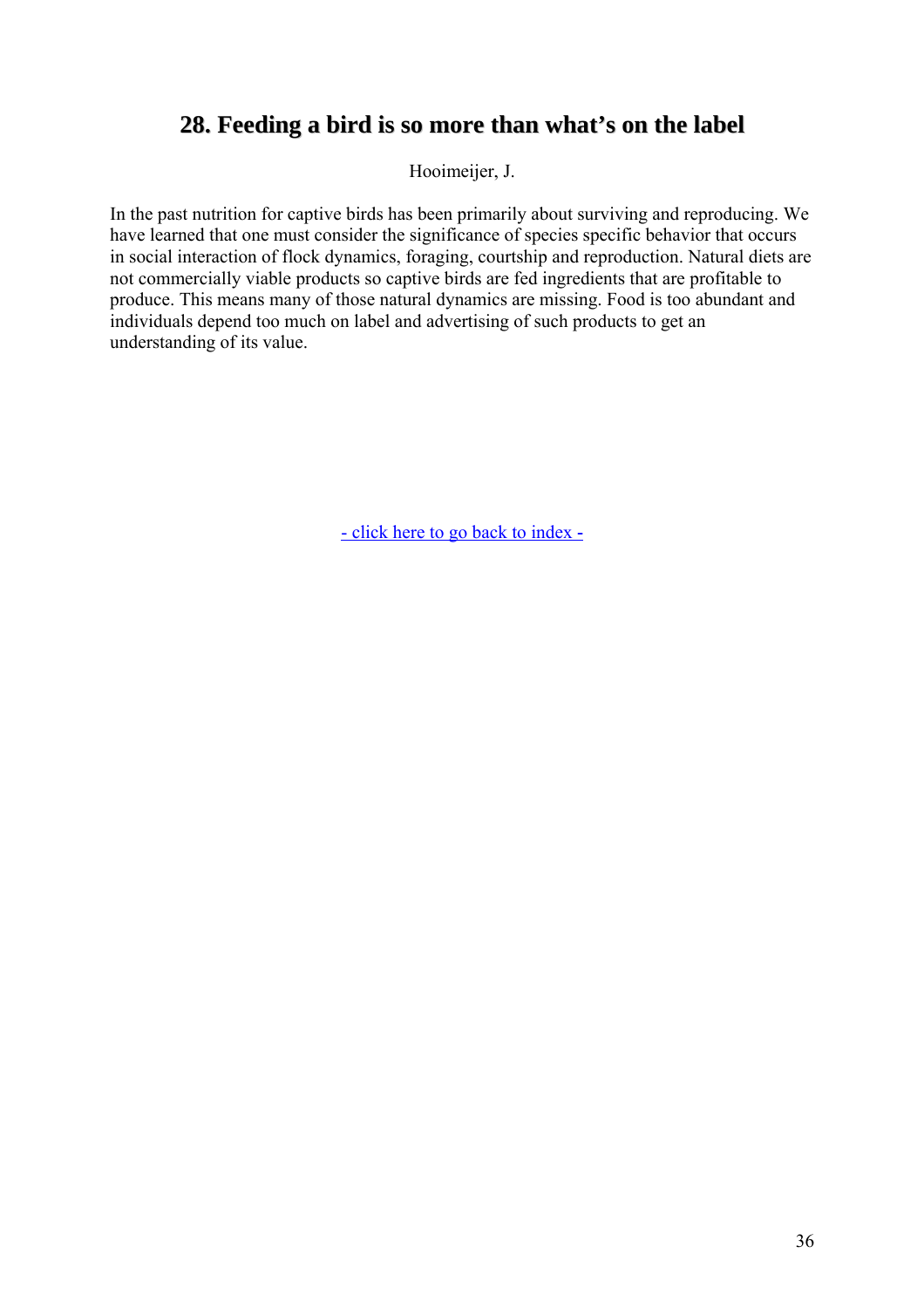# **Poster Section**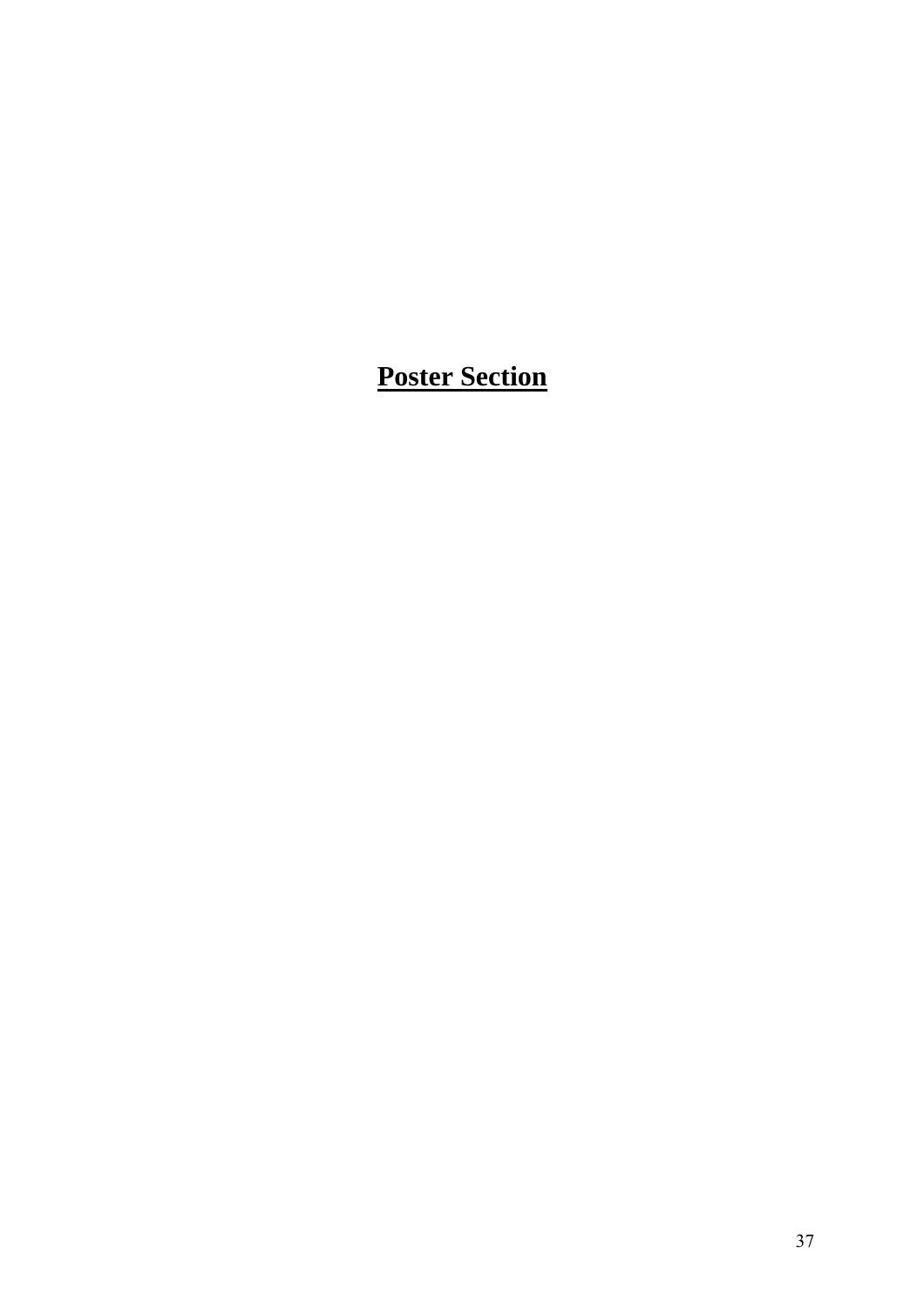### **29. Evaluation of a commercial seed mixture for parrots: Adaptation to diet**

Carciofi, A.C., Sanfilippo, L.F., de-Oliveira, L.D., Prada, F.

**Objective:** This investigation aimed to assess parrot's adaptation to a commercial seed mixture, evaluating for this its consumption and selection.

Thirteen adult Blue-fronted Parrots (*Amazona aestiva*), individually housed in metabolic cages at the Zoological Park of Sao Paulo, Brazil were used. Adaptation to a commercial seed mixture was evaluated in 3 periods of 7 d each, in a free-choice trial. During period 1, the birds were fed their routine diet plus a commercial seed mixture composed by: sunflower (*Helianthus annuus)*, yellow corn (*Zea mays var. mays)*, white corn (*Zea mays var. rugosa)*, oats (*Avena sativa*), hulled rice (*Oriza sativa)*, barley (*Hordeum vulgare)*, peanut (*Arachis hypogaea)*, wheat (*Triticum aestivum)*, kale (*Brassica oleracea)* and vitamin/mineral fortified pellet. In period 2, the birds were fed only fruits and vegetables like banana (*Musa sp.)*, papaya (*Carica papaya)*, and beet (*Beta vulgaris subsp. vulgaris var. conditiva)* and the seed mixture. Throughout period 3 they were fed only the seed mixture. Alimentary items were supplied in separate feeders and in amounts that guaranteed leftovers. Weight loss through evaporation of each of the offered items was computed and used to correct ingestion values. Body weight of birds was recorded weekly.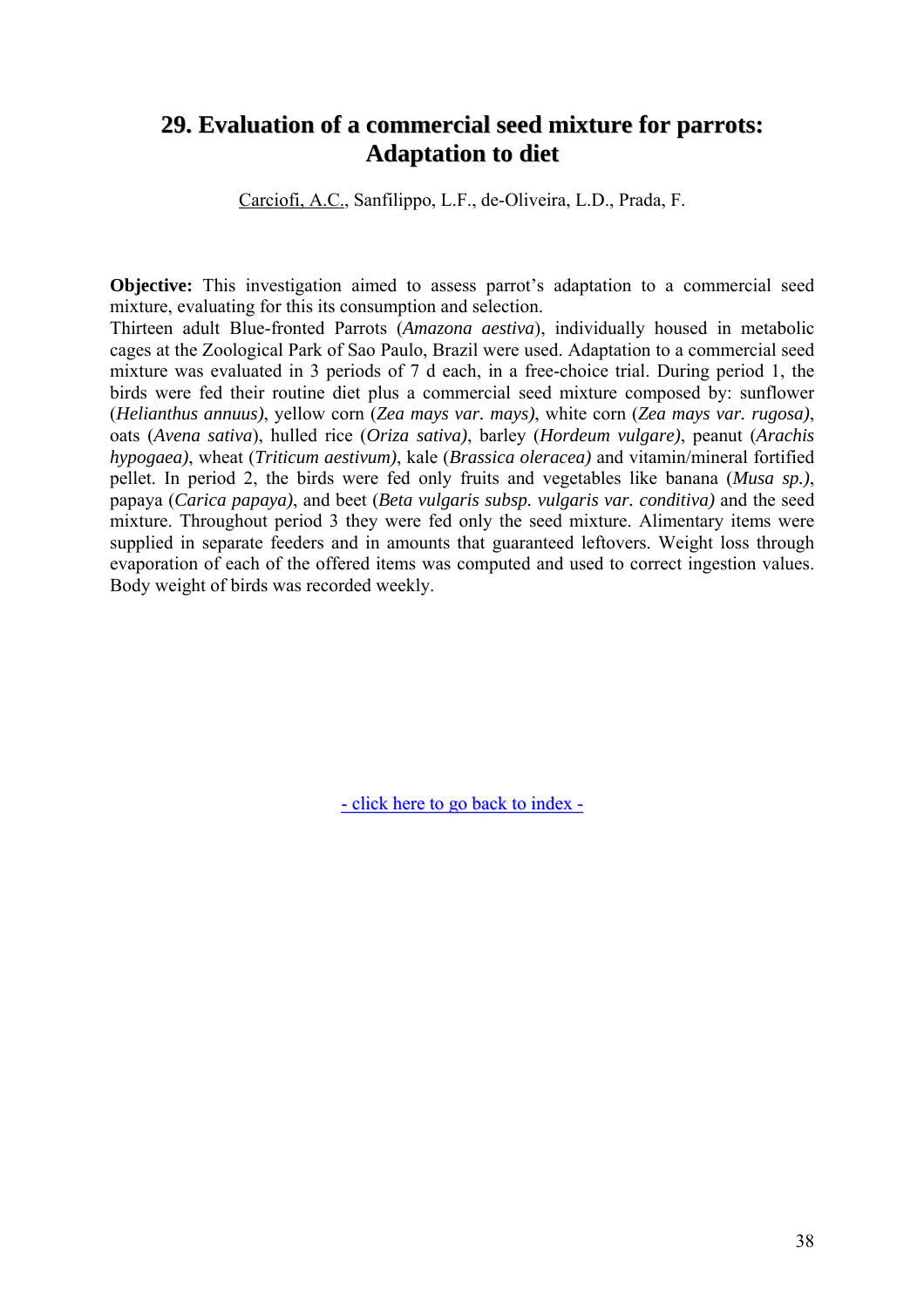# **30. Refinements in husbandry and care of psittacine birds kept for research purposes**

Kalmar, I.D.<sup>1</sup>, Moons, C.P.H.<sup>2</sup>, Meers, L.<sup>2</sup>, Janssens, G.P.J.<sup>1</sup> <sup>1</sup>Lab. Anim. Nutr., Ghent University, Heidestr. 19, B-9820, <sup>2</sup>Lab. of Ethology, UGhent

#### **Objectives**

The use of psittacine birds for scientific purposes and its reporting is subject to national legislations which vary greatly between countries and states. Nevertheless, despite lack of official statistics, the number of psittacine birds used for scientific purposes is presumed to be quite limited. Notwithstanding limited use of parrots in research settings, adequate care should be provided for this relatively small group of laboratory animals, both for ethical and scientific reasons. Therefore, this review aims to give an overview of both practical and theoretical aspects regarding the laboratory use and care of parrots.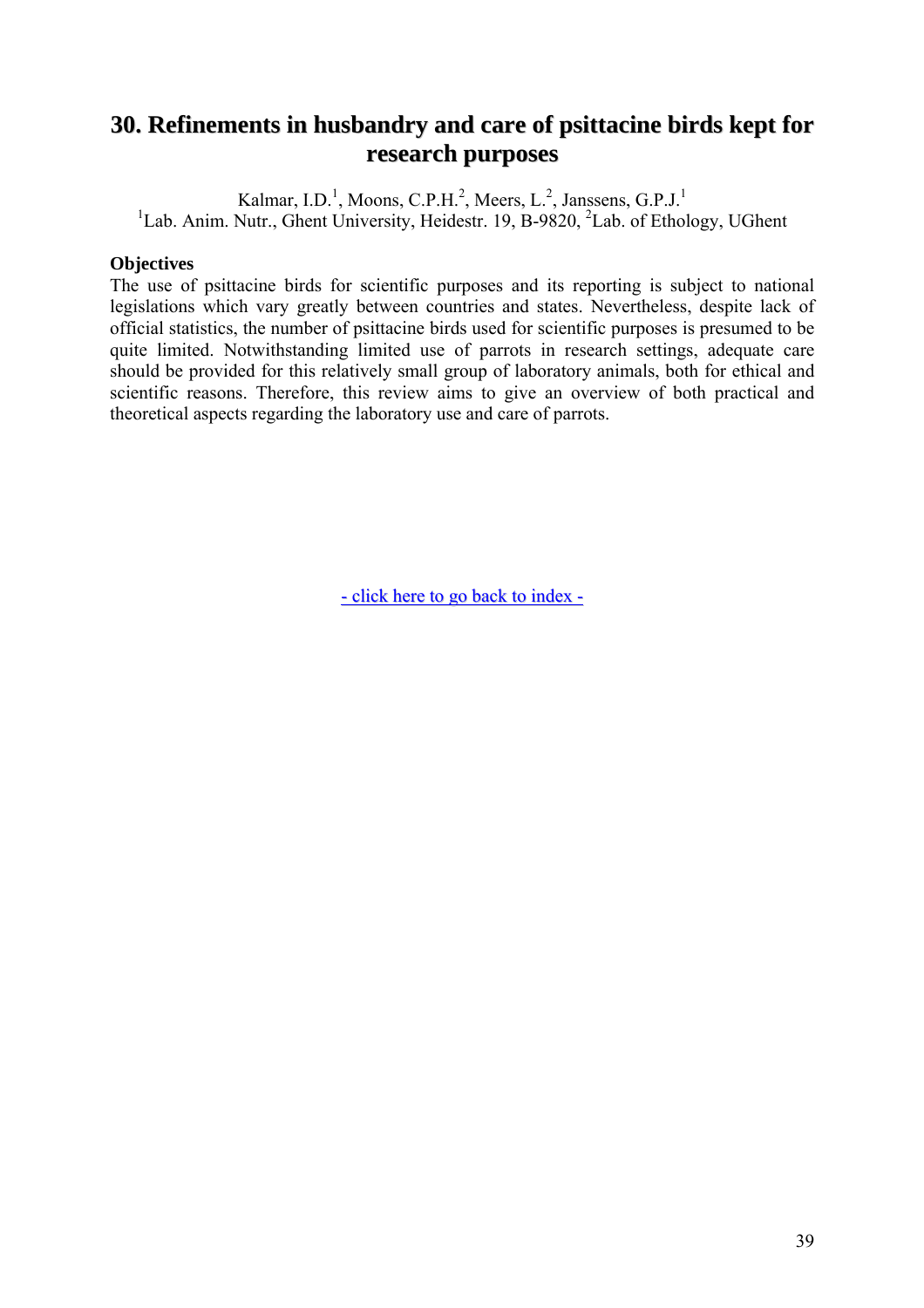# **31. Effects of availability of fresh fruit on actual nutrient and energy intake on yellow-shouldered amazons (Amazona barbadensis) fed a seed mixture ad libitum**

Kalmar, I.D.<sup>1</sup>, Geeroms, B.<sup>1</sup>, Bürkle, M.<sup>2</sup>, Reinschmidt, M.<sup>2</sup>, Waugh, D.<sup>2</sup>, Werquin,  $G<sup>3</sup>$  and Janssens,  $G.P.J.<sup>1</sup>$ <sup>1</sup>Lab. Anim. Nutr., Heidestr. 19, B-9820, <sup>2</sup>Loro Parque Fundaciòn, <sup>3</sup>Versele-Laga Ltd.

**Objectives:** Parrots are still commonly fed seed mixtures, which are eventually added with fruits or pellets. However, next to nutritional disproportions inherent to seeds, parrots usually have a strong tendency to consume only a limited number of ingredients when provided a multicomponent diet. The latter resulting in considerable amounts of wasted food and moreover, a distinct nutrient profile between ingested and offered food. This study intended to investigate nutritional effects of seed dehusking and selective feeding in parrots fed a seed mixture with or without addition of fresh fruit.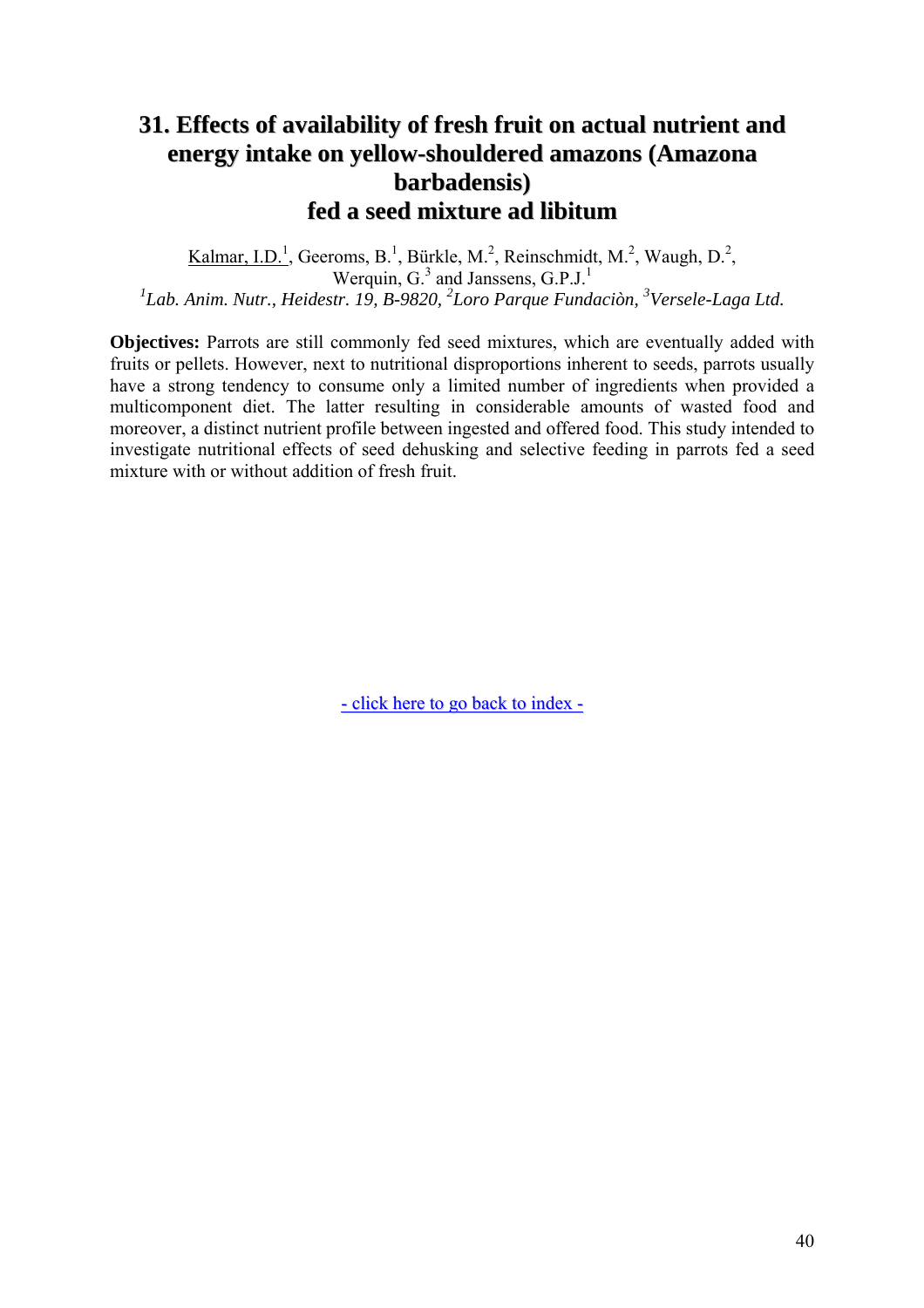## **32. Investigations into the typical ingestion behaviour of pet birds**

Wolf, P., Wentker, M. and Kamphues, J.

*Institute of Animal Nutrition, University of Veterinary Medicine, Foundation, Hannover* 

Although a high variety of different pet bird species is kept as companion birds the feeding pattern of these species in the origin habitat is unconvincing studied. Otherwise crop content of perished birds in the wild contains different constituents (seeds, fruits, buds, insects a.s.o.). In spite of efforts by owners nutritional disorders occur which result partially from typical feed ingestion behaviour of birds. This is not only characterized by a pronounced rhythmic of feed intake but also varied amounts of ingested feed. Food selection and dehusking/shelling of seeds before ingestion have to be considered, too. Moreover, the position of the bowls play an important role for consumed feed as well. Aim of this study was the investigation of the feed ingestion behaviour of different pet bird species, that included estimation of the palatability of different constituents (seeds, fruits, vegetables, foods, formulated diets a.s.o) as well as the rhythm of feed intake and the behaviour concerning different feeding techniques.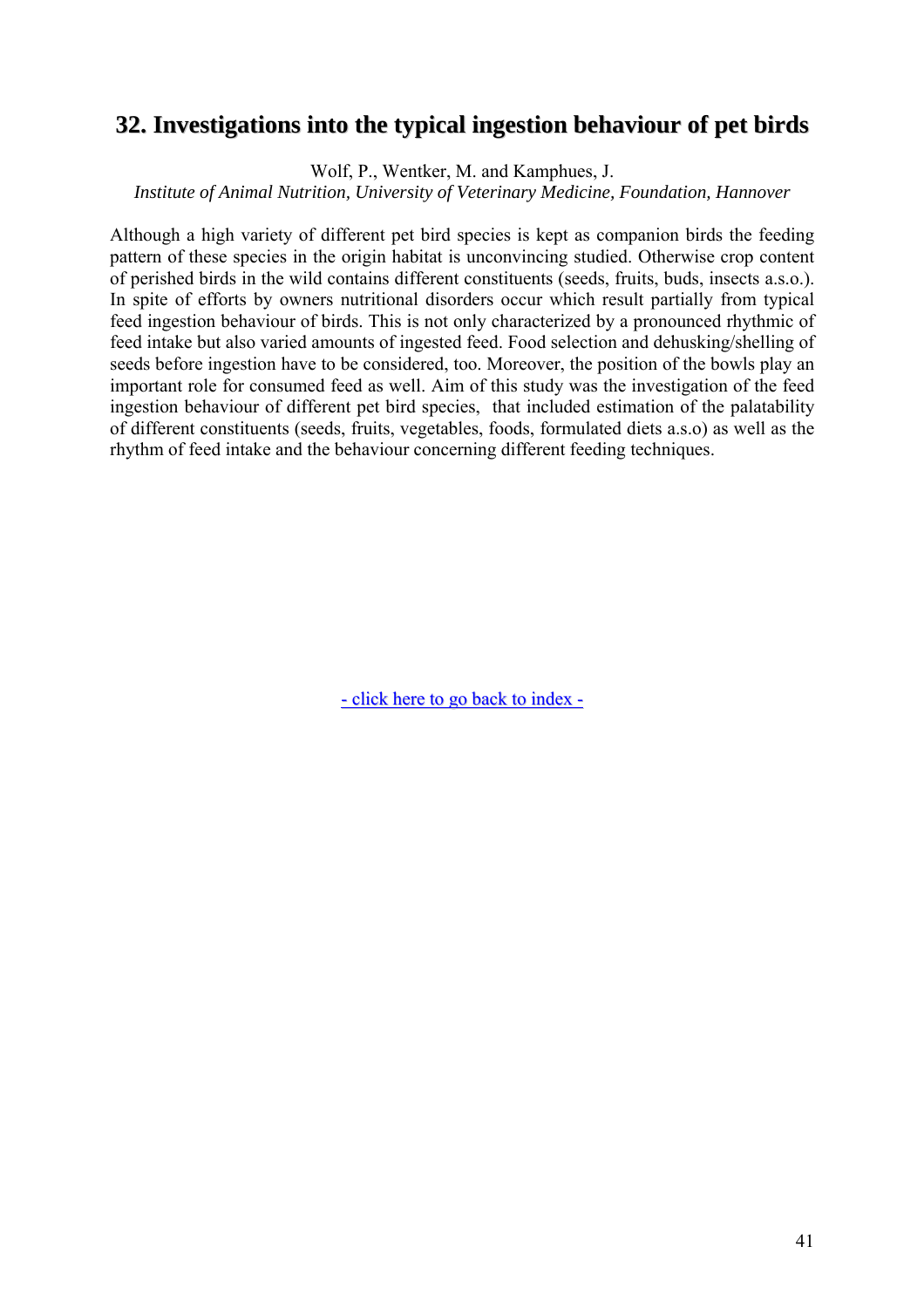# **IV. Digestibility**  *Evaluation, Influencing Factors*

**Oral Presentations**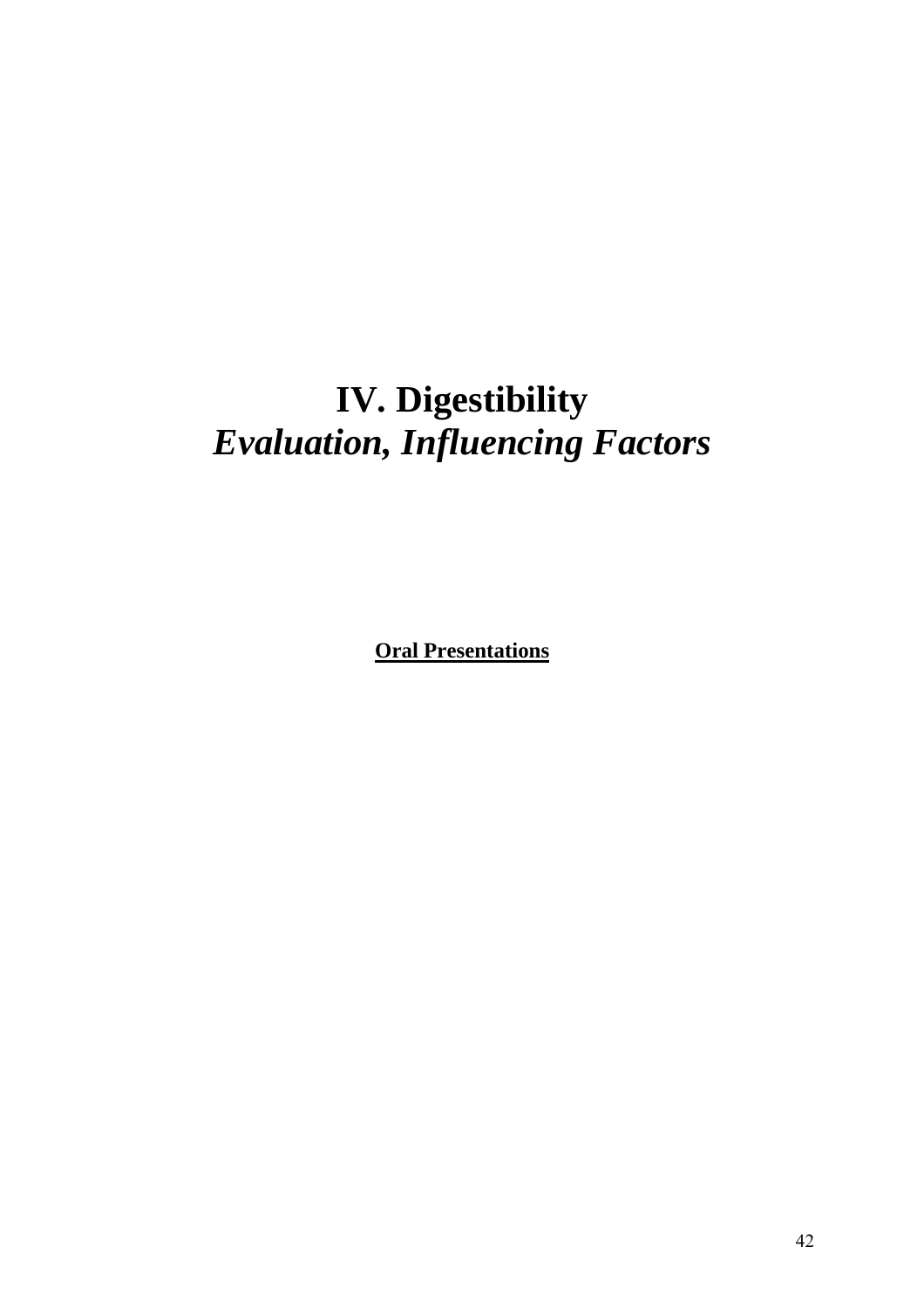# **33. Evaluation of internal markers for apparent digestibility in companion birds**

Janssens G.P.J., Sales J.

**Objectives.** Studying digestibility in birds is useful for many purposes, e.g. the development of an energy evalution system or the evalution of certain dietary measures. A typical set-up is to house the animals in metabolism cages, but ethical objections and the potential risk of affecting digestibility through restricted housing, are a drawback. This might be overcome by using markers in the diet. Often, these markers are added to the food as external markers, but the type of food does not always allows the homogenous supplementation of an external marker (e.g. pelleted feed, intact grains or seeds). Therefore, the use of internal markers, i.e. indigestible compounds that are inherent to the food, might provide a practical solution for situations in which companion birds cannot be restricted to metabolism cages.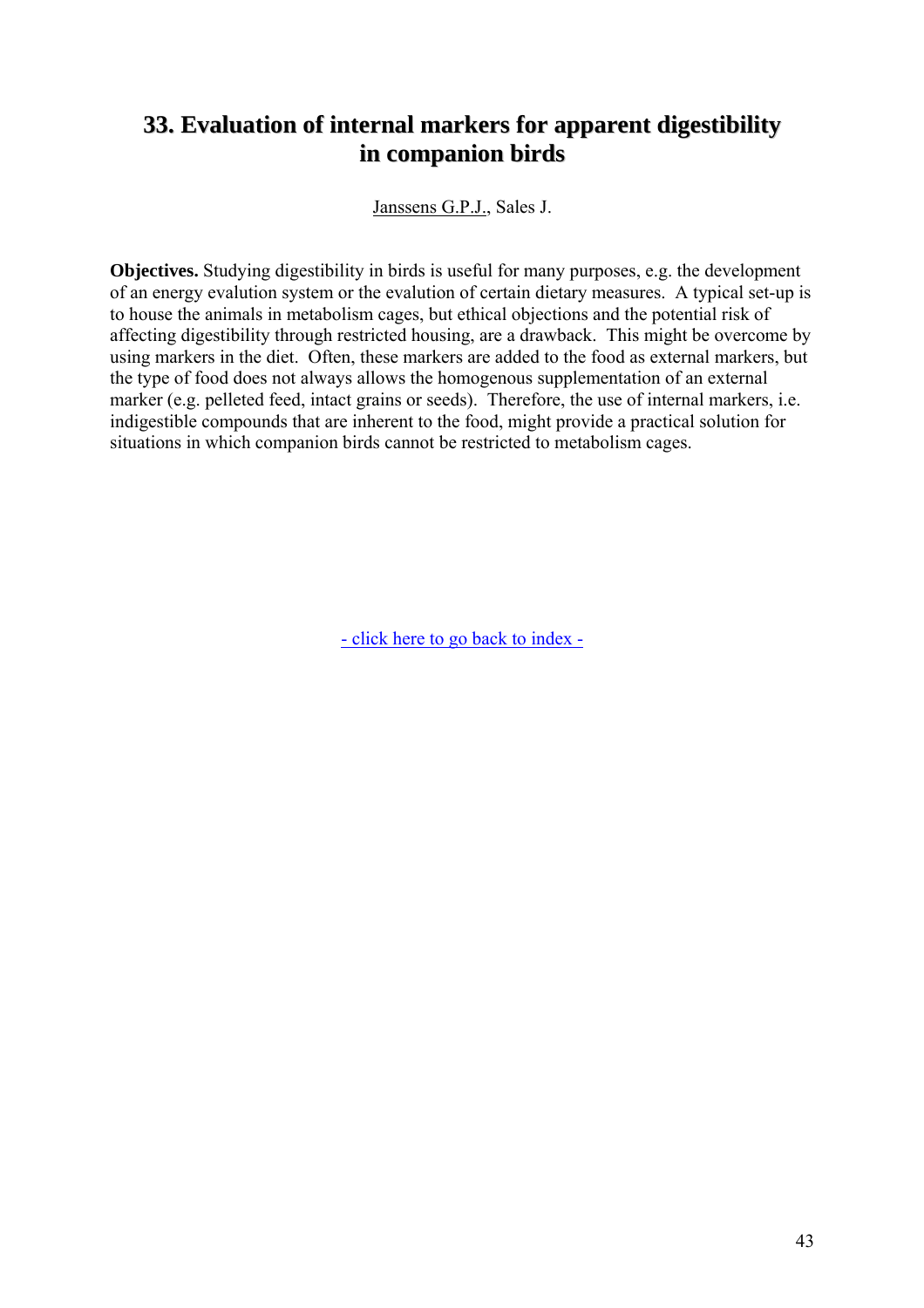# **34. Feed intake and apparent bioavailability of amino acids in different types of foods for feeding adult blue fronted amazon (Amazona aestiva) in captivity**

Saad, F.M.O.B, Lara, L. B.; Saad, C.E.P.; Suguiura, E; Ferreira, W. M.

**Objectives:** The presented study had the aim to compare 6 types of foods given to Bluefronted Amazons on their protein and amino acid intakes as well as the apparent bioavailability coefficients of the amino acids.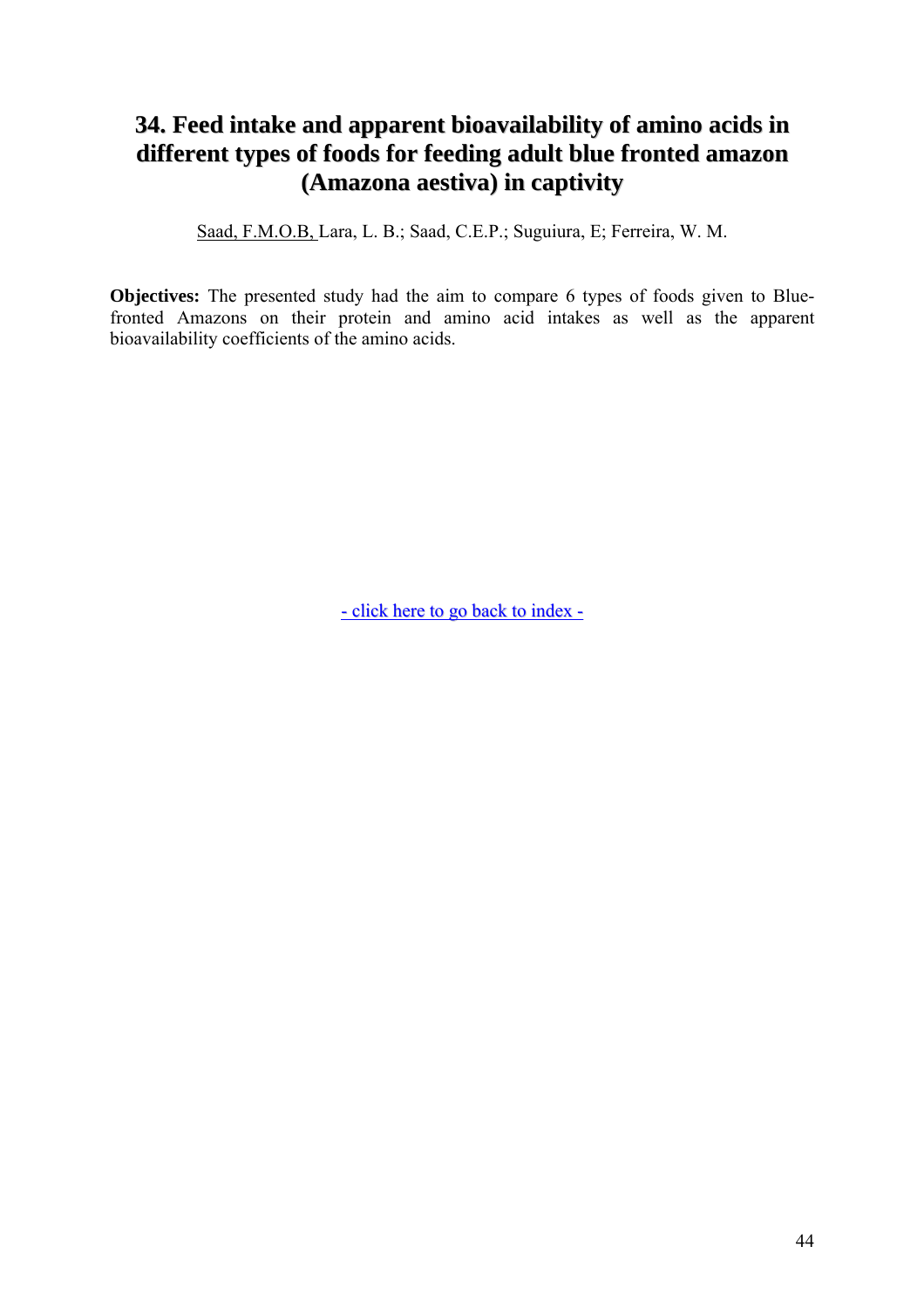### **35. Evaluation of a commercial seed mixture for parrots: Part 2 – Digestibility and composition**

de-Oliveira, L.D., Carciofi, A.C., Sanfilippo, L.F., Prada, F.

**Objective:** This study aimed to evaluate the selection, digestion and chemical composition of the diet effectively ingested by parrots fed a commercial seed mixture.

Thirteen adult Blue-fronted Parrots (*Amazona aestiva*), individually housed in metabolic cages at the Zoological Park of Sao Paulo, Brazil were used. A commercial seed mixture composed of seeds and vitamin/mineral fortified pellets (Table 1) was evaluated. Alimentary items were supplied in amounts that guaranteed leftovers. Food consumption and total faeces collection were taken for a 10 d period. Seed hulls were removed to determine consumption and diet chemical composition. Uric acid amounts were determined from the excreta, its mass was deducted to calculate DM digestibility and its N to calculate CP digestibility.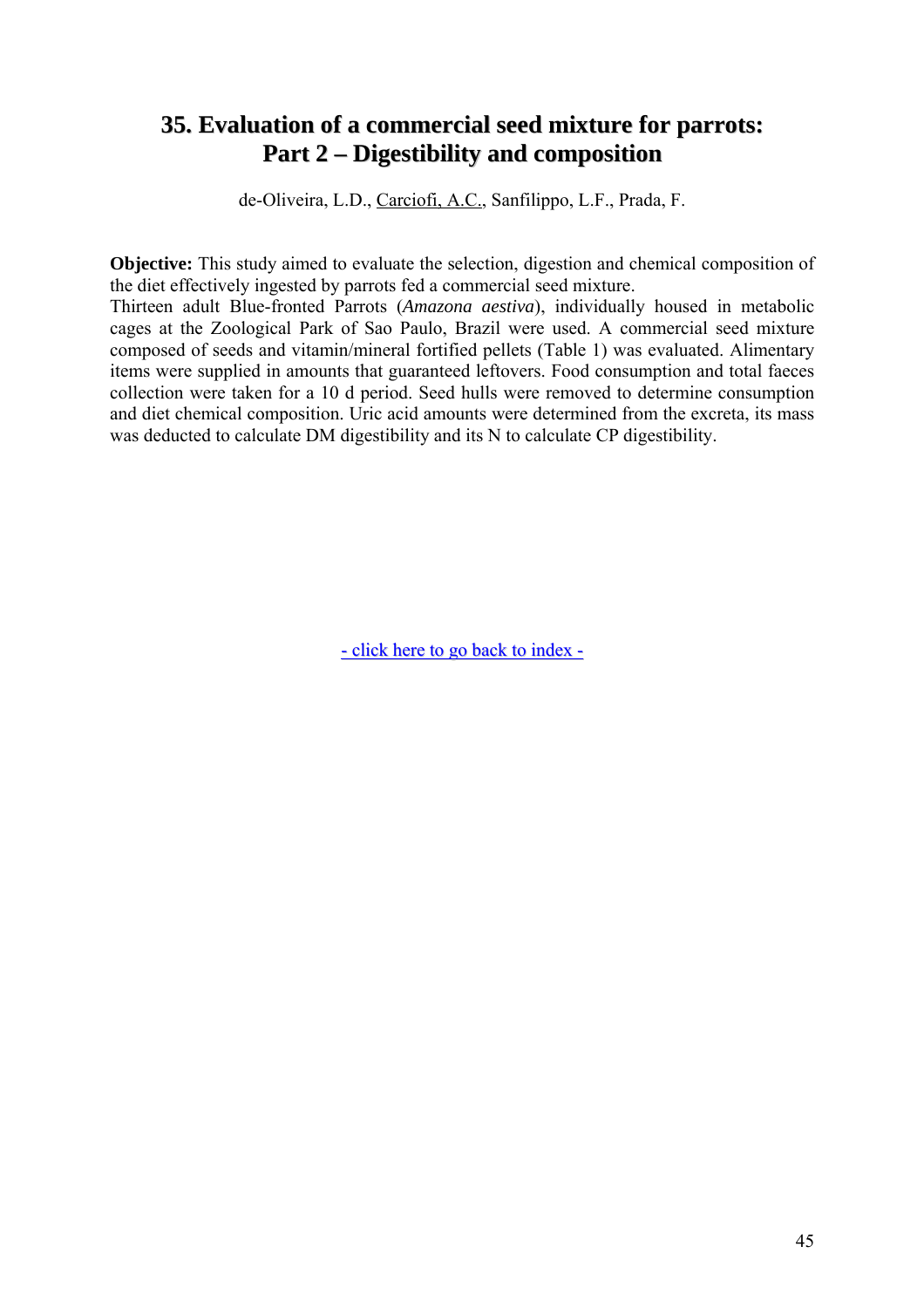# **36. Effects of grinding level in pellet diets on excreta quality and digestibility in African grey parrots (Psittacus e. erithacus)**

Kalmar, I.D.<sup>1</sup>, Werquin,  $G<sup>2</sup>$  and Janssens,  $G.P.J.<sup>1</sup>$ <sup>1</sup>Lab. Anim. Nutr., Ghent University, Heidestr. 19, B-9820, <sup>2</sup>Versele-Laga Ltd

#### **Objectives**

The current feeding trial was performed to study the influence of particle size in extruded parrot pellets on apparent digestibility, excreta consistency and excreta pH-value in African grey parrots (*Psittacus e. erithacus*).

Two test diets were alternately provided to eight adult, individually housed African grey parrots according to a 2x2 cross-over design with 9 day feeding periods. Both diets were similar in nutrient content and ingredient composition but differed in particle size of the composing particles of individual pellets. Each experimental period started with a 4-day adaptation period, followed by a 4-day collection period in which food and water intake, apparent digestibility of macronutrients, excreta production appearance was assessed. The latter was done by calculation of weight–surface ratio of individual excrements as an objective measurement of consistency. Finally, excreta pH was measured directly on fresh excrements during the last day of each feeding period.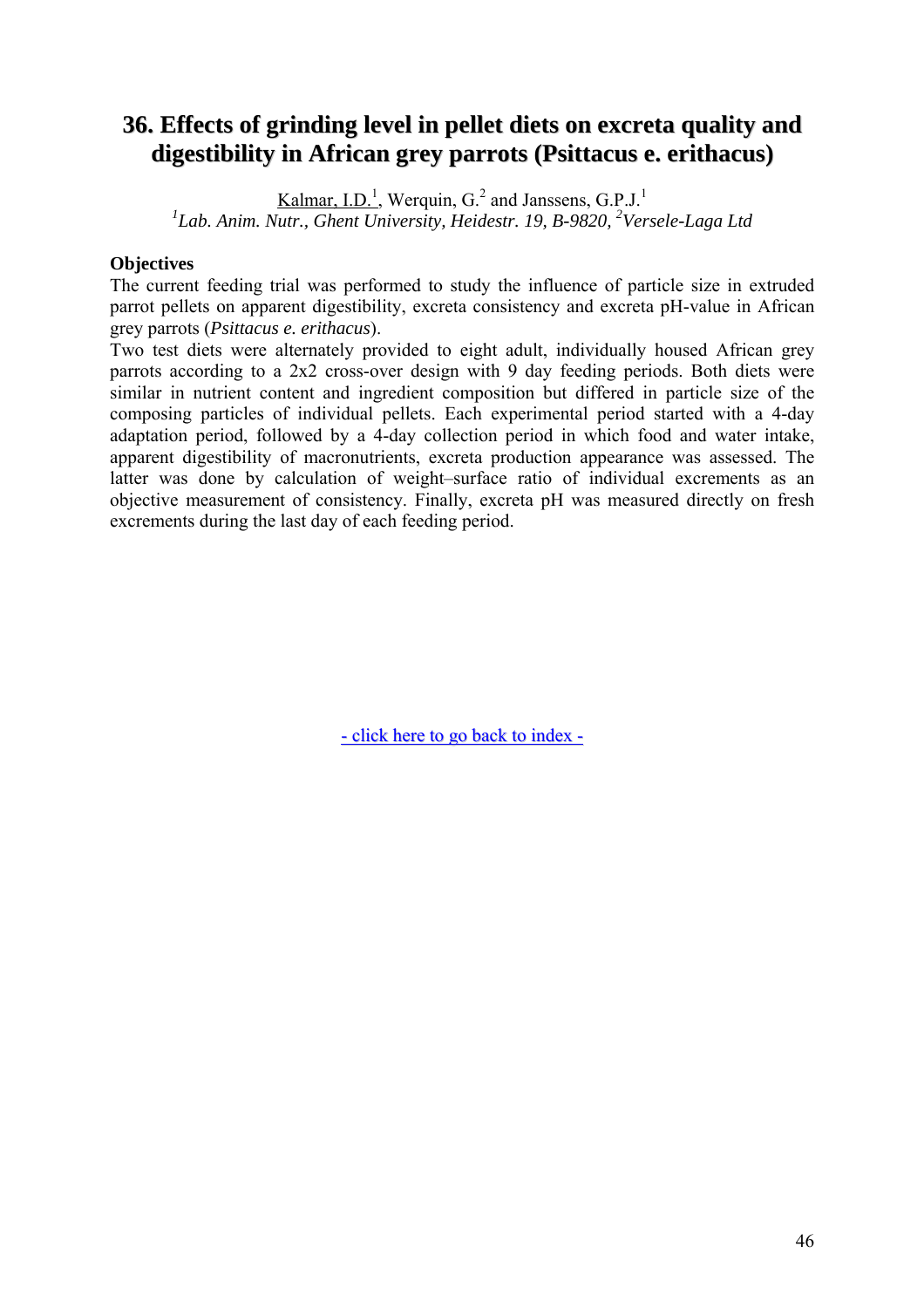### **37. Canary birds – just small hens?**

#### **Comparative study on digestibility of organic matter in different pet bird species and hens when fed identical diets**

Kamphues, J., Frömbling, M. and P. Wolf

*Institute of Animal Nutrition, Univ. of Veterinary Medicine Foundation Hannover, Germany* 

**Objectives:** The digestive capacity for feedstuffs differ between species; therefore coefficients of digestibility of organic matter  $(D_{om})$  are considered to be species specific. Variations in Dom are minor in species with similar gastro-intestinal systems and can vary to a great extent between species with large or small chambers of fermentation in the gastrointestinal tract. Energy contents depend on digestibility. Some feedstuffs are likewise used in the diets of granivorous species and hens.

Against this background a study on 5 different pet bird species and - for comparison – hens fed identical diets with two different types of fibre (lignified versus non-lignified), was carried out.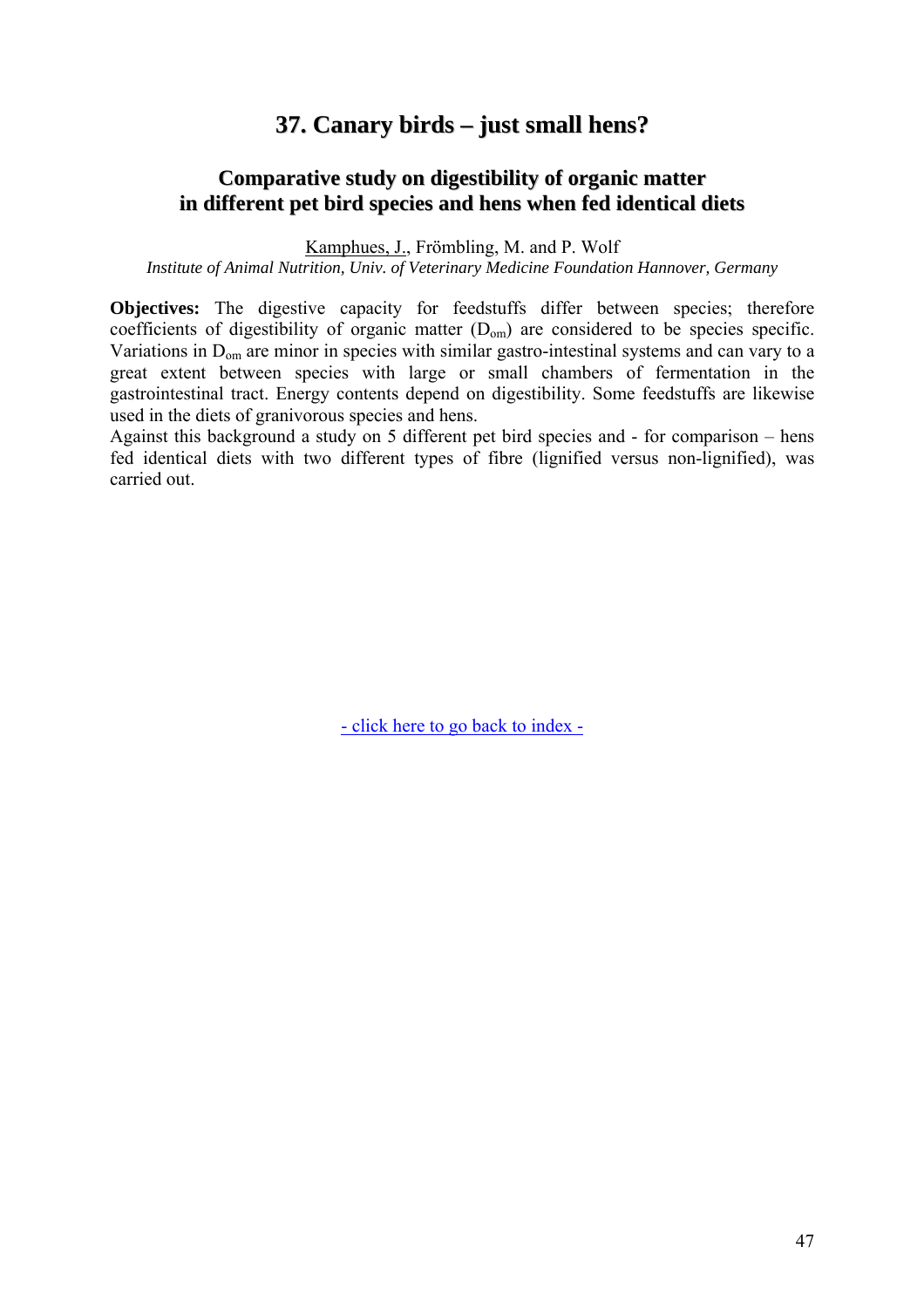**Poster Section**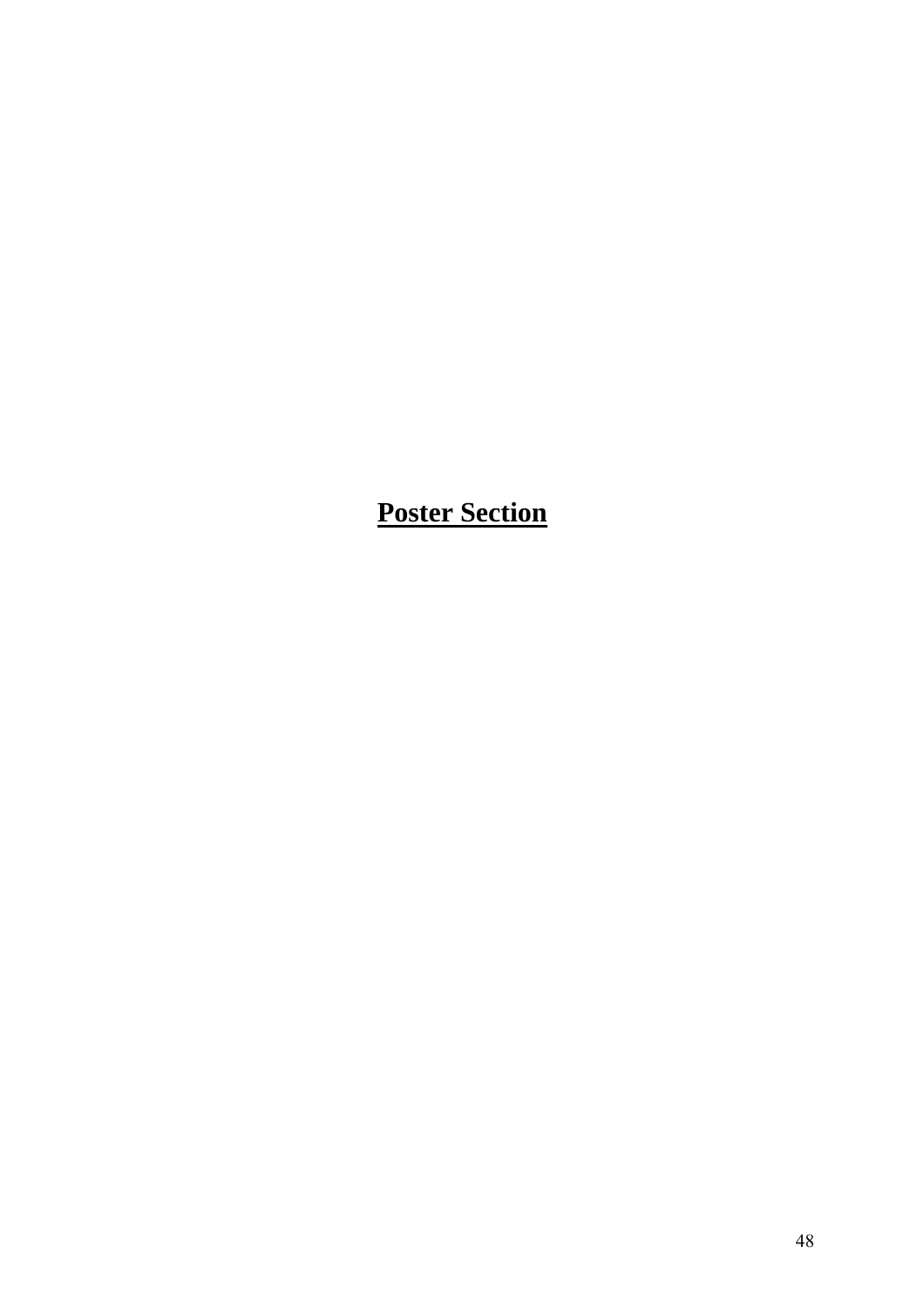# **38. Amino acid bioavailability in foods (wheat meal, corn, gelatinized corn, sunflower meal with hulls, and citric pulp) used in extruded diets for adult blue-fronted amazons (Amazona aestiva)**

Lara, L.  $B^1$ ; Saad, F.M.O.B; Saad, C.E.P.; Suguiura, E; Ferreira, W. M.

The present work aimed to estimate the apparent and true bioavailability coefficients of the amino acids in wheat meal, corn, gelatinized corn, sunflower meal with hulls, and citric pulp for adults blue-fronted parrots (*Amazona aestiva*). We used 12 birds randomly distributed in blocks of three experimental periods, making 6 repetitions per food (36 experimental units). The replacement methodology (Matterson, 1965) was followed replacing 29.76 % (natural matter basis) of a reference food and was added 0.24% of premix in each food. All the foods were extruded. The birds were housed individually receiving water and the tested foods *ad libitum* during 13 days (7 for adaptation and 5 for data collecting) for each one of the 3 periods. At the end of the third experimental period all the birds were submitted to a 3 day fast to determine their metabolic and endogenous losses. High Performance Liquid Chromatography (HPLC) was used for amino acid determination.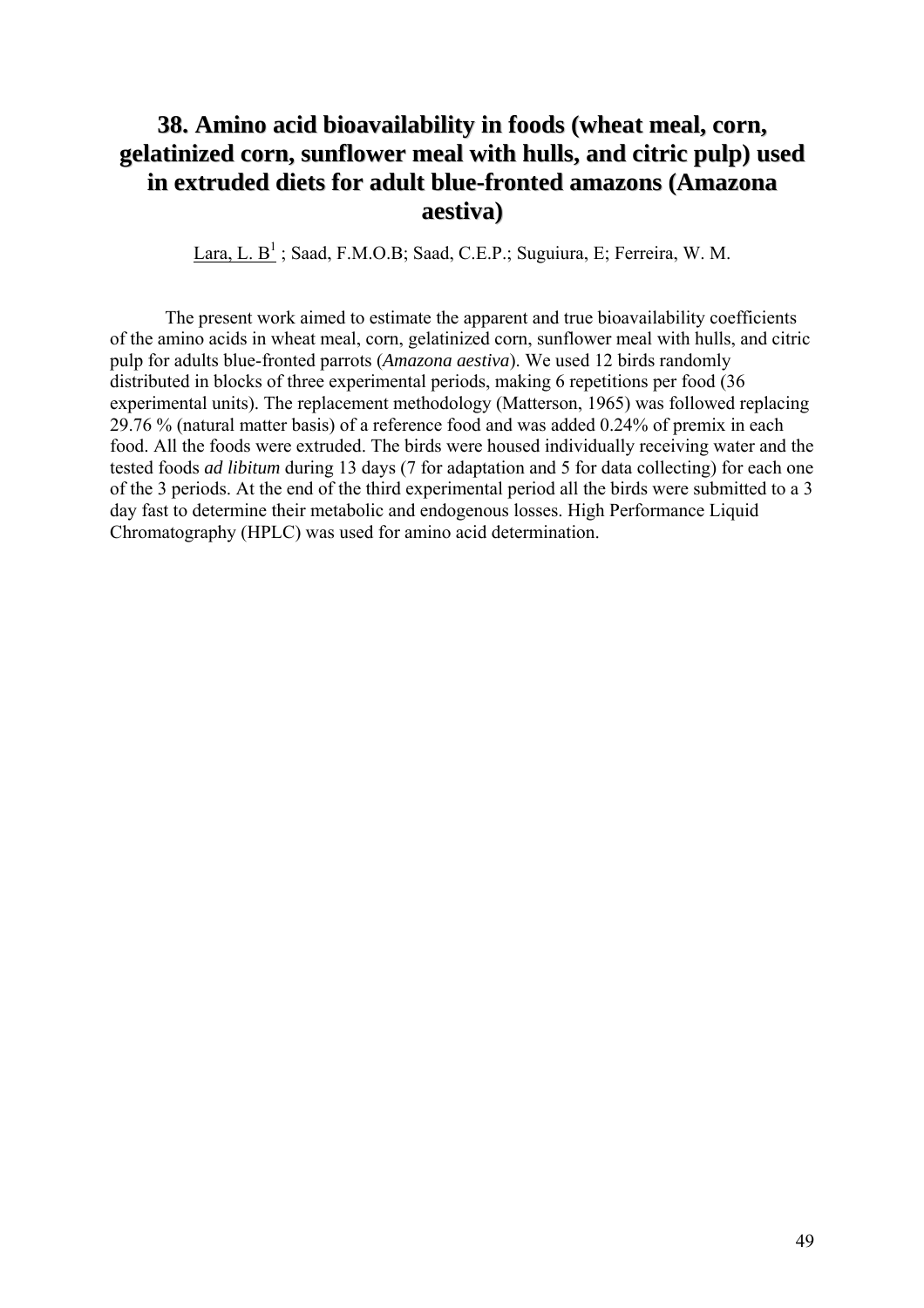# **39. Amino acid bioavailability in foods (dehulled oat seed, powder albumin, egg yolk powder, wheat germ) used in extruded diets for adult blue-fronted amazons (Amazona aestiva)**

Lara, L. B<sup>1</sup>; Saad, F.M.O.B; Saad, C.E.P.; Suguiura, E; Machado, P.A.R

The present work aimed to find the apparent and true bioavailability coefficient of the amino acids in dehulled oat seed, egg yolk powder, whole egg powder, albumin powder and wheat germ for adults blue-fronted parrots (*Amazona aestiva*). We use 12 birds randomly distributed in blocks of three experimental periods, making 6 repetitions per food (36 experimental units). The replacement methodology (Matterson, 1965) was followed replacing 29.76 % (natural matter base) of a reference food and was added 0,240% of premix in each food. All the foods were extruded. The birds were housed individually receiving water and the tested foods *ad libitum* during 13 days (7 for adaptation and 5 for excreta collection) for each one of the 3 periods. At the end of the third experimental period the birds were submitted to 3 days fast to determine their metabolic and endogenous losses. High Performance Liquid Chromatography (HPLC) was used for amino acid determination.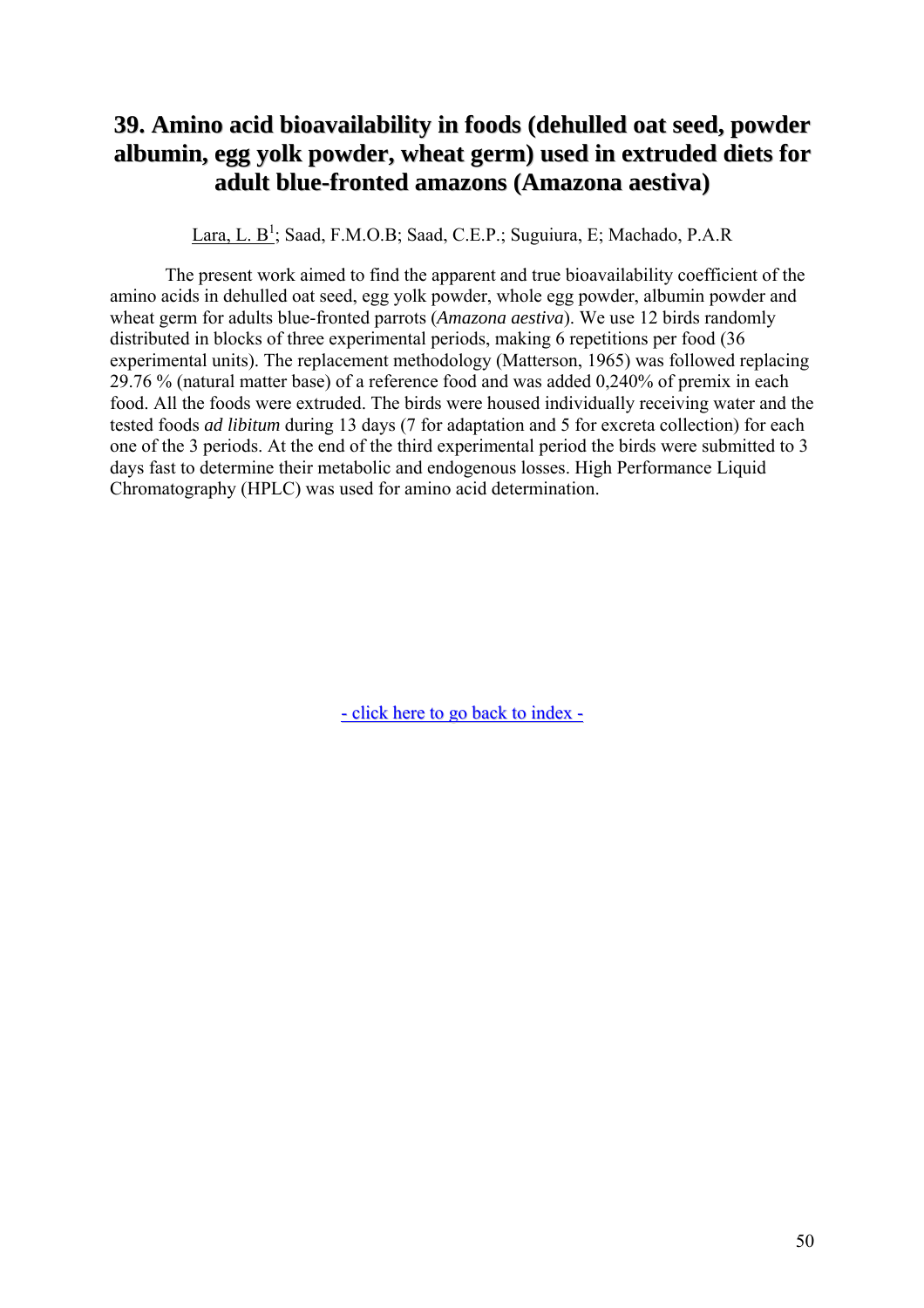# **40. Amino acid bioavailability in foods (brewer's dried yeast, dried papaya, dried banana, soybean meal and micronized soybean) used in extruded diets for adult blue-fronted amazons (Amazona aestiva)**

Lara, L. B<sup>1</sup>, Saad, F.M.O.B; Saad, C.E.P.; Suguiura, E; Ferreira, W. M.

The present work aimed to find the apparent and true bioavailability coefficient of the amino acids in brewer's dried yeast, dried papaya, dried banana, soybean meal and micronized soybean for adult blue-fronted parrots (*Amazona aestiva*). We used 12 birds randomly distributed in blocks of three experimental periods, making 6 repetitions per food (36 experimental units). The replacement methodology (Matterson, 1965) was followed replacing 29.76 % (natural matter base) of a reference food and was added 0.240% of premix in each food. All the diets were extruded. The birds were housed individually receiving water and food *ad libitum* during 13 days (7 for adaptation and 5 for excreta collection) for each one of the 3 periods. At the end of the third experimental period the birds were submitted to a 3 day fast to determine their metabolic and endogenous losses. High Performance Liquid Chromatography (HPLC) was used for amino acid determination.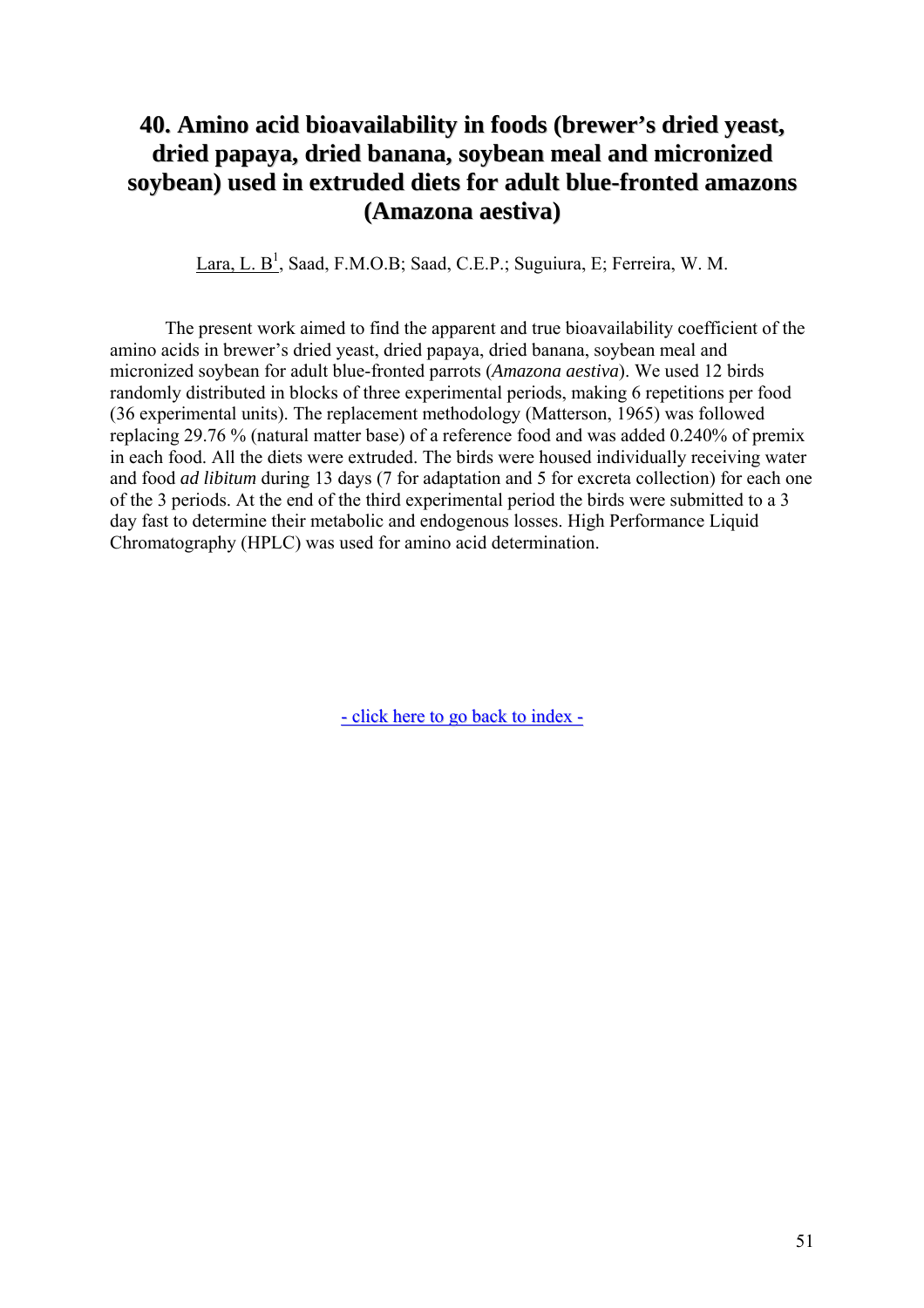# **41. Nutrient intake, apparent digestibility, excreta quality and sources of faecal protein in African grey parrots (Psittacus e. erithacus) fed either a seed mixture or a pellet diet of moderate or high protein content**

Kalmar, I.D.<sup>1</sup>, Werquin, G.<sup>2</sup>, Janssens, G.P.J.<sup>1</sup> <sup>1</sup>Lab. Anim. Nutr., Ghent University, Heidestr. 19, B-9820, <sup>2</sup>Versele-Laga Ltd.

**Objectives:** The present study was intended to provide data on nutrient intake, apparent digestibility and faecal protein fractions in excreta in African grey parrots when fed a seed diet or two pellet diets differing in protein content.

Eight adult African grey parrots (*Psittacus e. erithacus*) with an average body weight of  $490 \pm$ 21 g were individually housed in metabolism cages. Body weights were registered at the beginning and at the end of the trial. The birds were randomly assigned into three groups. The experimental design was a 3x3 cross-over trial with 3 test diets: medium protein pellets (pellets A), high protein pellets (pellets B) or a seed mixture. In each feeding period water and food intake and excreta characteristics were measured during 4 days after an adaptation period of 4 days. Excreta characteristics included pH-value, consistency and daily output. Excreta were pooled per bird, per period and were subjected to proximate analysis and uric acid analysis. Next, samples of all test diets and samples of seed remainders were subjected to proximate analysis in order to calculate nutrient intake and apparent nutrient digestibility. Finally, total protein content of excreta was allocated into vegetal, bacterial and animal (endogenous losses) protein by means of fractional protein analysis.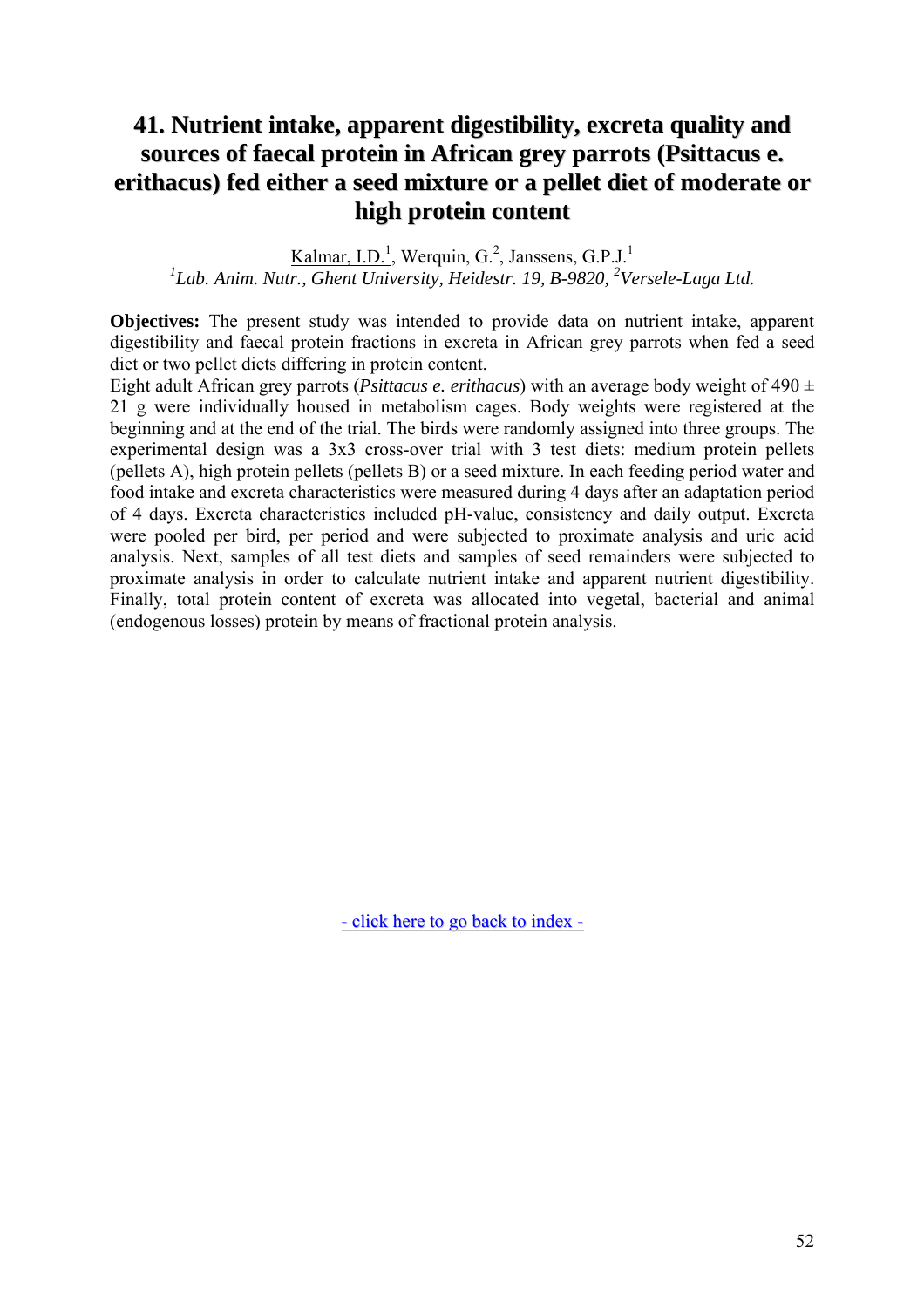# **V. Energy / Nutrient Requirements**  *Maintance and Growth*

**Oral Presentations**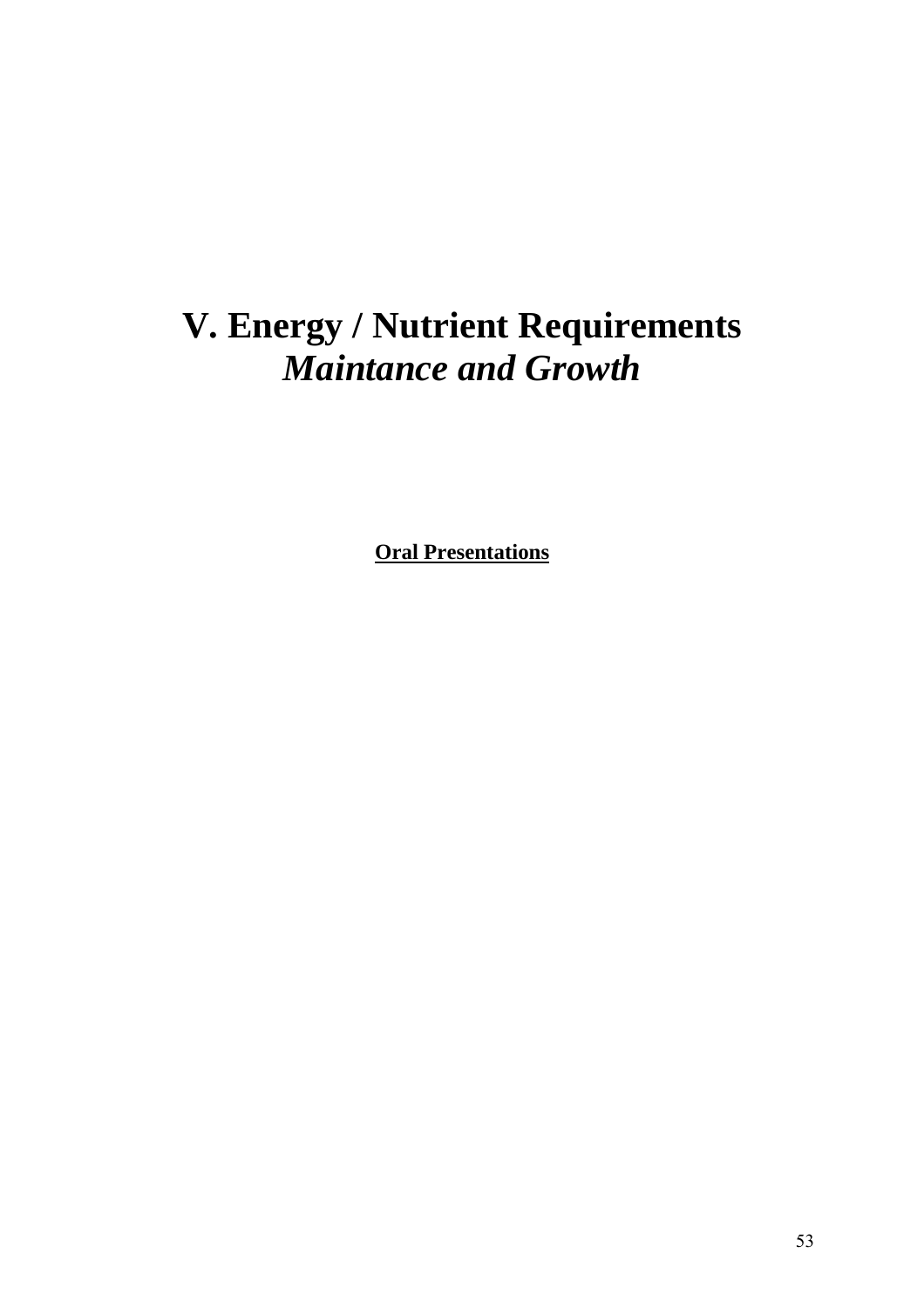## **42. How to get fat: nutritional strategies in migratory birds**

Bairlein, F.

Migration is a period of exceptionally high energy demands. To meet these demands during flight, energy is stored in the bird's body. As fat is the prime fuel for migrating flights many migratory birds therefore accumulate large amount of lipids in adipose tissue prior to and during migration at stopover. Garden warblers, *Sylvia borin*, for example, long-distance European migratory songbirds wintering in tropical Africa, weigh about 16-18 g during the breeding and wintering seasons, but increases its body mass to up to 37 g just before leaving to cross the Sahara, in both autumn and spring. This fat accumulation is under endogenous control reflecting genetically programmed temporal shifts of the body mass set point.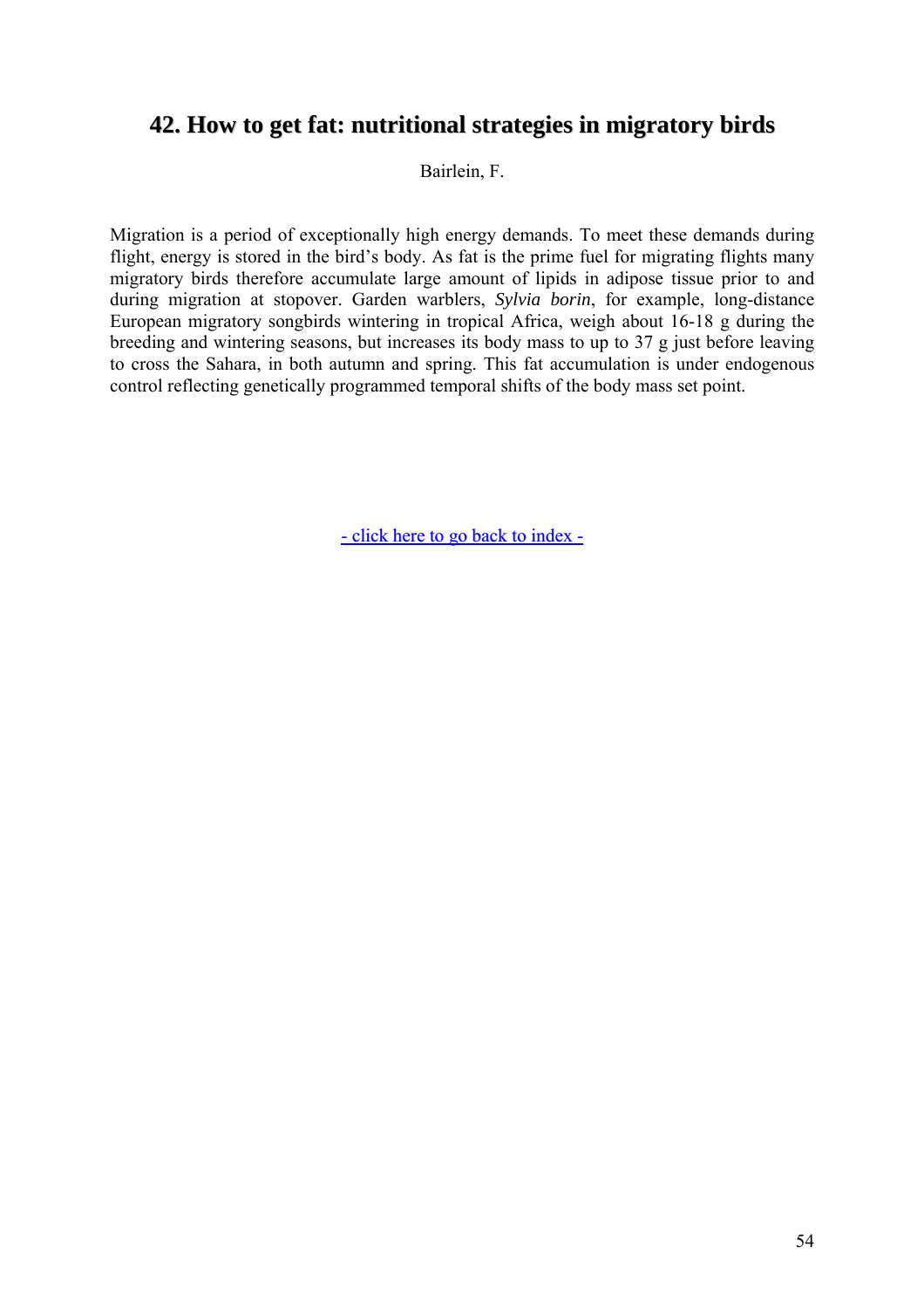### **43. Investigations into protein and energy requirements of macaws for maintenance**

Britsch, G., Wolf, P. and Kamphues, J.

*Institute of Animal Nutrition, University of Veterinary Medicine, Foundation, Hannover* 

Only few scientific investigations into protein and energy requirement of macaws in maintenance are published. Due to an impact of excretion mechanisms caused by a protein oversupply or the risks of obesity followed by an energy surplus those data are on interest. **Aim** of the study into adult macaws was a regression derivation of the protein (N-balance  $= 0$ ) and energy requirement for maintenance offering feedstuffs with different protein or energy contents. As aspected different energy contents led to changes in body mass, but these were not taken into consideration in calculation of protein requirement.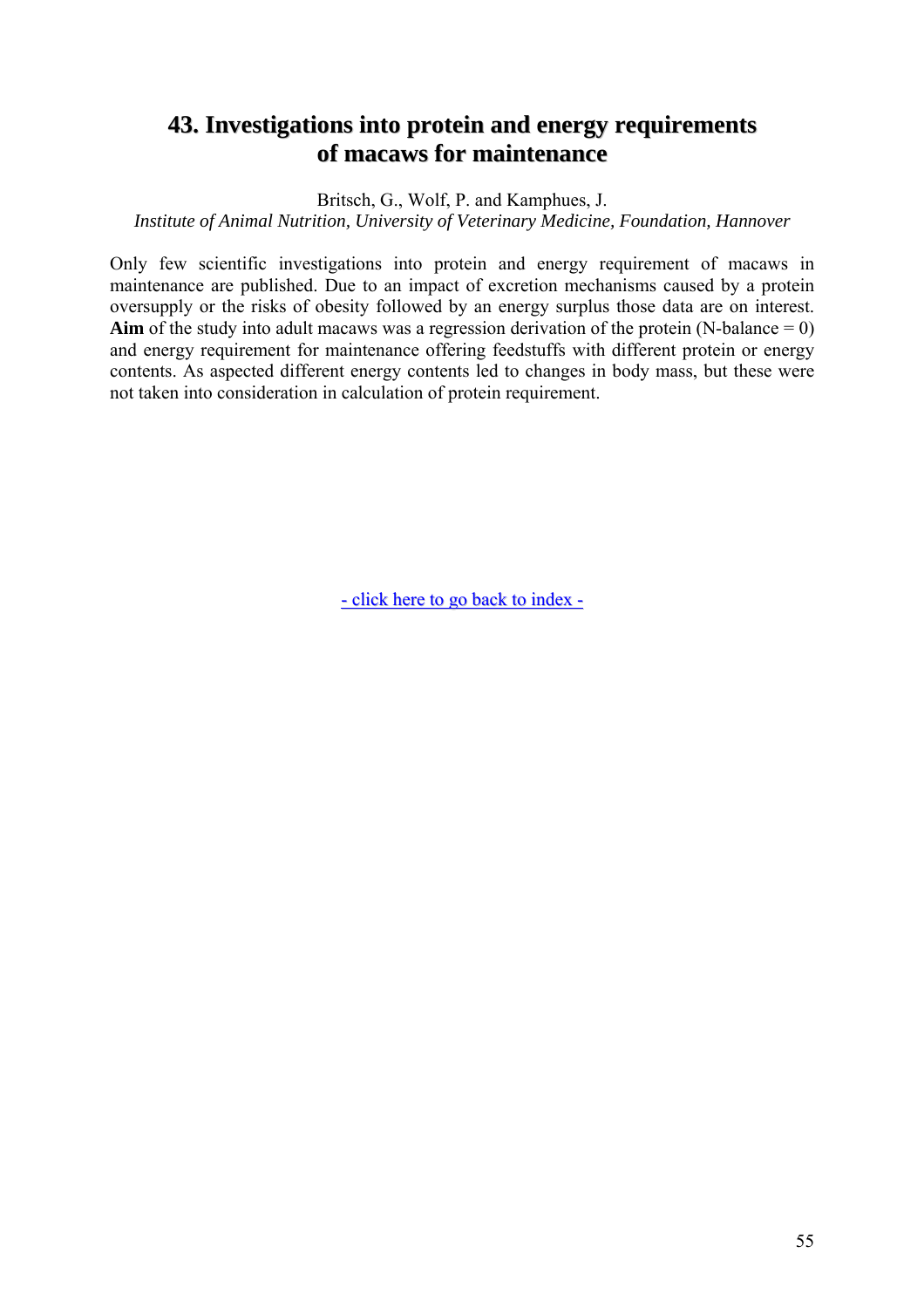### **44. Basic data on nutrition in lorikeets**

Häbich, A.-C., Wolf, P. und J. Kamphues

For decades, most scientific studies on psittacine nutrition have focused on granivorous species commonly kept as pets. Therefore, limited data are available on nectarivorous species like Loriidae. Below is an overview of basic data (especially feed intake and energy and protein requirements for maintenance) in different species of lorikeets based on the primary author's own results as well as those of other authors.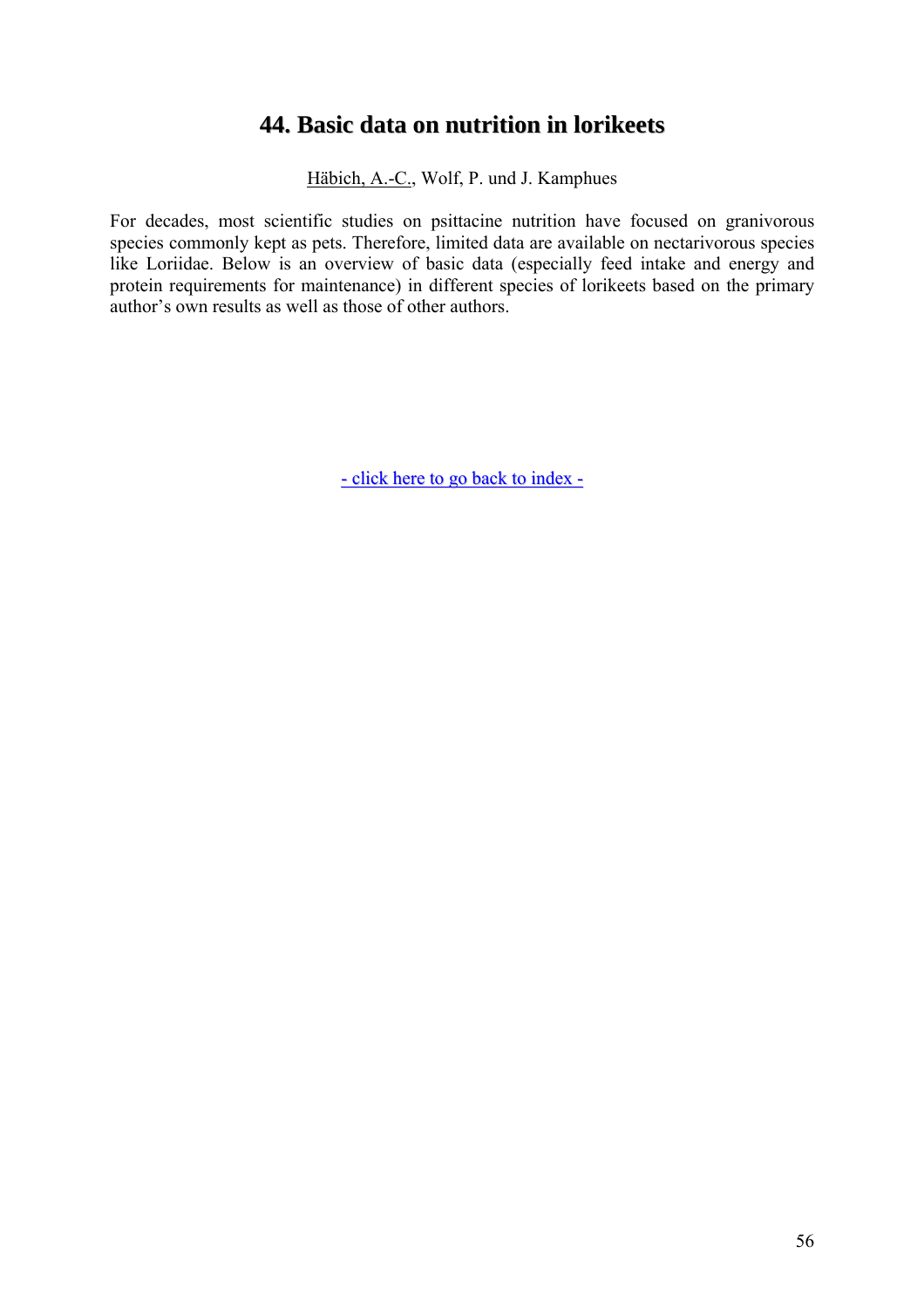# **45. Metabolic and endogenous losses of energy, nitrogen, crude protein, uric acid and amino acids in adults Blue-fronted Amazon (Amazona aestiva) in captivity**

Saad, F.M.O.B;Lara, L. B ; Saad, C.E.P; Suguiura, E; Machado, P.A

The present work has the aim to determine metabolic and endogenous losses of energy, nitrogen, uric acid and the amino acids of fasting blue-fronted amazons. The endogenous losses as well as the nitrogen (N) excretion are normally used as a correcting factor for evaluating the metabolizable energy (ME) and true bioavailability of amino acids in birds. The ingested nitrogen minus the excreted nitrogen results in the nitrogen balance (NB) which is affected by the metabolic and endogenous nitrogen.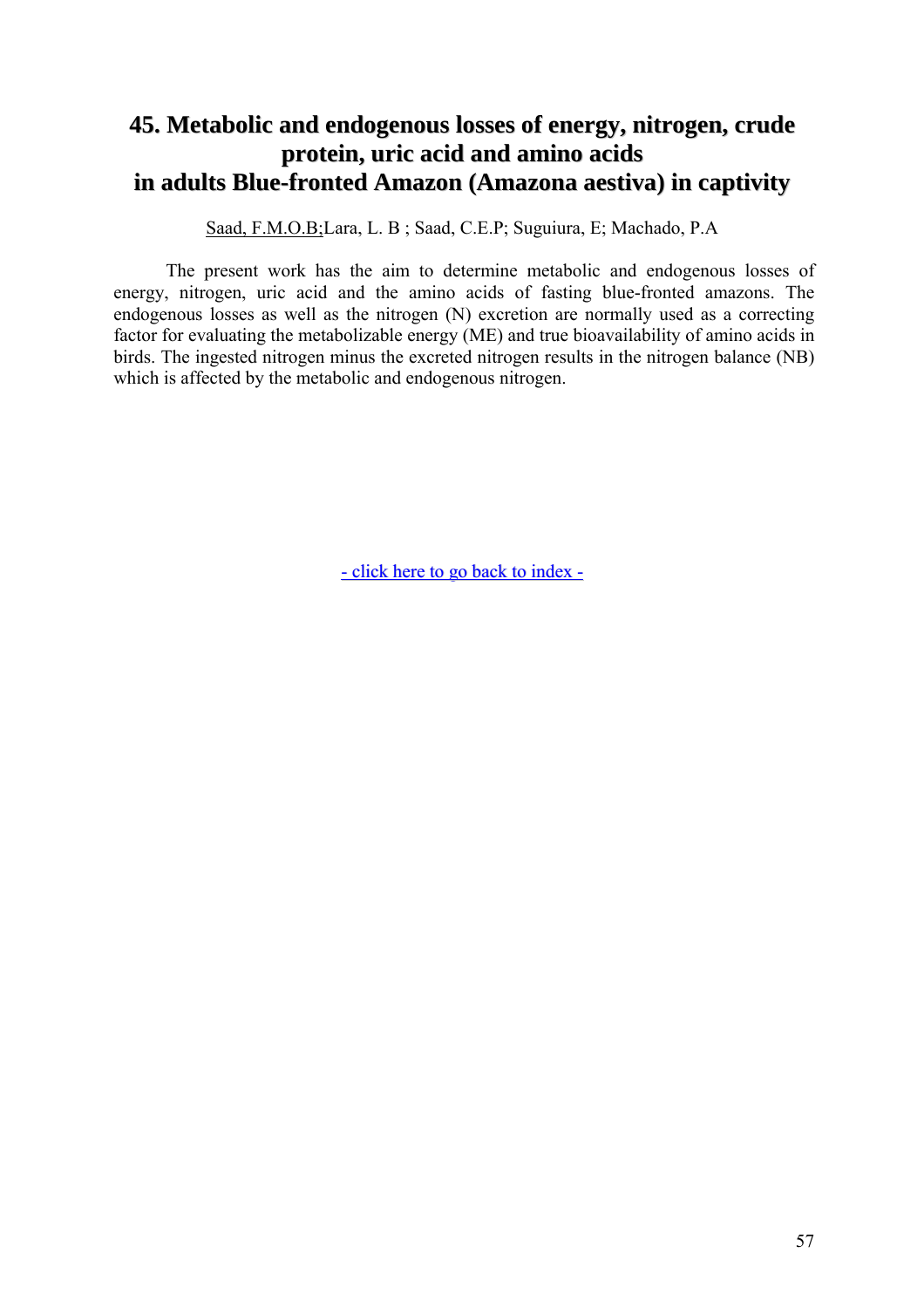# **46. Investigations into endogenus losses of nitrogen in adult parrots (Amazona spp.) in order to determine the protein requirement at maintance**

*Westfahl, C., et al.* 

**Objectives:** Measurement of inevitable endogenous N-losses enables estimating the requirement for protein at maintenance, since these losses at least have to be replaced in order to maintain nitrogen equilibrium. *The aim* of this study was to quantify the endogenous losses (net-requirement) via excreta by feeding an almost nitrogen (N)-free diet and calculation of the resulting requirement of protein at maintenance (gross-requirement).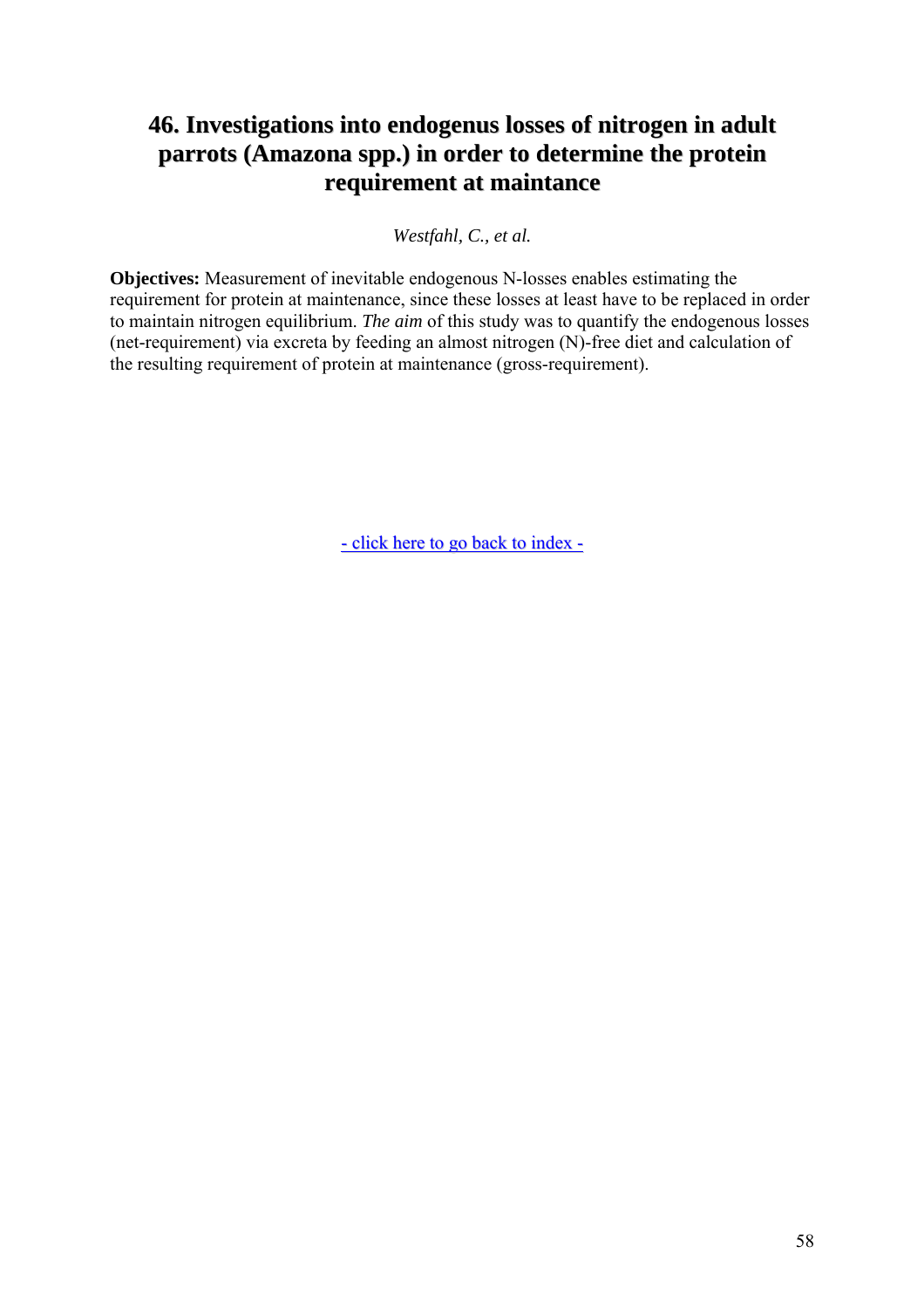# **47. Investigations into endogenous losses of macro minerals in adult parrots (Amazona spp.) in order to determine their requirement at maintenance**

Westfahl, C., Wolf, P., Kamphues, J.

Objectives: For good health reasons macro minerals should be offered in amounts that are required; oversupply as well as deficiency should be avoided. Animals are known to excrete a certain amount of macro minerals even under the condition of a zero intake (= endogenous or inevitable losses). These losses at least have to be compensated to achieve equilibrium. *The aim* of this study was to estimate macro mineral losses in order to determine the Amazons' requirement for maintenance.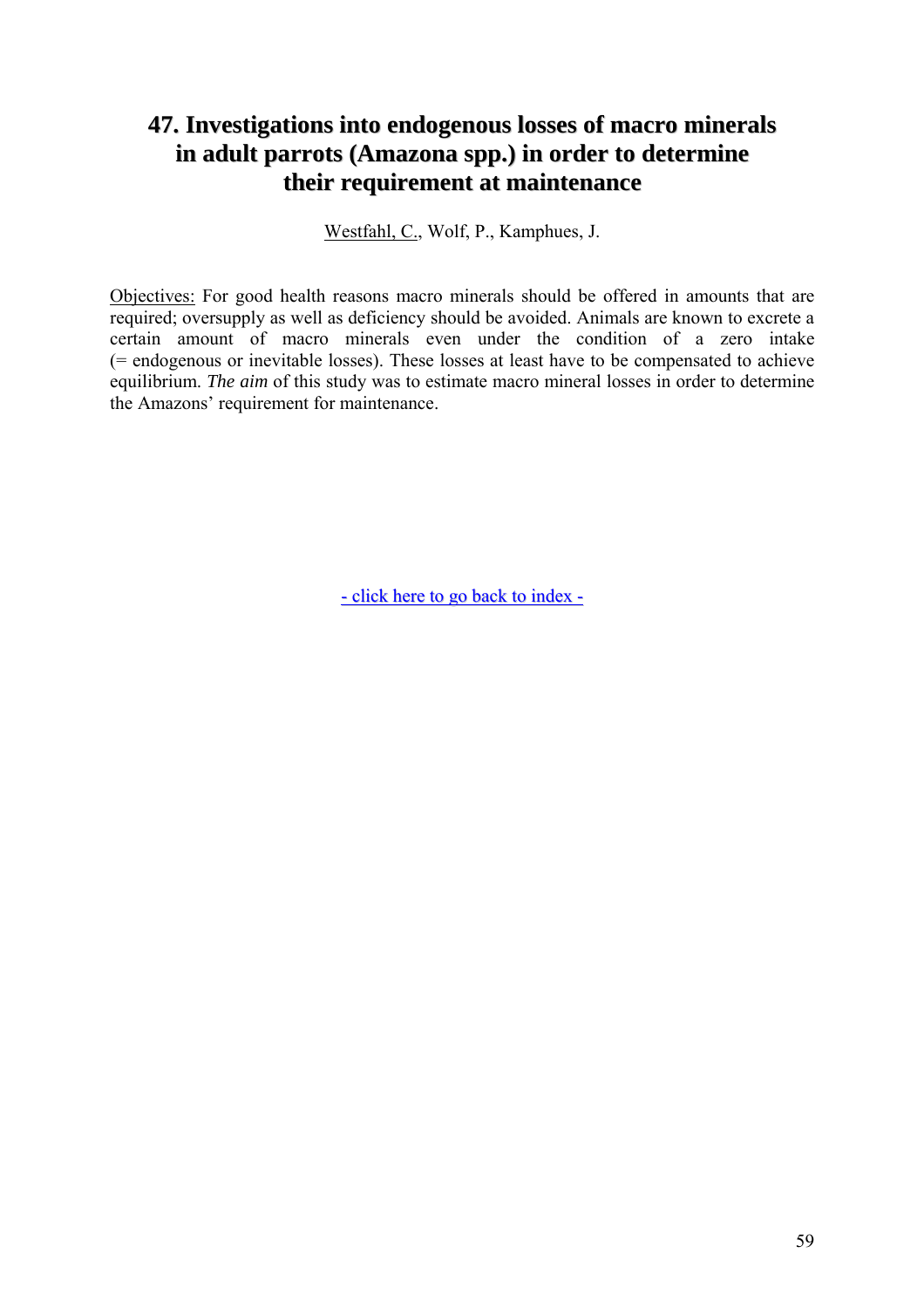# **48. Investigations into energy and protein requirements in growing pet birds**

Wolf, P. and J. Kamphues

*Institute of Animal Nutrition, University of Veterinary Medicine Hannover, Foundation* 

**Objective:** First ideas on factorial derivation of energy as well nutrient requirements of growing pet birds (KAMPHUES and MEYER, 1991; KAMPHUES and WOLF, 1997) were extrapolated from data obtained from poultry, due to the absence of species specific scientific investigations. This transfer was necessary due to a lack of quantitative ideas on the requirement for maintenance as well as utilization of energy and nutrients above maintenance requirement (k-coefficient; resultants of digestibility and intermediate utilization) in pet birds. Due to these absent data in the following study a new approach was proved.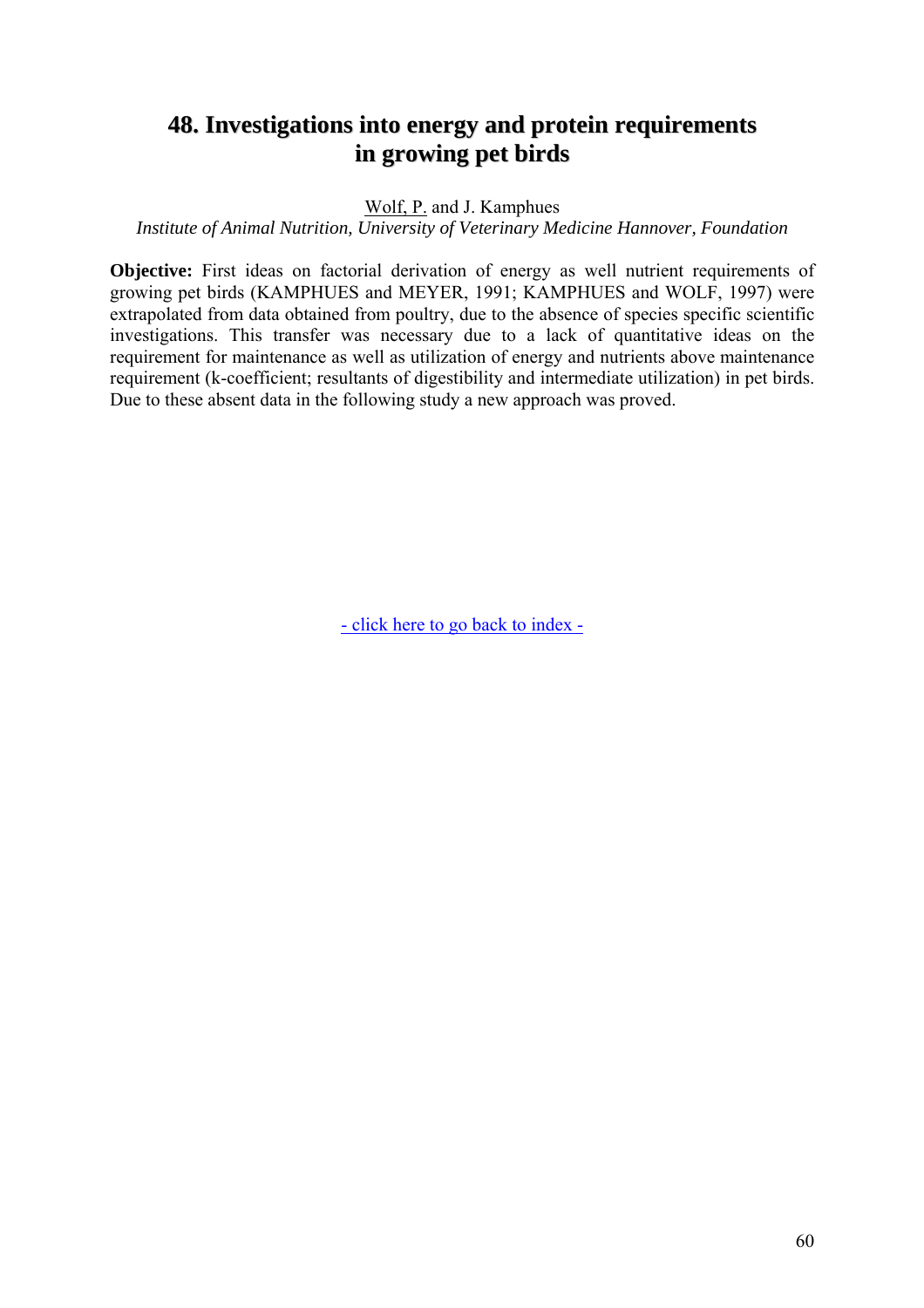# **Poster Section**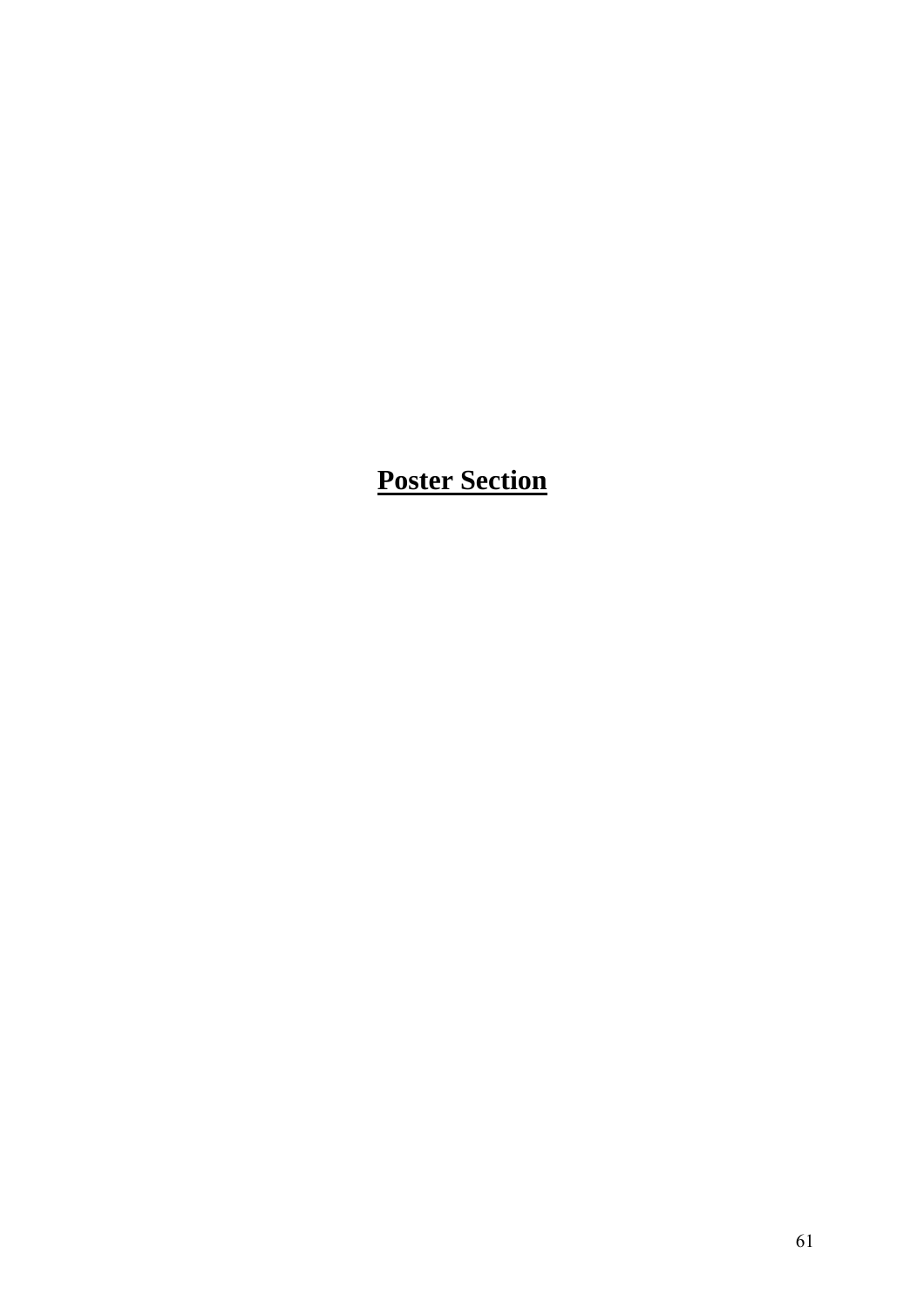# **49. Dietary antioxidants reduce post-exercise oxidative stress in adult budgerigars Melopsittacus undulatus**

Larcombe, S<sup>1</sup>, Tregaskes, C<sup>2</sup>, Coffey, J<sup>2</sup>, Stevenson<sup>2</sup>, A, Alexander<sup>2</sup>, L, Arnold, K<sup>1</sup>

<sup>1</sup>Division of Environmental and Evolutionary Biology, Institute of Biomedical and Life Sciences, University of Glasgow, Glasgow, United Kingdom. <sup>2</sup>WALTHAM Centre for Pet Nutrition, Freeby Lane, Waltham on the Wolds, Leics, LE14 4RT, United Kingdom.

**Introduction:** Antioxidants are known to play an important role in quenching free radicals produced by metabolism, preventing oxidative stress (Diplock, 2004). Exercise is encouraged in captive animals, owing to its benefits to an animal's health and welfare. However, since increased metabolism associated with exercise will increase oxidative stress, dietary antioxidants may be a limiting factor in determining physical performance, and post-exercise stress (Blount and Matheson, 2005).

Objective: Here we tested this hypothesis by assessing differences in post-flying oxidative stress in captive adult budgerigars, after they received a diet containing either enhanced (EA) or reduced (RA) levels of an antioxidant supplement.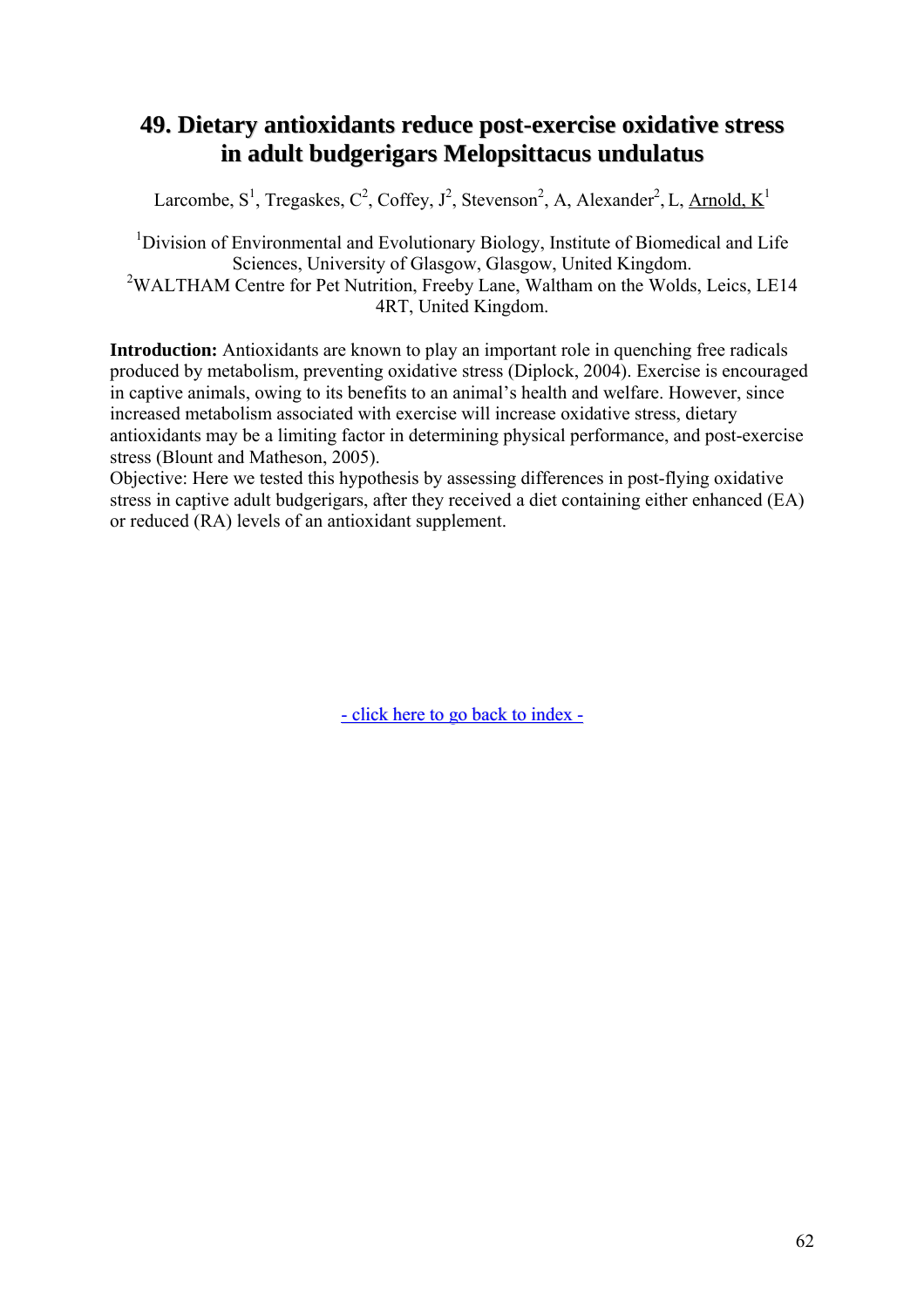# **50. Long term use of the B-Fit guide to monitor body condition of budgerigars**

#### *Clarke, E.,*

**Introduction:** Obesity is a commonly reported form of malnutrition in birds and assessment of body condition is a vital part of the physical examination. Whilst body condition scoring (BCS) guides are commonly available for birds, they often require lengthy training to produce meaningful scores. The Bird Fitness Indicator Tree (B-FIT) uses a decision tree of yes-no answers to objectively guide the assessor to a score based on the subcutaneous fat reserves.

The usefulness of a body condition score is dependent on three factors: repeatability, reproducibility and predictability. Previous work showed no significant effect of assessor or occasion and a strong correlation ( $R^2 = 0.77$ ) between body condition score and chemically determined fat content. These results indicated that B-FIT guide is a valid tool but the longerterm accuracy of the B-FIT guide had not been validated. The aim of this work was to evaluated the capacity of B-FIT guide to measure changes in body condition of individual birds over time.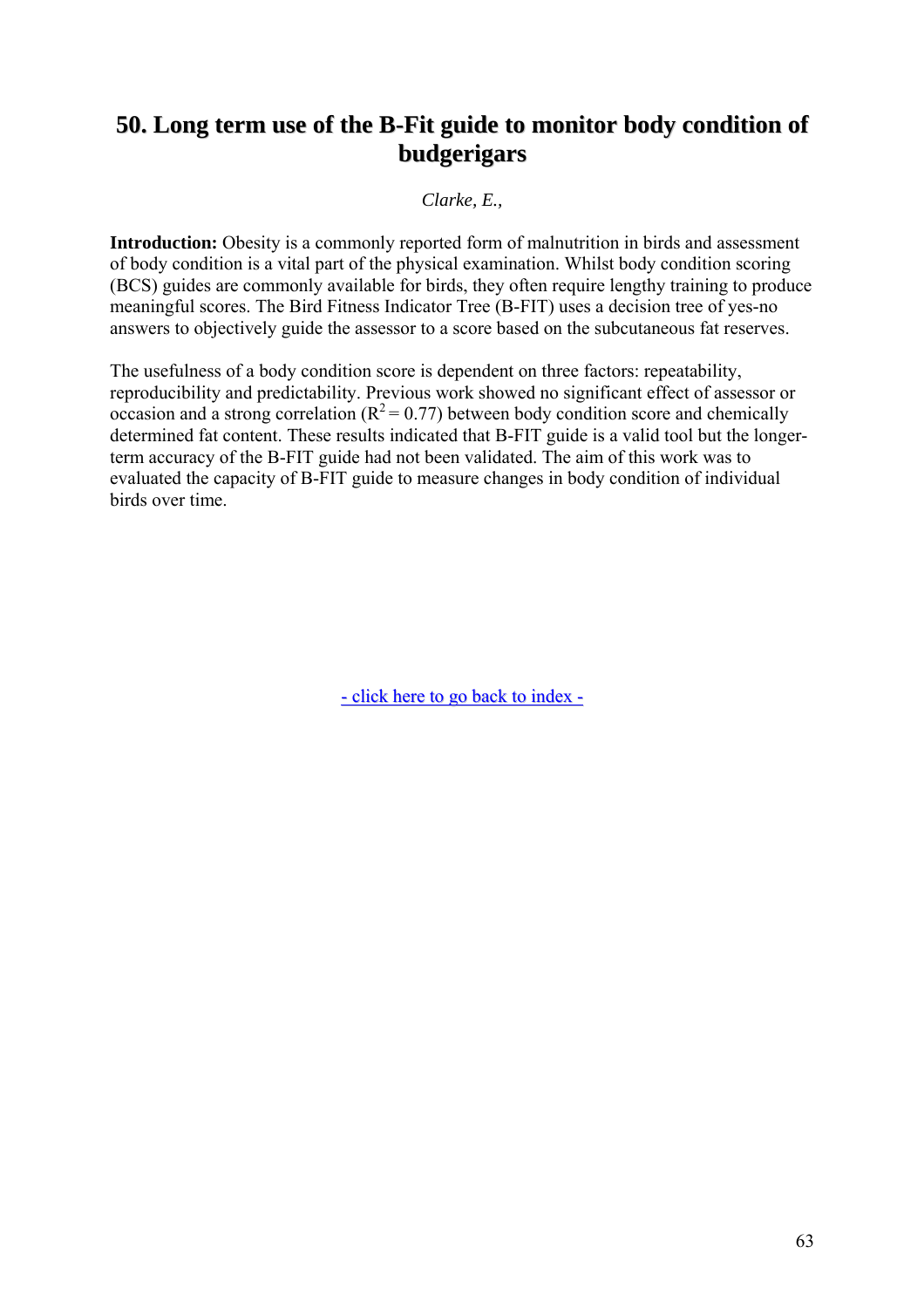### **51. Effect of nectar food dilution and apple on energy and nutrient intake in rainbow lorikeets**

Kalmar, I.D.<sup>1</sup>, van Loon, M.<sup>1</sup>, Bürkle, M.<sup>2</sup>, Reinschmidt, M.<sup>2</sup>,  $\overline{\text{Waugh}}$ , D.<sup>2</sup>, Werquin, G.<sup>3</sup>, Janssens, G.P.J.<sup>1</sup> *1 Lab. Anim. Nutr., Heidestr. 19, B-9820, 2 Loro Parque Fundaciòn, <sup>3</sup> Versele-Laga Ltd*

**Objectives:** Commercial nectar foods are available as principal nutrition for most lorikeet species. Because these foods are sold as a powder that has to be diluted before use, the degree of dilution can be determining for overall nutrient and energy intake. Thus, an improper feeding strategy can lead to either weight loss or obesity. Additionally, the diet of captive lorikeets is often supplemented with fruit, and therefore this has to be taken into account as a potential biasing factor for nutrient and energy intake from the "basic" nectar food. The present trial was aimed to reveal the effect of dilution degree of a nectar food and availability of supplemental fruit on nectar food intake, water intake and body weight changes.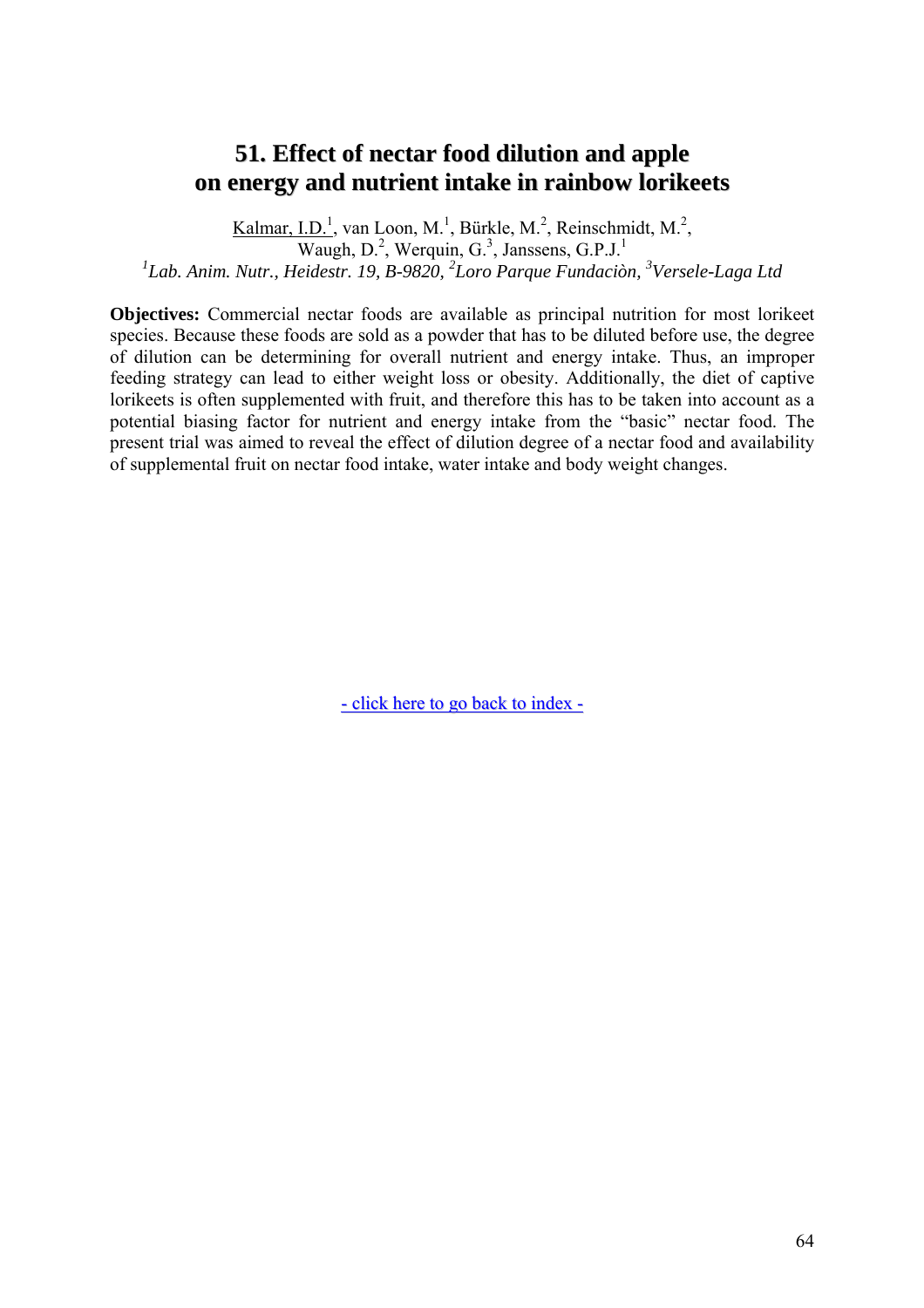# **52. Protein requirements for muscovy duck and fulvous whisteling duck growth**

Carciofi, A.C., Valente, F.A.V., Sanfilippo, L.F., de-Oliveira, L.D., Prada, F.

**Objective:** This investigation aimed to evaluate the protein requirements for growth of two waterfowl species.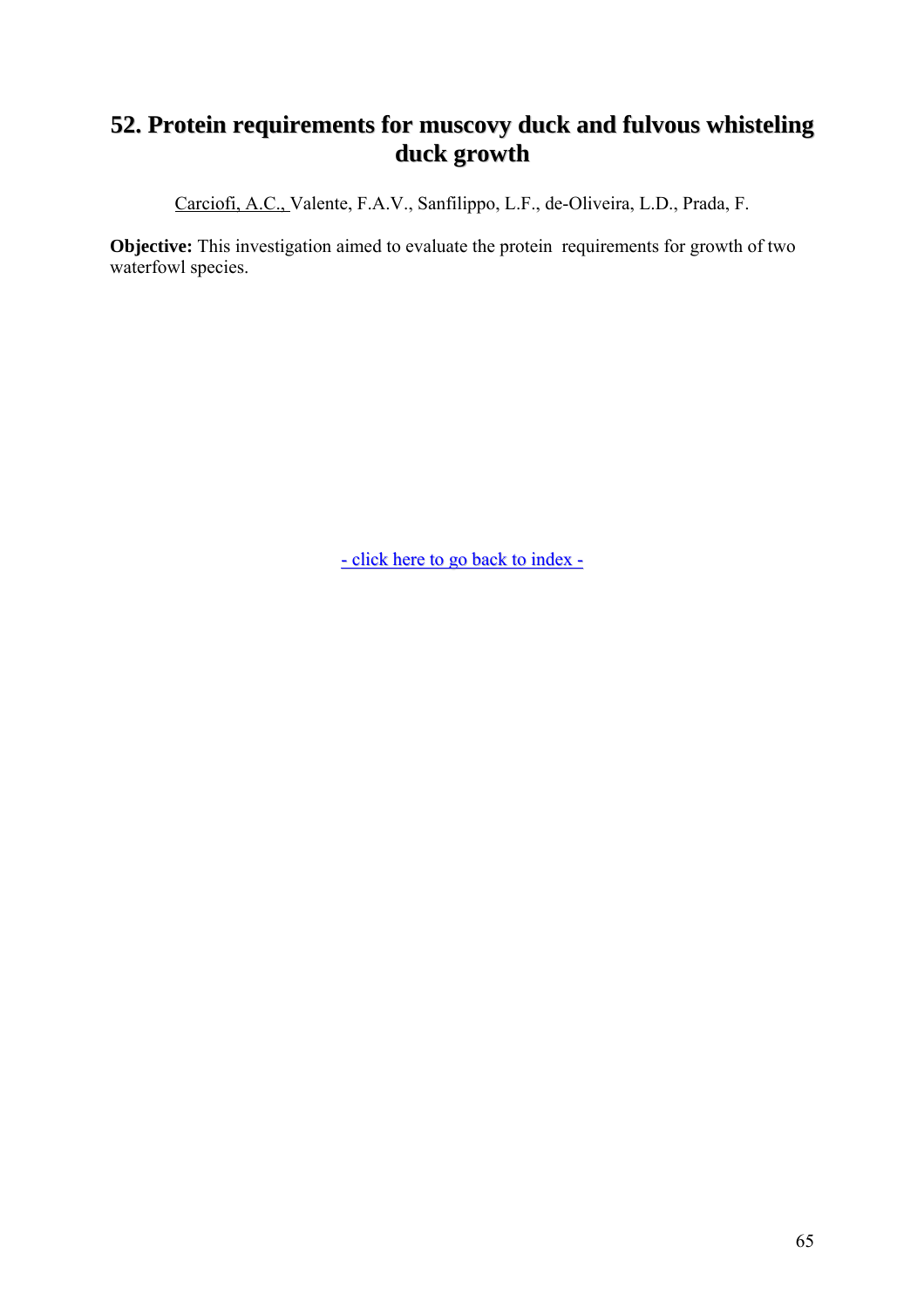# **VI. Nutrition in Avian Medicine**  *Disorders, Diagnostics, Dietetics, Hand Rearing*

**Oral Presentation**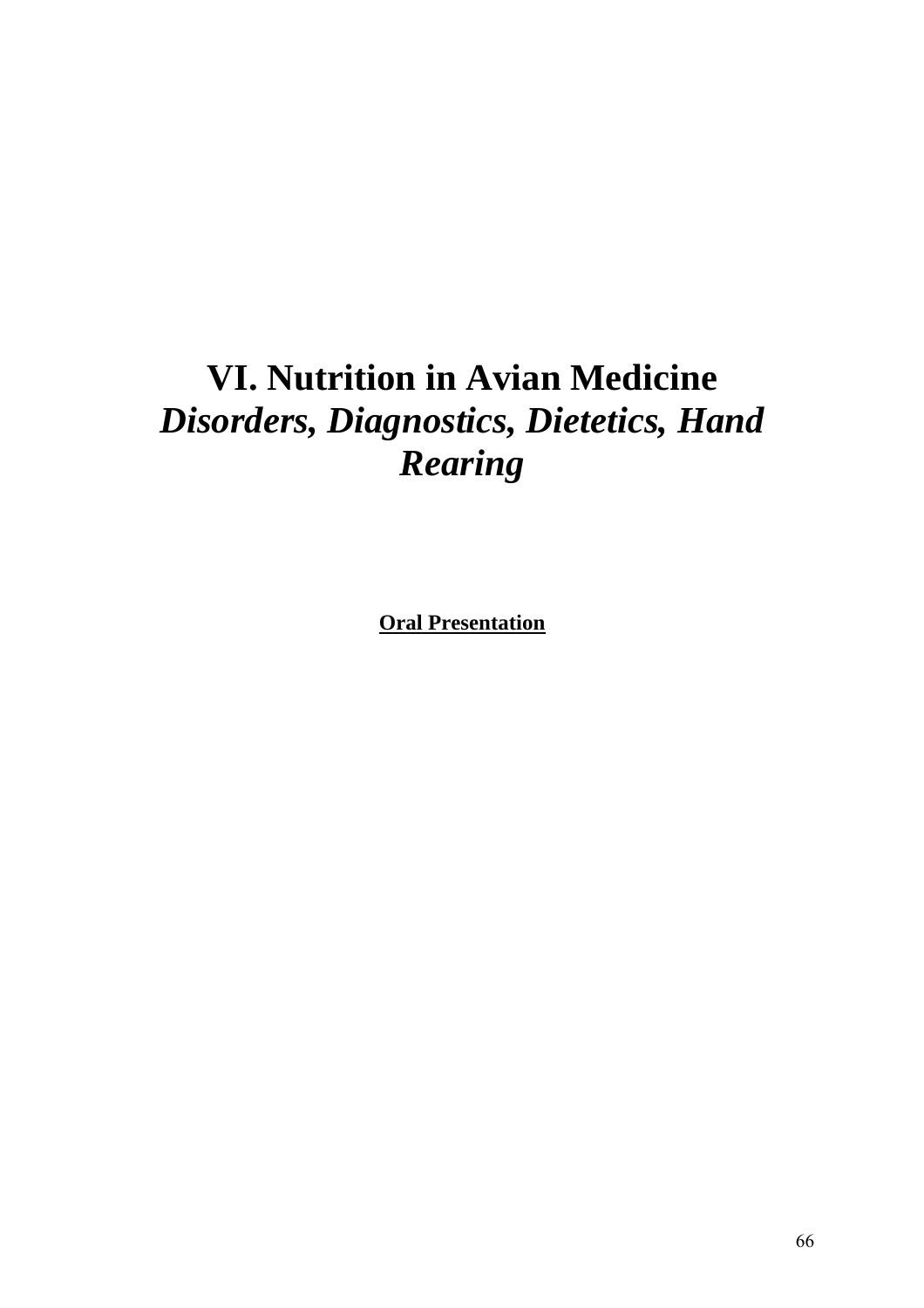# **53. Frequently observed nutritional disorders in veterinarian avian practice – an overview 1992 – 2004**

Hochleithner C und Hochleithner M

#### **Material and Method:**

In the time between 1992 and 2004 55 673 birds from pet bird owners have been presented to our clinic and have been examined. Different diseases and symptoms have been correlated to nutritional disorders and will be discussed. Seasonal changes as well as changes over the years in the appearance of diseases will also be discussed.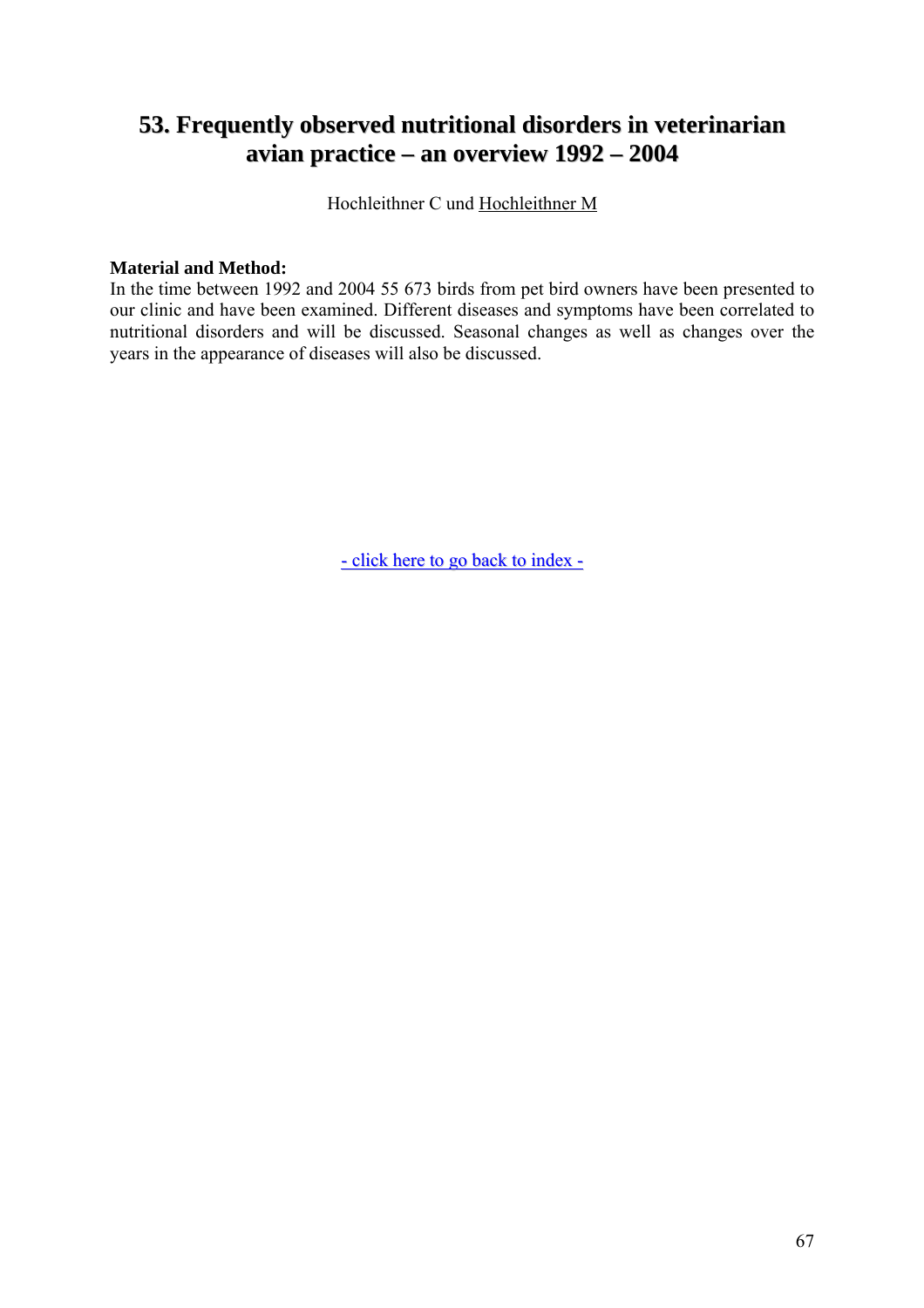## **54. Nutritional disorders in African greys kept as companion birds in Germany**

Bürkle M.

*Clinic for pet birds and exotic animals, Karlsruhe* 

Nutritional disorders are seen frequently in avian and exotic medicine and are described not seldom in literature. From January 2005 to June 2007, 432 African Grey parrots (*Psittacus erithacus spp.*) were presented for clinical examination. This contribution is reviewing the nutritional history of the birds, their clinical examination, haematological and biochemical values. Biochemistries were performed using the VetScan classic and VS2 (ABAXIS, USA). Haematological examinations were performed in the in-house laboratory. This review shows a correlation between blood biochemistry values, clinical symptoms and the nutritional history of the birds.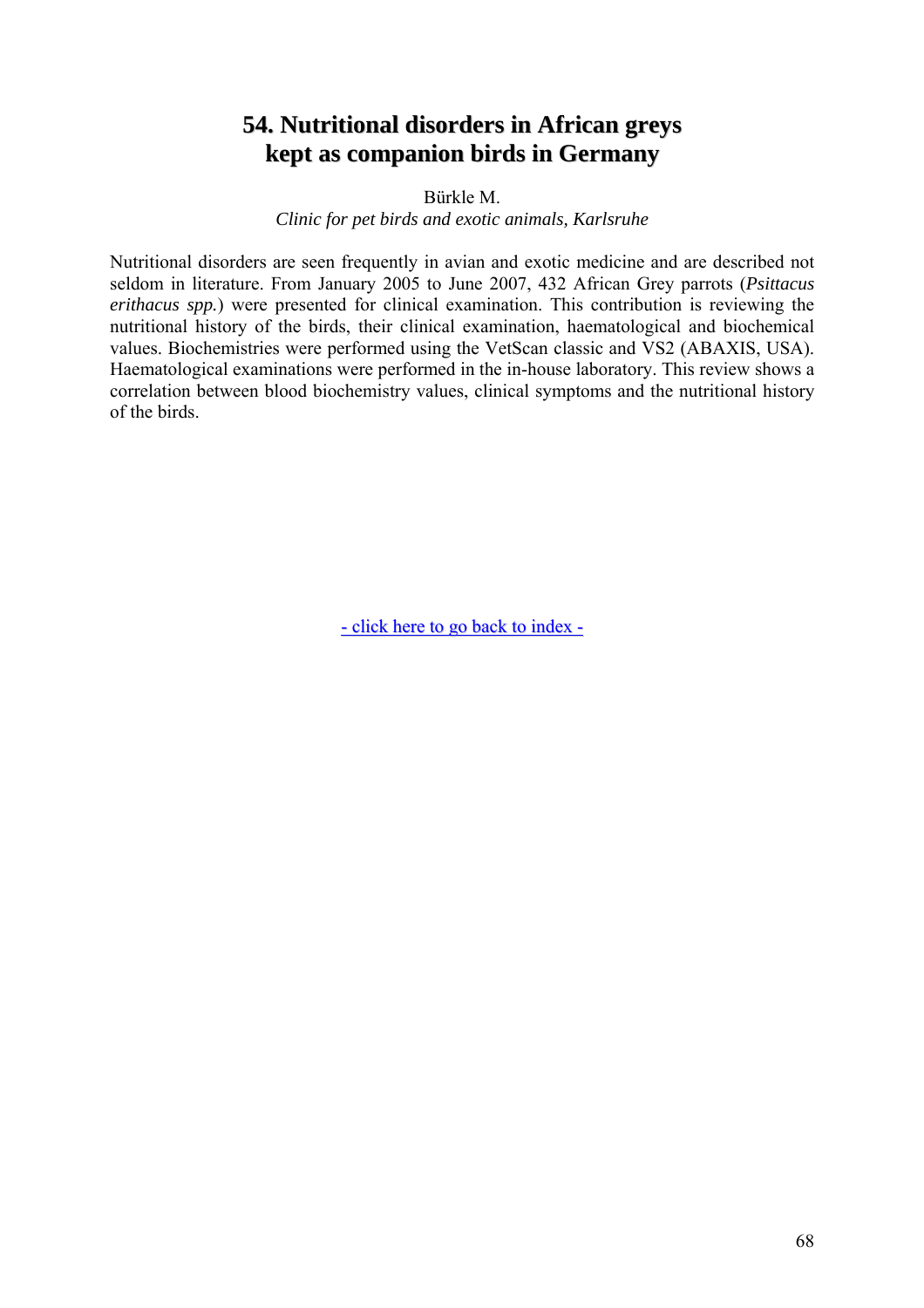# **55. Nutritional disorders in captive psittacine birds in brazil**

Werther, K., Pereira, M.E., Costa, T. P., Nery C. V. C., Candioto, C. G., Carciofi, A.C.

**Introduction and objectives:** This paper shows the occurrence of nutritional disorders in psittacines in Brazil. Especially amazon parrots are very common as a pet animal in Brazil. Frequently the animal is captured very young in the wild and maintained in captivity with inadequate diet, causing a lot of nutritional disorders and malnutrition, both viewed also at adult animals, because of the intake of home made food.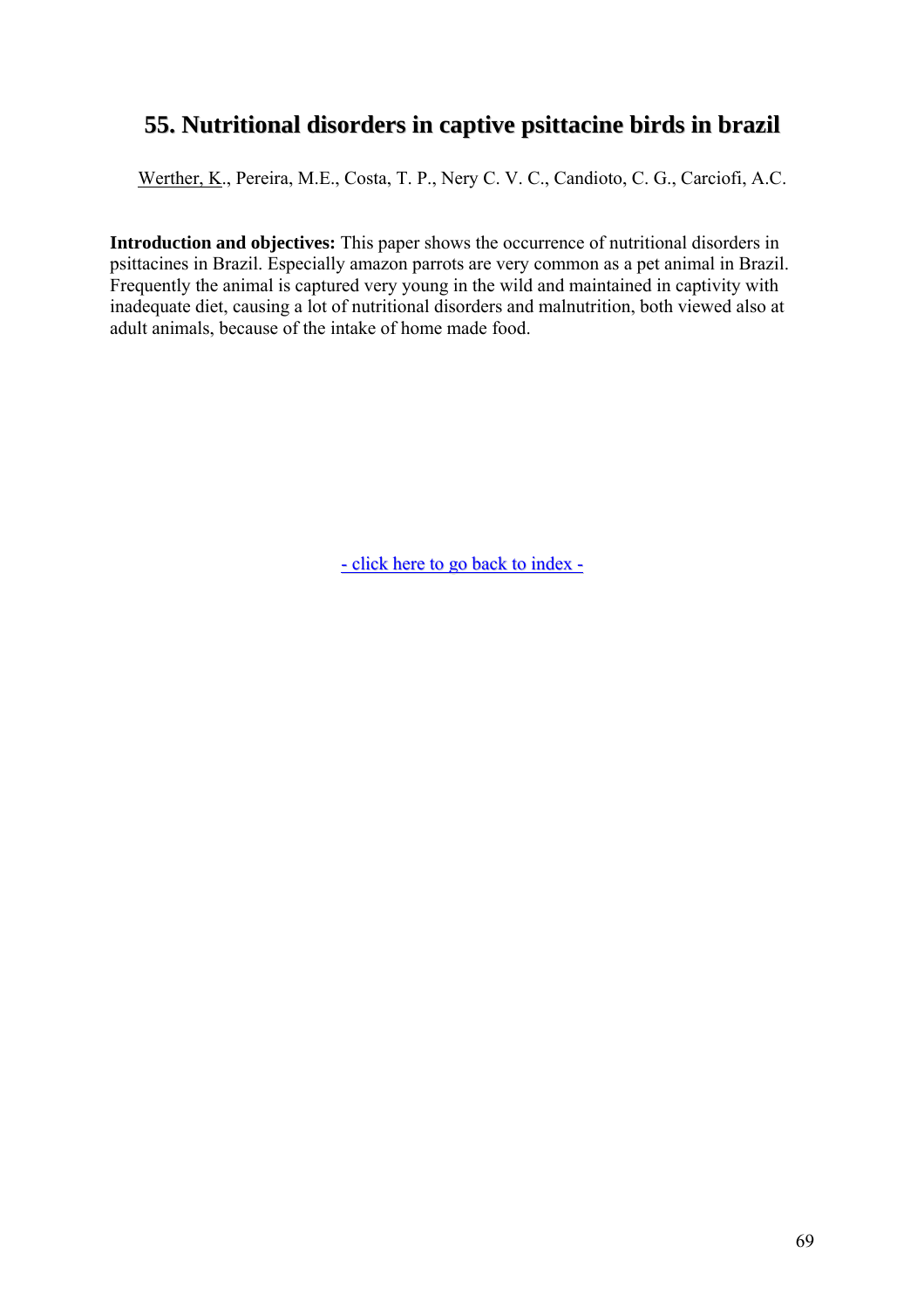#### **56. Thiamine in Northern Goshawks (Accipiter gentilis) – typical deficiency syndrome and diagnosis**

Carnarius, M., Hafez, H.M., Henning, A., Henning, H.J. and Lierz, M.

Between 2002 and 2006 an increased number of juvenile Northern goshawks (*Accipiter gentilis*) with central nervous symptoms were presented. Typically the birds showed these disorders at an age of 45-55 days and were fed with thawed day-old chicks. As a reason a thiamine deficiency was suspected.

The birds demonstrated opisthotonus, rotations and somersaults above all when the birds were handled or stressed. The birds showed thiamine- whole-blood values of 2.2µg/l -6.0µg/l with no other pathological findings (including blood values) present.

After the treatment of the first case with an initial intramuscular injection of 4mg/kg thiamine hydrochloride (Vitamin B-Komplex; Serumwerke Bernburg AG), continued over a period of five days of 2mg/kg thiamine hydrochloride (Thiamin Kapseln – Vitamin B1; Vaniplan-Pharma GmbH) orally SID, the blood thiamine level of this bird increased to 476 ug/l.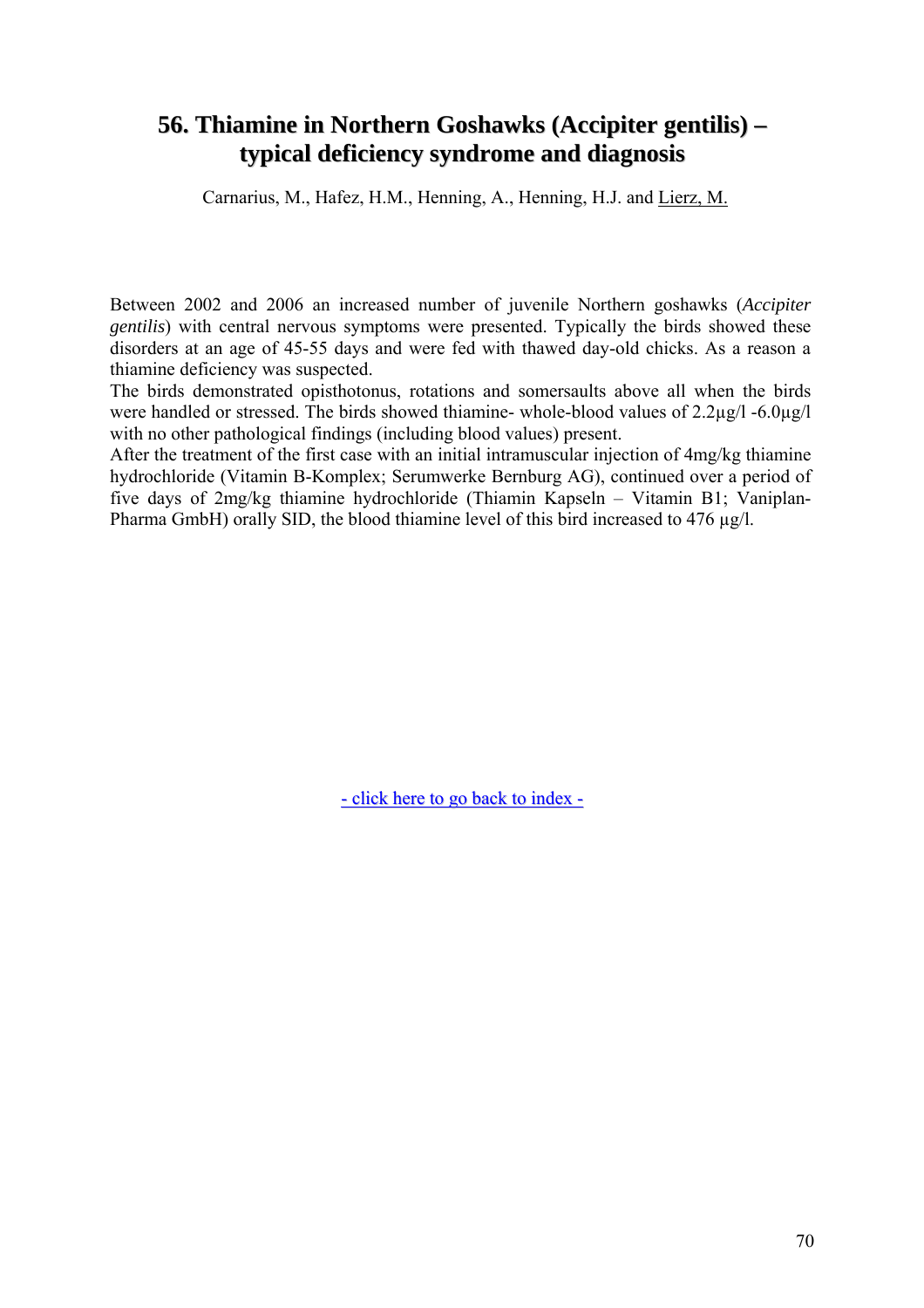#### **57. Vitamine E- reference values in captive falcons and their interpretation**

Schink, B., Hafez, H.M. and Lierz. M.

The present study was performed to determine reference values for  $\alpha$ -Tocopherol (α-TOC) in falcons and to investigate influences of different diets. Twenty-nine falcons were randomly selected from a collection of 500 captive breeding falcons, fed on four-weeks-old chicken, and α-TOC concentrations in plasma were analyzed. Reference values ranged from 16.77 to 46.05 mg/l with a mean circulating  $\alpha$ -TOC of 27.54  $\pm$  8.72 mg/l. A group of 5 falcons were fed day-old chickens for several weeks resulting in a mean α-TOC bloodconcentrations of  $34.9 \pm 5.61$  mg/l. Changing their diet to turkey-breast meat for 4 weeks reduced plasma values significantly  $(13.1 \pm 2.63 \text{ mg/l})$ . The study clearly demonstrates the dependence of Vitamin E values on different diets- The reference values allow an estimation of the nutritional quality of the food in a falcon breeding population and may led to a suspicion of deficiency e.g. in case of a poor breeding performance.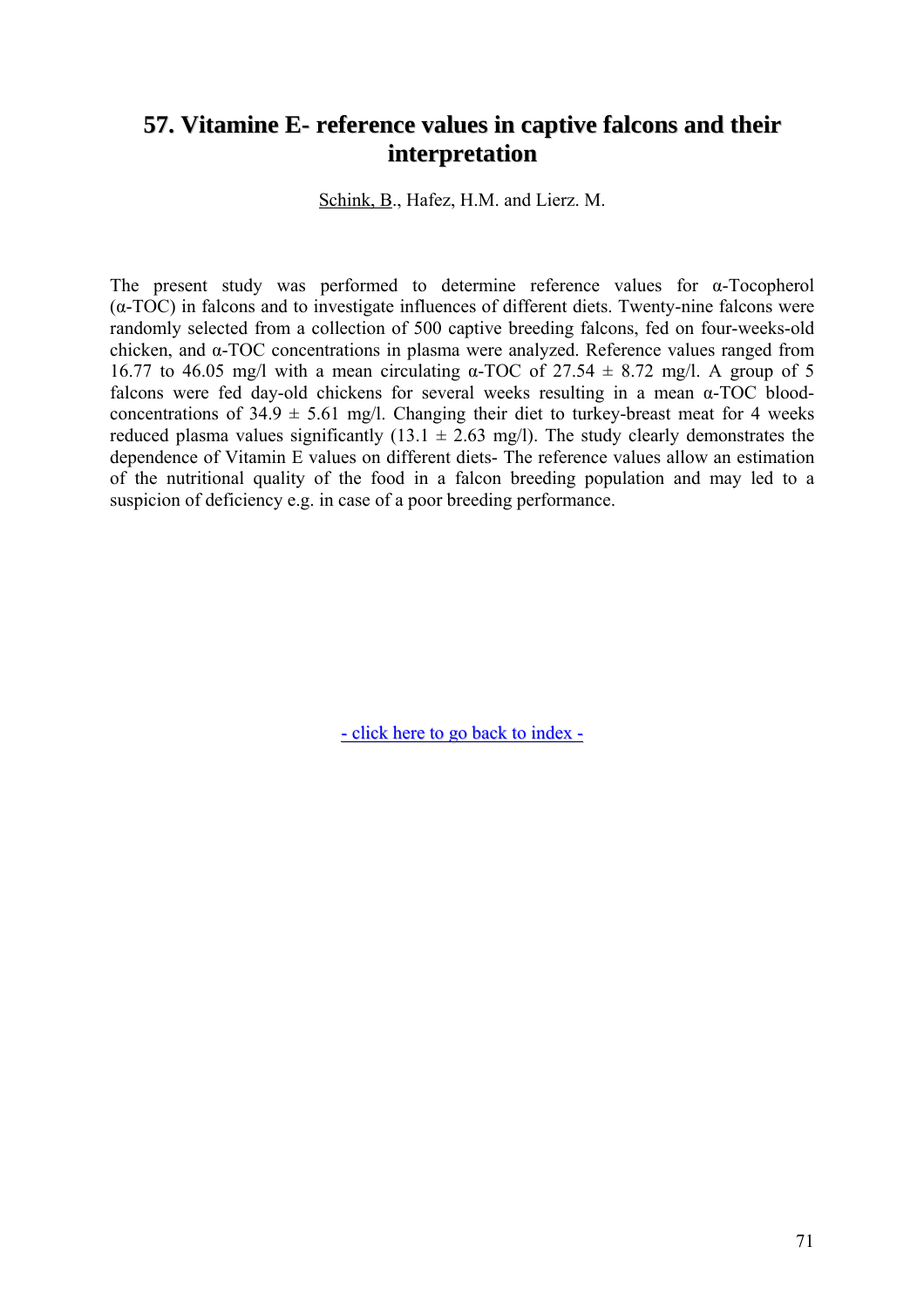### **58. Measurement of bone mineral content and density in avian species**

Liesegang A., Messikommer R., Fischer I.

**Objectives:** The bone parameters commonly used to investigate bone mineral quality are bone ash, bone breaking strength and atomic absorption spectrophotometry for the determination of mineral concentrations. The main disadvantage of these methods is that either the bone itself or a bone biopsy are needed to perform an analysis. Peripheral quantitative computer tomography (pQCT) is a non-invasive technique commonly used to measure bone mineral content (BMC) and bone mineral density (BMD) in vivo. PQCT is used diagnostically in humans to assess osteoporosis and has been adapted to measure bone quality in vivo in poultry and other animal species. In this study, different avian species were measured and compared to get an idea of differences in bone quality in vivo.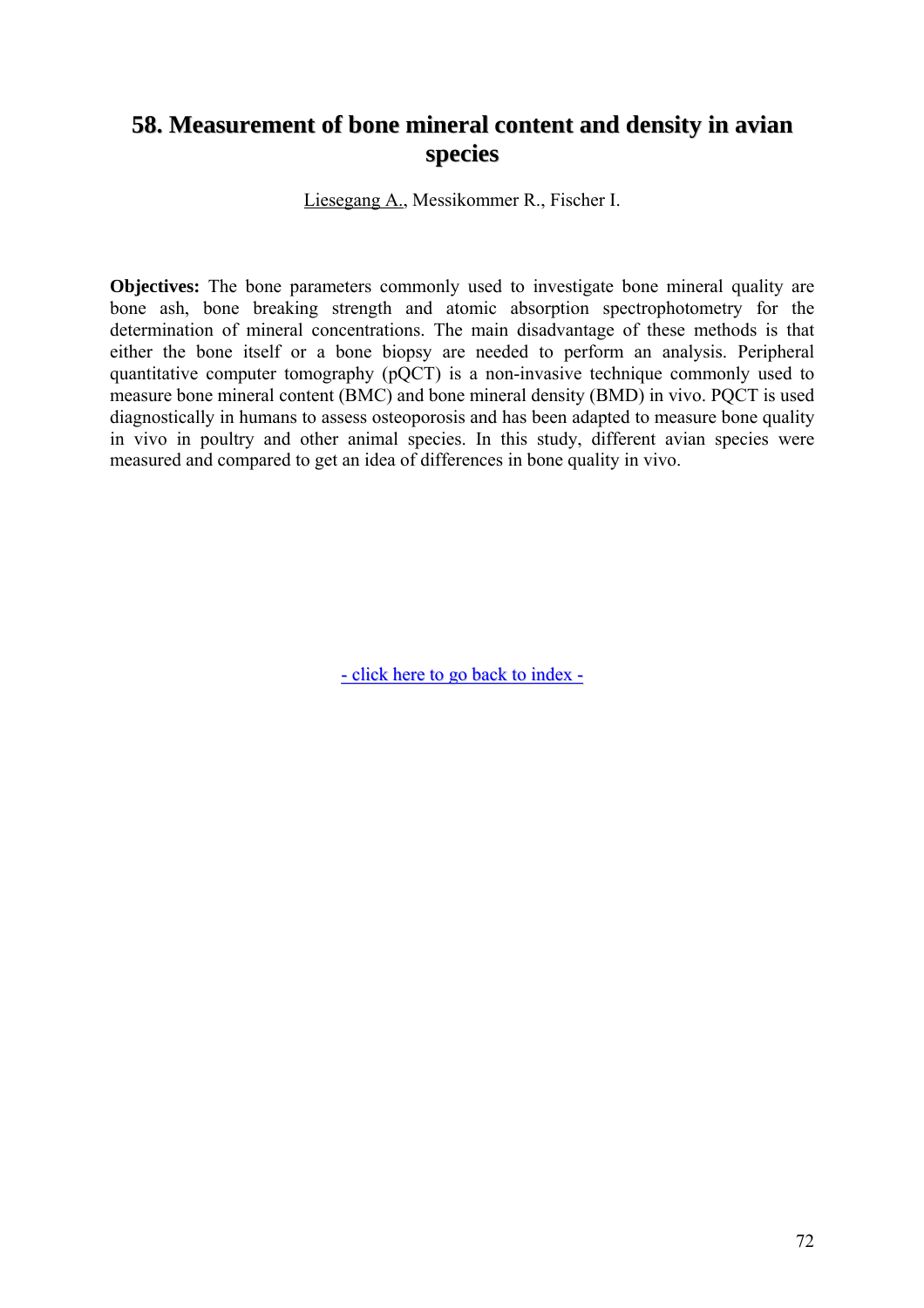# **59. Guidelines for the assessment of sequential blood chemistry panels in scientific studies**

Scope, A., Schwendenwein, I.

Monitoring of clinical chemistry parameters is common practice in clinical studies. Usually data are tested for significance. Often any statistically significant change is interpreted as a biological change but as data show a more differentiated approach is required.

The critical evaluation of the significance of changes in results obtained by analysis of serial samples can be performed only after consideration of biological variation in combination with analytical variation. The so- called critical difference is the change needed between two serial results to indicate an actual biological change and can be calculated from the variability of the parameter.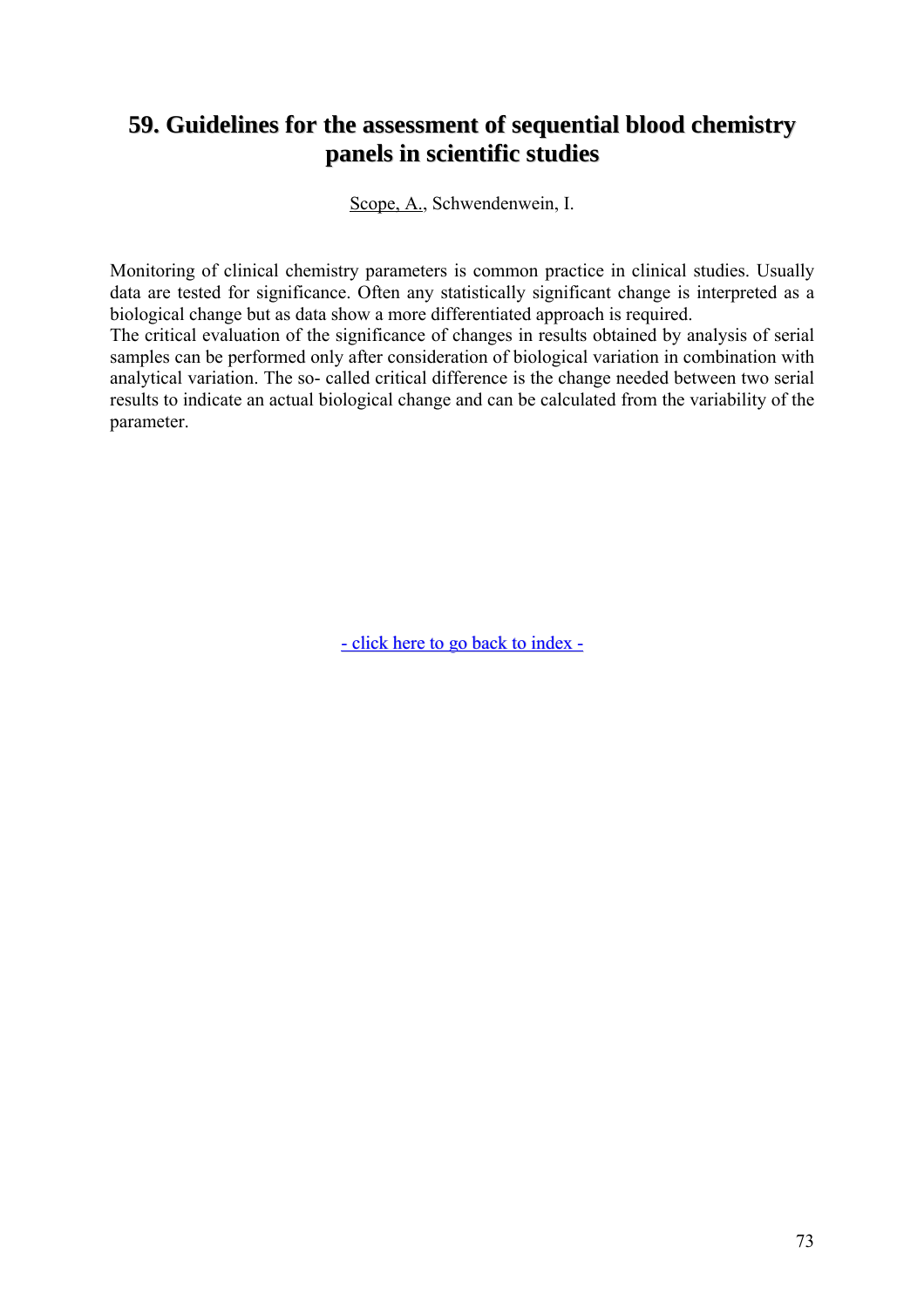# **60. Hematologic and Biochemical Reference Ranges for Budgerigars: Are They Really "Normal" and Clinically Useful?**

Harrison, G.J.

The authors of two recent articles failed to observe significant health issues in birds that died during their studies and accepted hematology and biochemistry results as normal.<sup>1,2</sup> These studies reflect similar results seen in articles up to 3 decades earlier.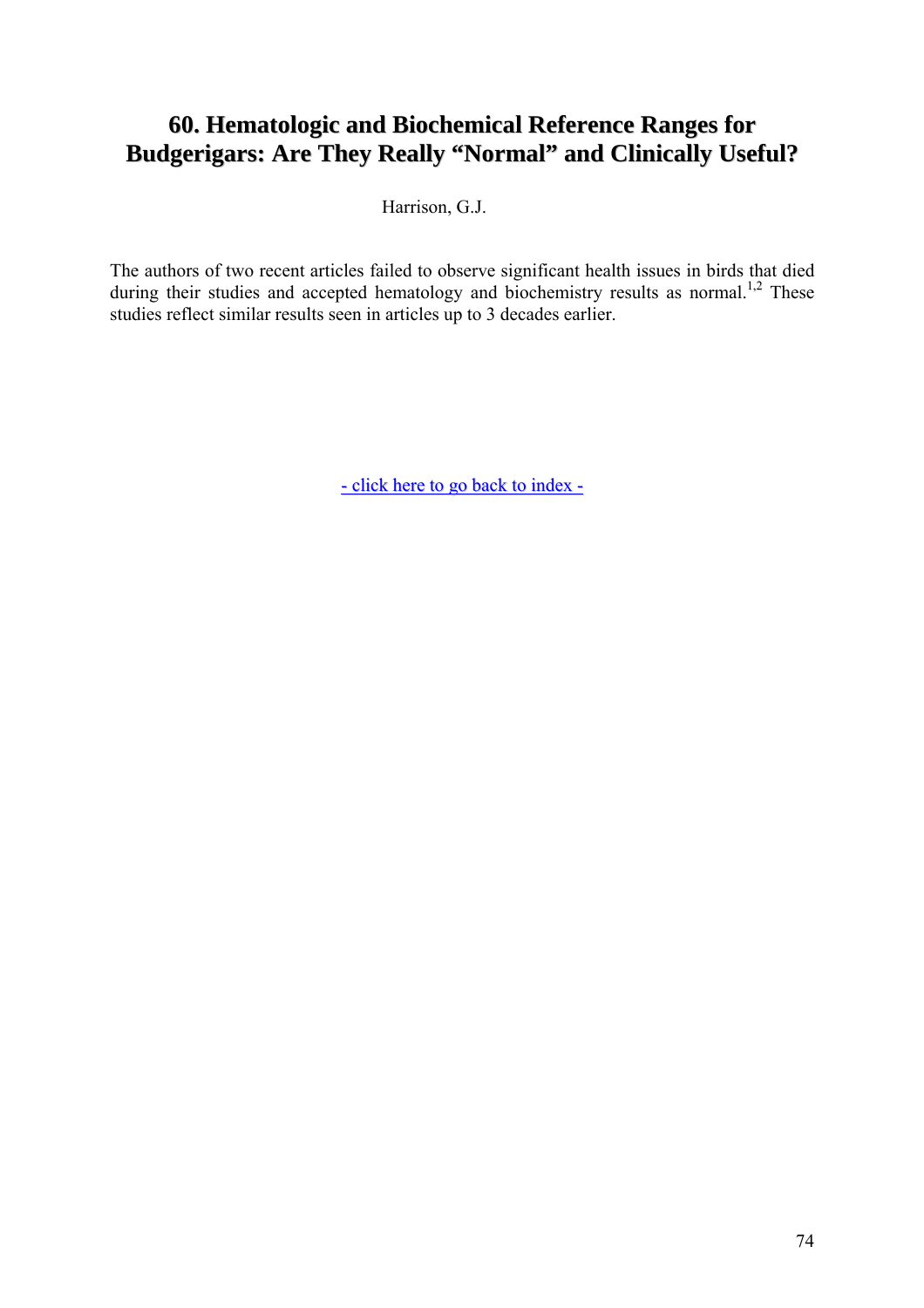# **61. Investigations of zinc levels in pet birds suspected of chronic zinc intoxication**

Kothe, R., Wolf, P. and Kummerfeld, N.

In the literature both acute zinc intoxication (associated with increased mortality, nephropathy and central nervous and gastro-intestinal disorders; Levengood et al. 2000) and lack of this trace element (associated with parakeratosis, skeletal disorders and an impaired immune response; Spears 2007) have been described. In addition, chronic zinc intoxication (CZI) may result in anaemia, nephropathies, exocrine pancreas insufficiencies and haematological changes. Diagnosis of CZI can be difficult due to an insufficient clinical history and the delayed onset of symptoms. In these patients increases in zinc levels were not found in plasma but could be identified in the pancreas, the kidneys and occasionally in the liver (Lü and Combs 1988). The purpose of this study was to test the diagnostic value of plasma zinc levels in birds suspected of CZI.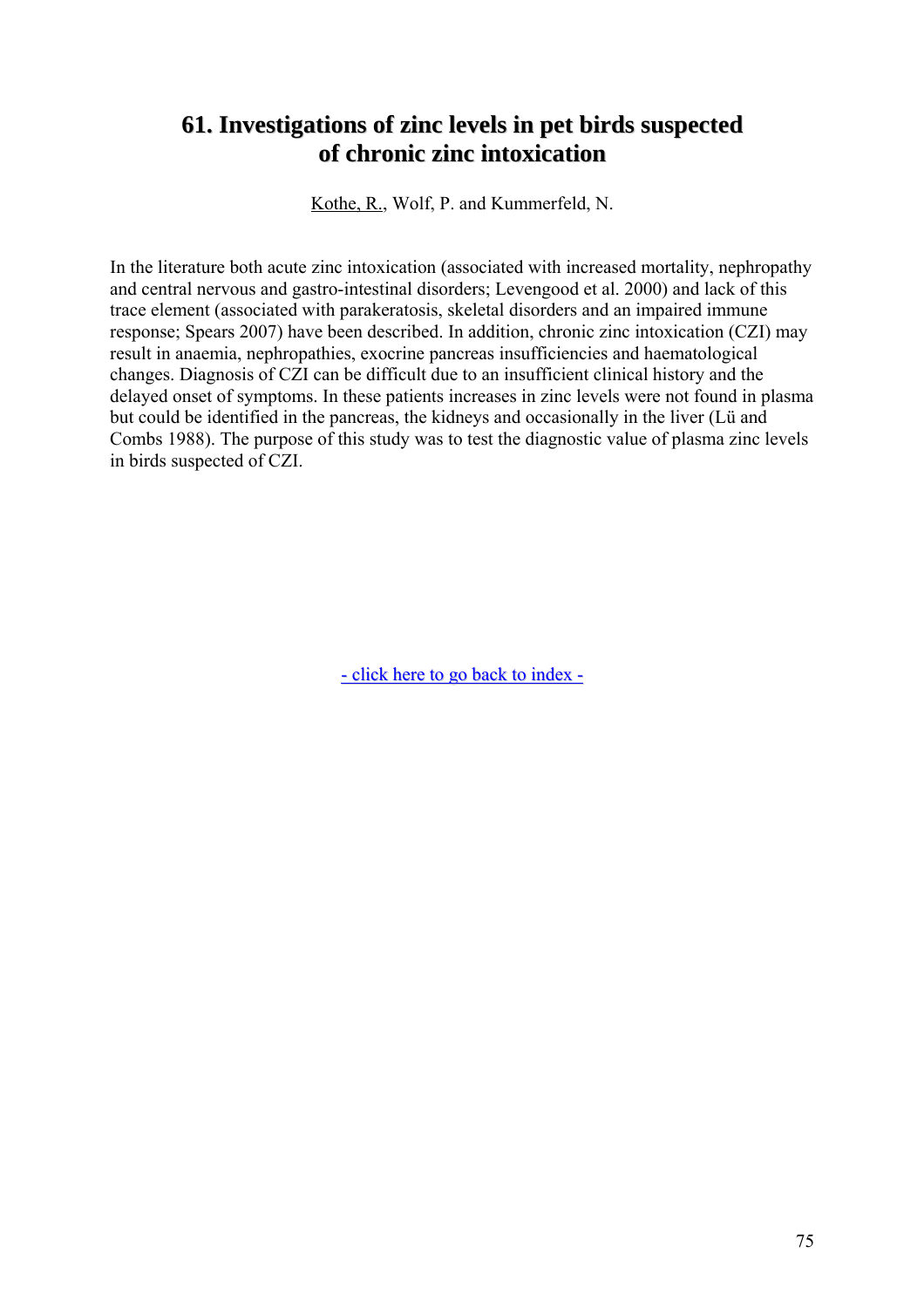#### **62. The Role of Manganese in Iron Storage Disease**

#### Ryan, T

Objective: Iron storage disease is an excessive accumulation of iron in the liver and other organs resulting in hepatic dysfunction attributed to iron toxicosis. This term must be differentiated from hemosiderosis and hemochromatosis. Iron storage disease has been reported especially in toucans, mynahs, birds of paradise, starlings and to a lesser extent psittacines.

When iron levels increase, damage occurs to the lysozymes resulting in the release of ionic iron and this causes oxidative damage to membranes and proteins. These damaged cells may be replaced by fibrosis. The resultant hepatic fibrosis results in hypoalbuminemia, ascites and respiratory-cardiovascular collapse.

Although the exact cause is not known , various theories have been proposed.

- 1. Genetic-Certain species may have developed very efficient mechanisms to extract dietary iron. Fruits and insects are usually poor sources of dietary minerals.
- 2. Excessive dietary levels of iron. One study found that the iron concentration of food items ingested in the wild by keel billed toucans averaged less than 50mcg/g in 7 of 15 items consumed. In contrast, commercial avian diets had 210 mcg/g.
- 3. Cofactors that inhibit or increase absorption.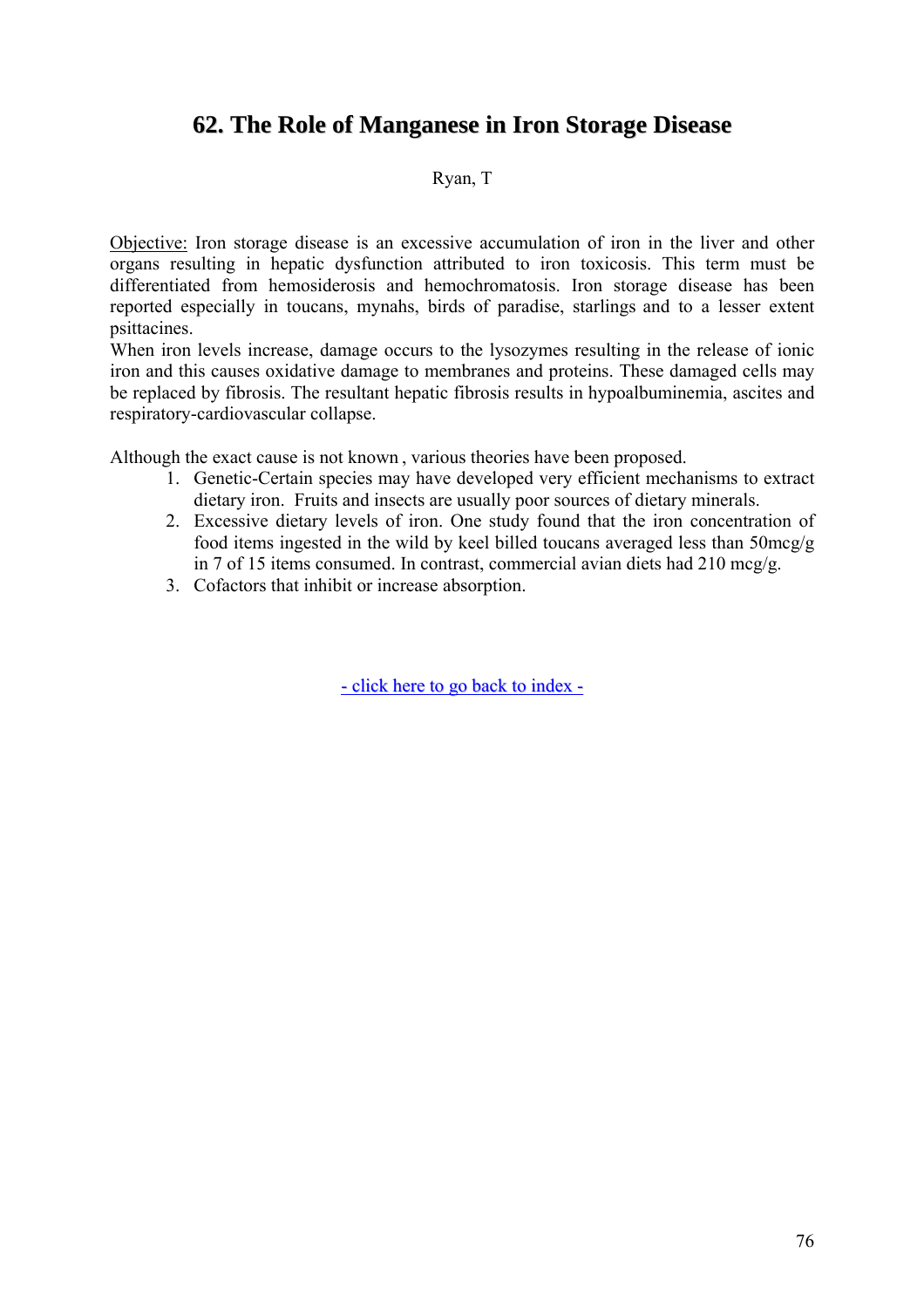# **63. The influence of fructo-oligosaccharides and lactose supplementation on apparent digestibility and Salmonella excretion during salmonellosis in pigeons (Columba livia domestica)**

 $Janssens G.P.J.<sup>1</sup>$ , Millet S.<sup>1</sup>, Van Immerseel F.<sup>2</sup>, De Buck J.<sup>2</sup>, Hesta M.<sup>1</sup> <sup>1</sup>Laboratory of Animal Nutrition, Ghent University, Heidestraat 19, B-9820 Merelbeke, Belgium; <sup>2</sup>Laboratory of Pathology, Ghent University, Belgium

**Objectives.** Several experiments in broiler chickens have demonstrated that prebiotic oligosaccharides like lactose and fructo-oligosaccharides can decrease the incidence of Salmonella infections. The differences in gut morphology between chicken and pigeon made it worthwhile studying the effect of these prebiotics on disease resistance and the recovery of digestion in pigeons infected with *Salmonella* Typhimurium *var. Copenhagen*, a prominent intestinal pathogen in the pigeon.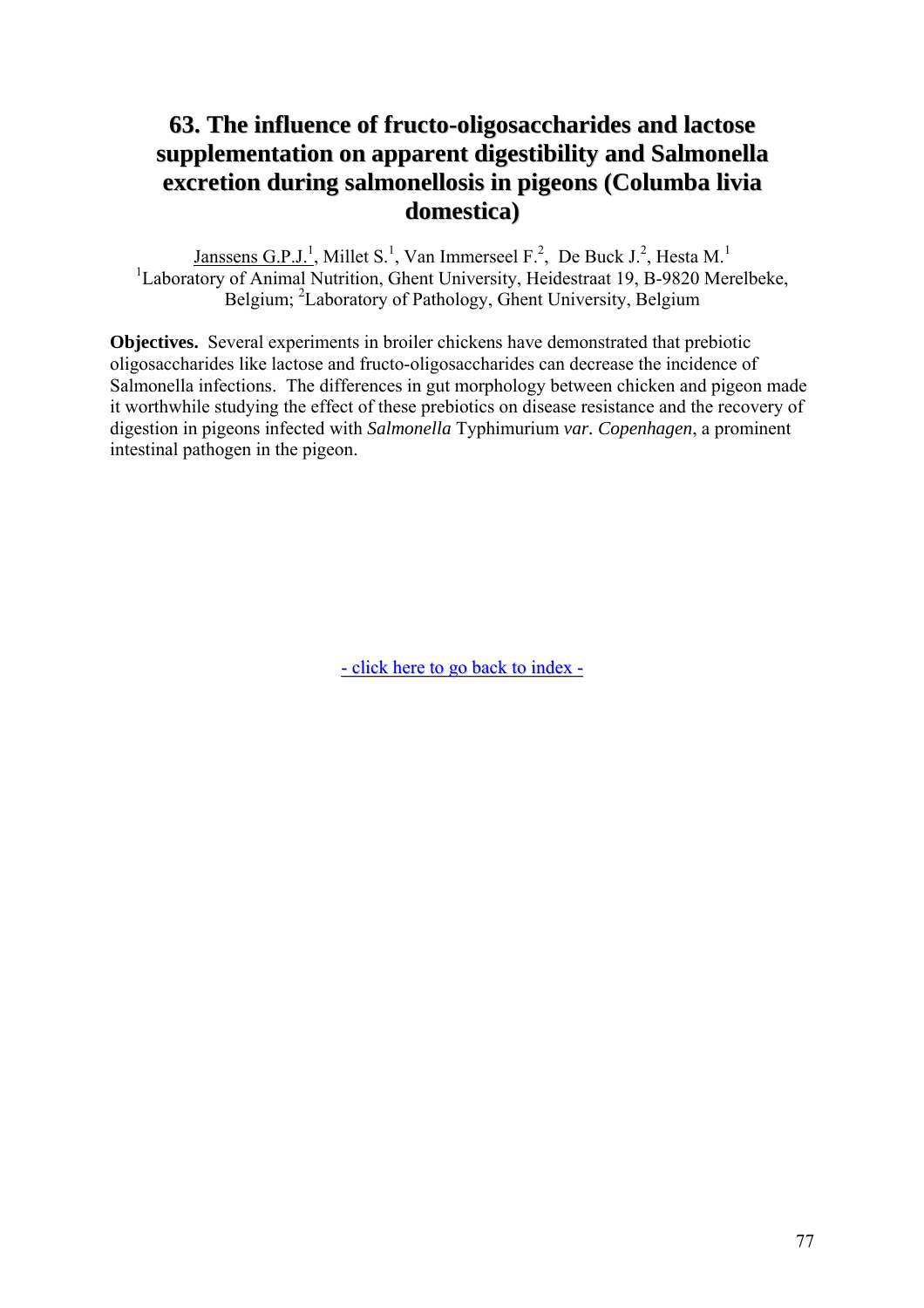#### **64. Hand rearing of pet birds – diverse aspects**

#### Wolf, P.

*Institute of Animal Nutrition, University of Veterinary Medicine, Foundation, Hannover* 

Hand rearing of pet birds became more and more important within the last years, because it serves the conservation of endangered species.

Feeding of the youngs is done with so-called home made diets (based on baby food, rusk meal, cooked egg yolk or egg powder) as well as with commercial hand rearing diets. These diets have to be diluted in different proportions with warm/hot water and directly applicated by a tube into the crop or beak (later by a syringe or a teaspoon). Per meal on average 10% of the actual body mass are applied. The feeding frequency depends on the passage time of the chyme. A new application of mush should not be done until the crop is nearly emptied (in budgerigars and lovebirds in general after 1,5 up to 2 hours). The evaluation of the mixed feed should be done firstly by a critical sensory proofment (colour: similar or differing to the previous butch? odour: rancid? Smell: salty?). The assessment of the homogeneity of the mixture as well as the capacity of expansion led to a first impression. For example, some of these diets showed a strong swelling (firm consistency after 10 minutes) resulting in risks of passage disorders (crop stasis).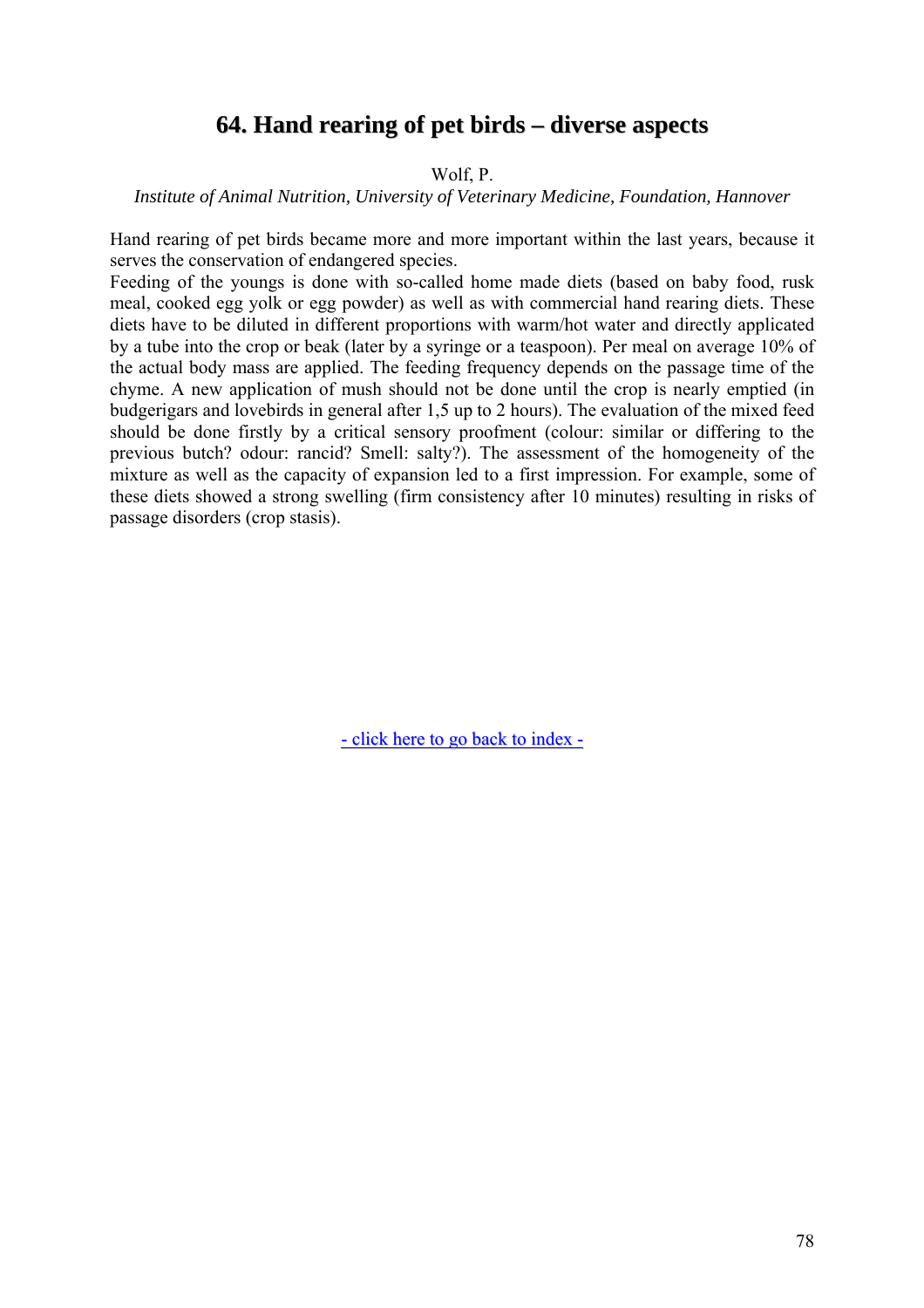# **65. Suspected hypervitaminosis in artificially reared psittacine nestlings**

Krautwald-Junghanns M.-E., Schmidt V., Stelzer G., Wolf P., Cramer K., Bartels T.

For the main part only generalised recommendations concerning vitamin requirements of pet birds were available at the time of this investigation. Administration of the recommended vitamin supply generally seems to work well in practice, but the decision for a specific dosage is largely empirically based and not supported by scientific investigation. Species differences in vitamin requirements are rather likely, not the least because of varying food spectra (granivorous, frugivorous, nectarivorous etc.) and geographical origins (neotropical, afrotropical, oriental or australasian region). Recommendations for vitamin allowances are mostly aimed at adult birds, and it has to be considered that the vitamin demand is generally higher during growth.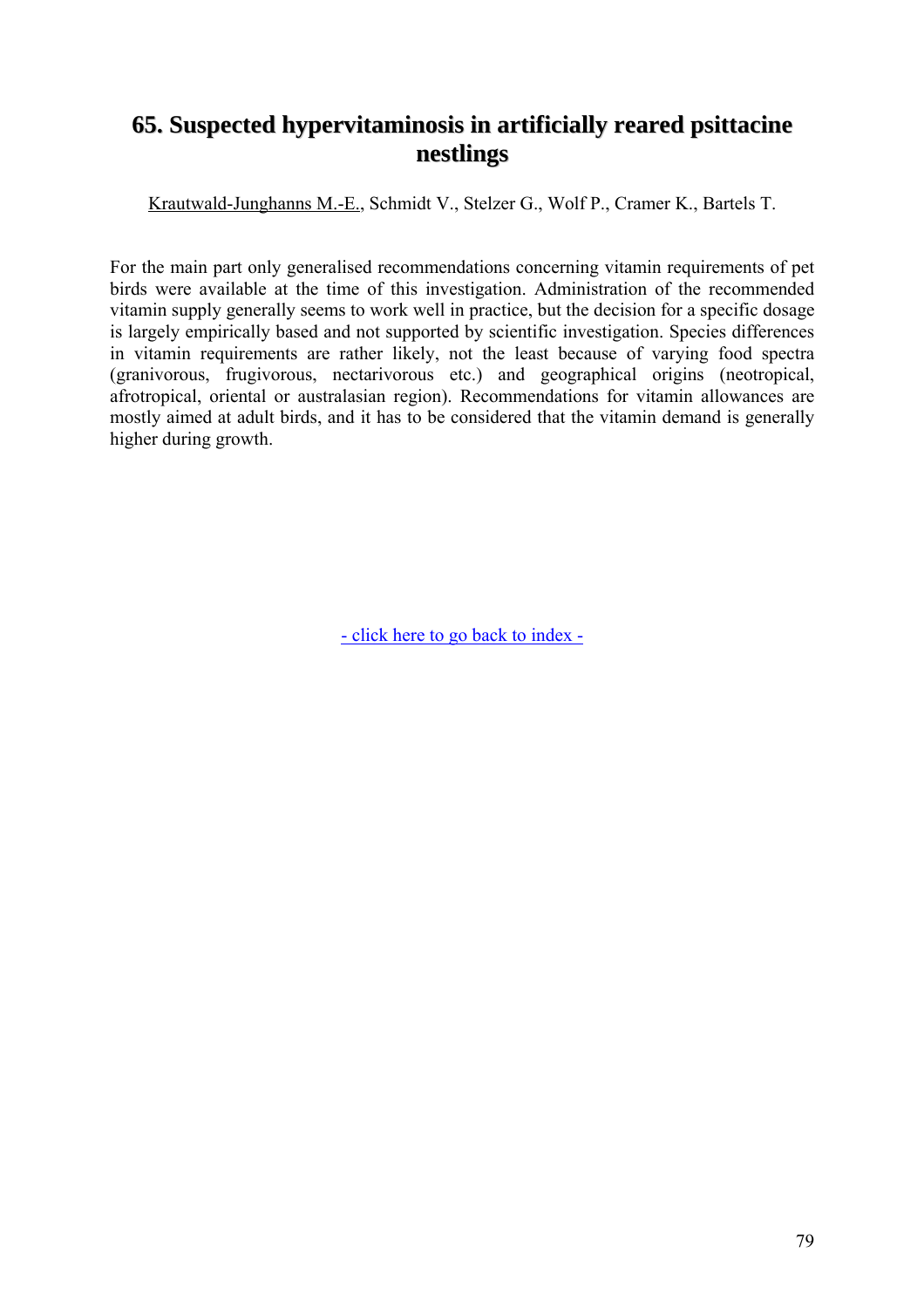# **Poster Section**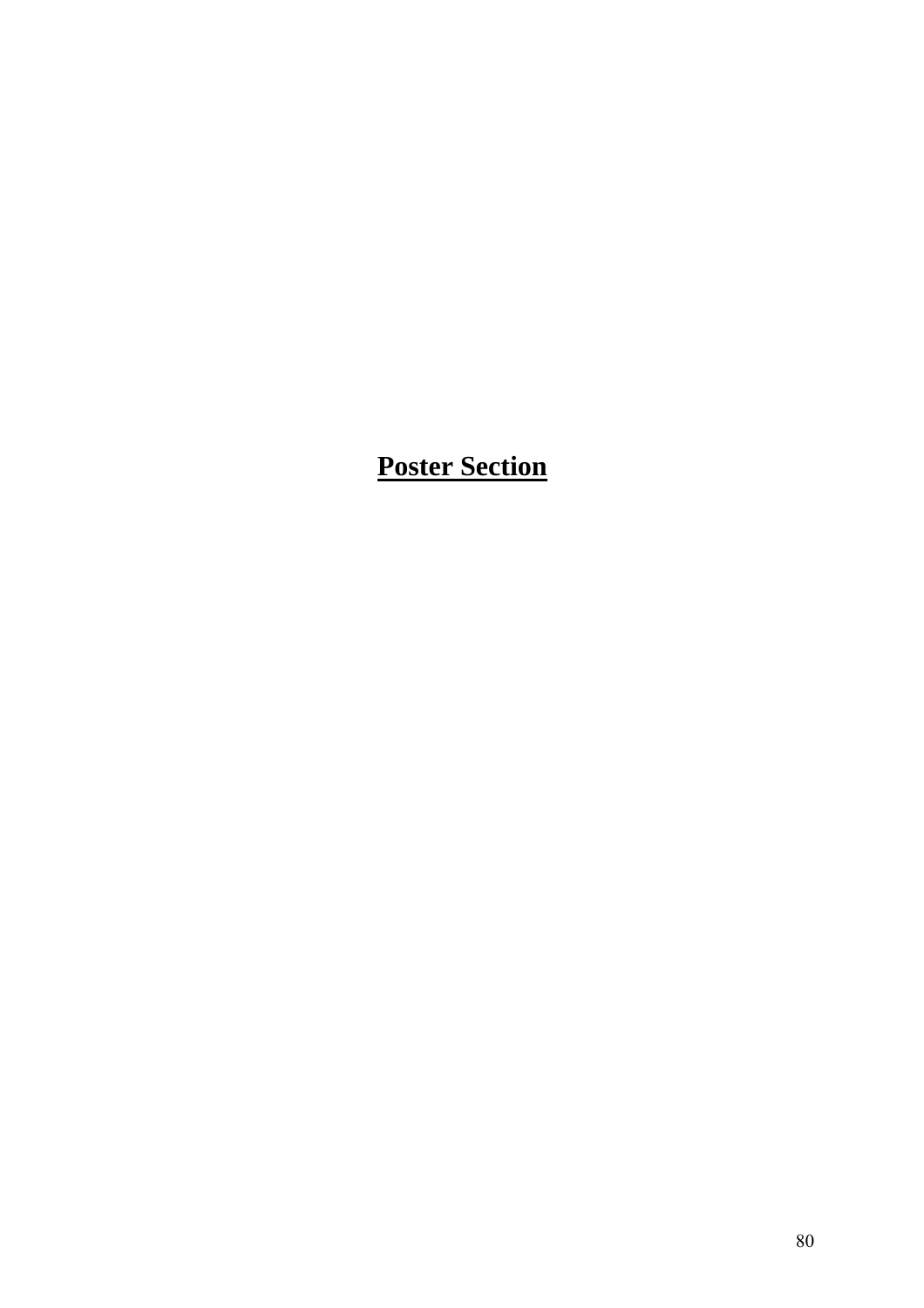# **66. Investigations into potential adverse effects of high doses of vitamin K3 in the diet fed to lovebirds (Agapornis spp.)**

 $Hupfeld$ <sup>1</sup>, C., Wolf<sup>1</sup>, P., Dorrestein<sup>2</sup>, G. and J. Kamphues<sup>1</sup>

<sup>1</sup> Institute of Animal Nutrition, University of Veterinary Medicine, Foundation, Hannover, *2 Utrecht University, Faculty of Veterinary Medicine, Utrecht* 

**Objectives:** For many years, diets of several species were usually supplemented with vitamin  $K_3$  (menadione). However, in the late 90's, some articles on toxic effects of vitamin  $K_3$  in pet birds were published in magazines for pet bird fanciers, on the internet and in veterinary journals. Against this background the following study was carried out with lovebirds in order to test if various dosages of orally administered vitamin  $K_3$  could result in negative effects on pet birds` health. Diets with 3 levels of supplemental vitamin  $K_3$  were offered: none, moderate and excessively high.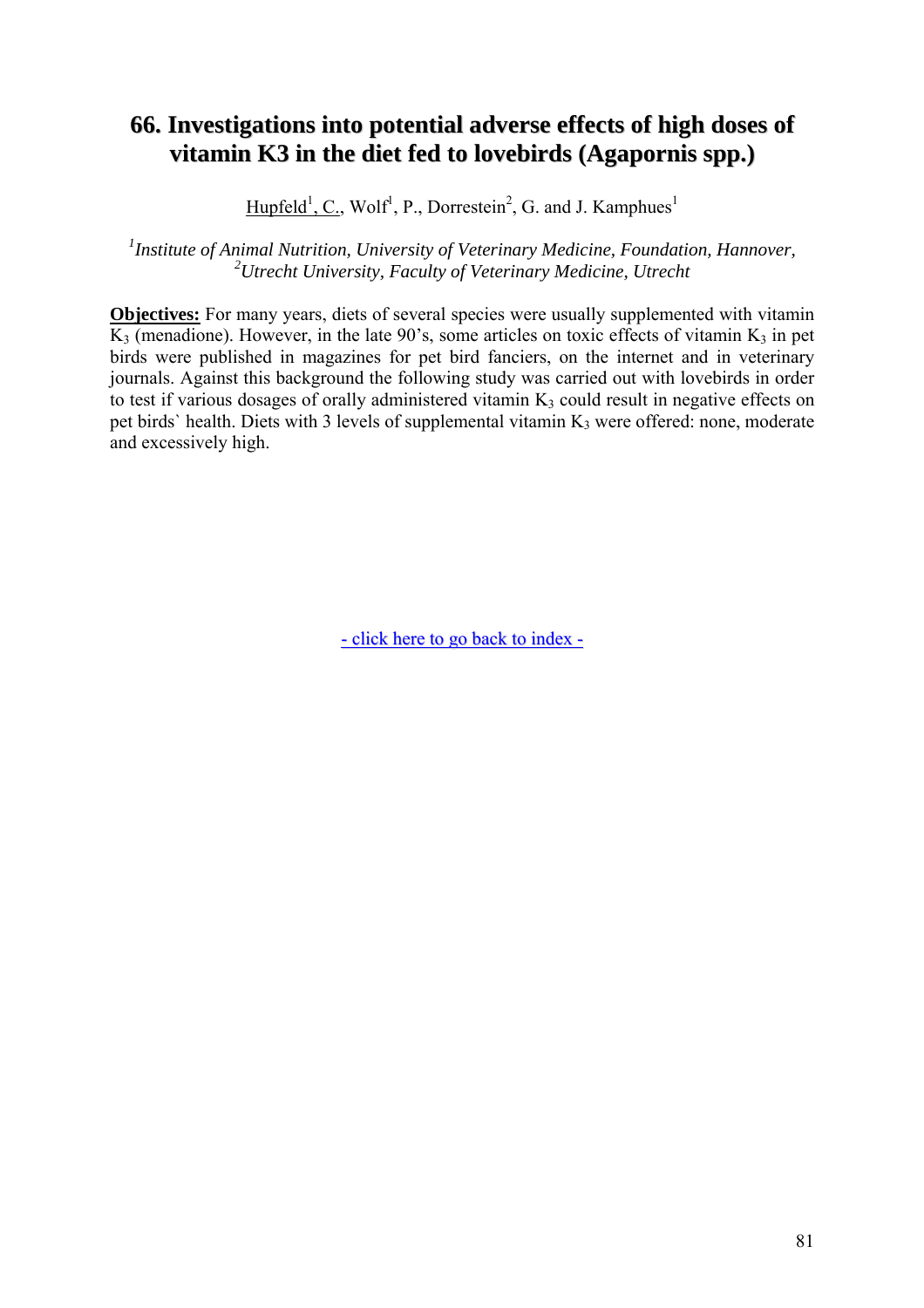### **67. Efficacy of pro- and prebiotics on E. coli- and Campylobacterinfections of canaries (Serinus canaria)**

Auerbach, M. I. and Glünder, G.

Probiotics as mircoorganisms and prebiotics beneficially affect the host animal by improving microbial balance of the intestinal tract. ToyoCerin®, Cylactin®, BioPlus 2B® and Bene-Bac® as probiotics and Bio-Mos® and MacroGard® as prebiotics were tested for the ability to stabilize the intestinal flora and prevent bacterial infections of pet birds.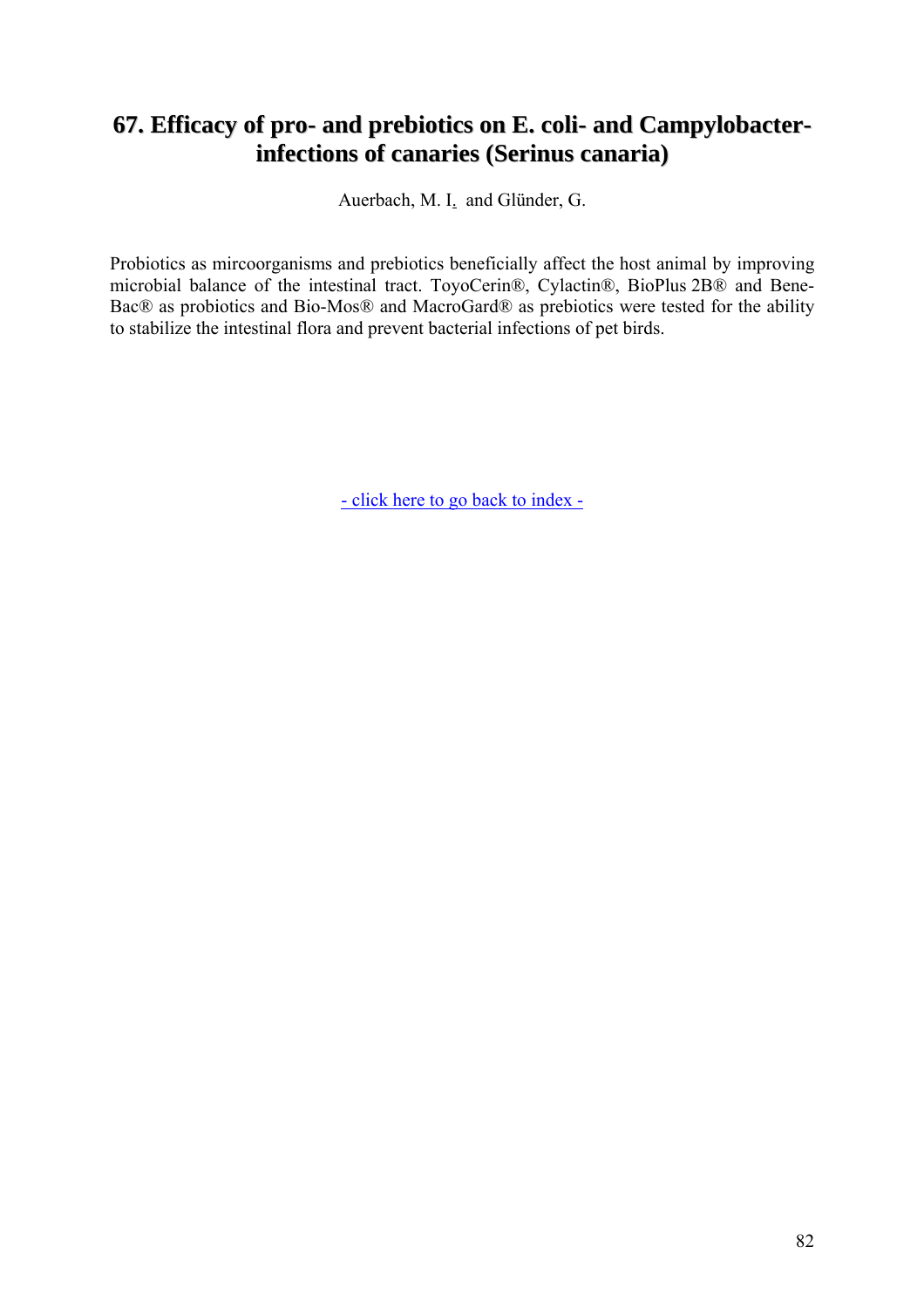#### **68. Effect of nectar food dilution degree and pollen on body condition, body weight and breeding performance in the nectarivorous parrot population at Loro Parque Fundacion**

Janssens G.P.J.<sup>1</sup>, Geeroms B.<sup>1</sup>, Bürkle M.<sup>2</sup>, Reinschmidt M.<sup>2</sup>, Werquin G.<sup>3</sup> <sup>1</sup>Laboratory of Animal Nutrition, Ghent University, Heidestraat 19, B-9820 Merelbeke, Belgium, <sup>2</sup>Loro Parque Fundación, Tenerife, Spain; <sup>3</sup>Versele-Laga Ltd., Belgium

**Objectives**. A previous study demonstrated that the dilution degree of nectar food in combination with the provision of fruit could alter energy intake in two species of rainbow lorikeets. The present study aimed to evaluate this strategy on body condition score (BCS), body weight and breeding performance in a large group of diverse nectarivore parrot species.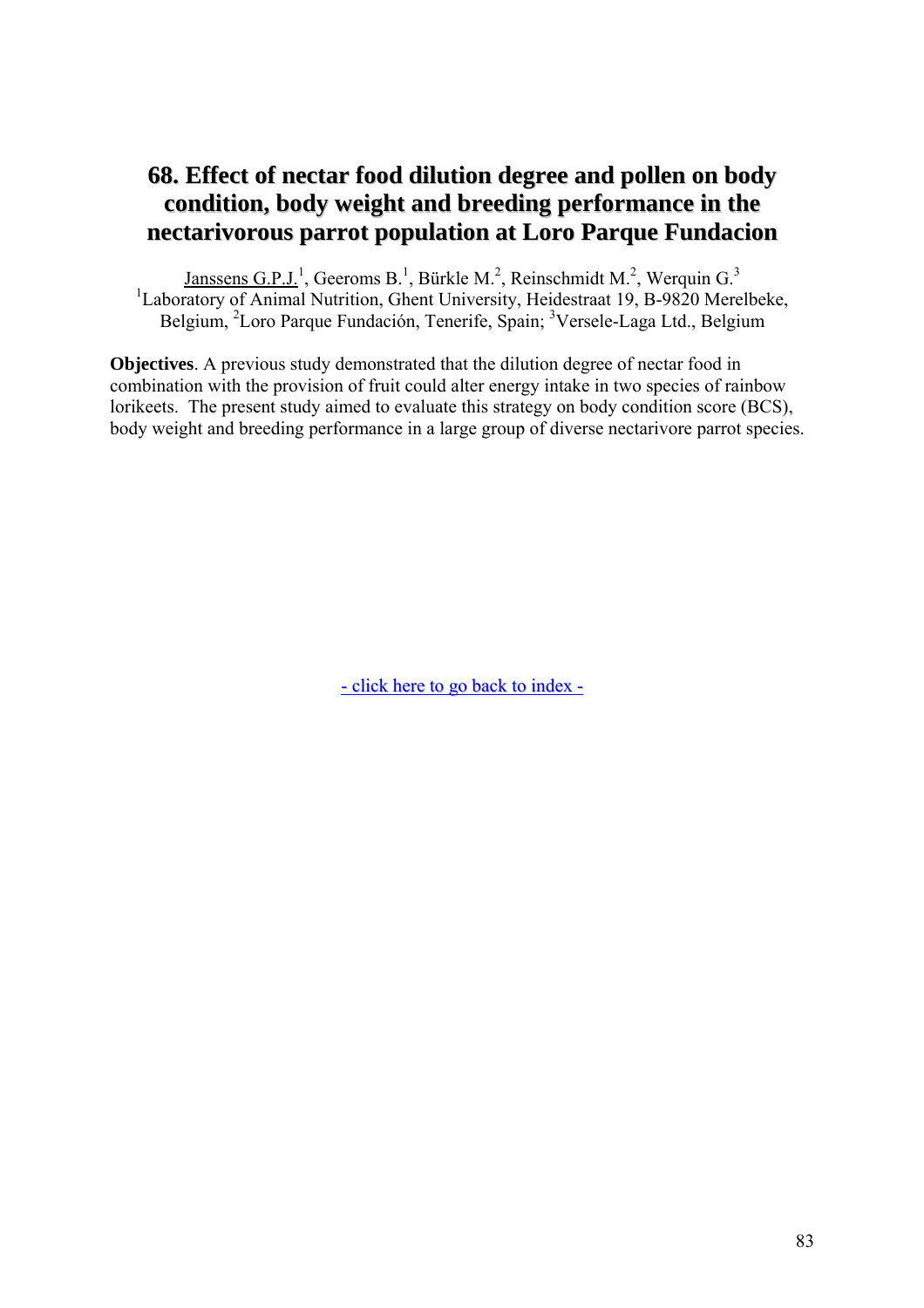# **69. Influences of different feed additives on feather growth and moulting into pet birds (Agapornis spp.)**

Jürgens, N., Wolf, P. and Kamphues, J. *Institute of Animal Nutrition, University of Veterinary Medicine, Foundation, Hannover* 

Pet food industry offers a high variety of supplementary feeds/products whose data on the label promote an undisturbed moult and an improved feather quality. These products are mainly supplemented with different minerals, vitamins or amino acids and the dosages correspond to recommendations for poultry. Up to now there are only few scientific investigations regarding the potential effects of these additives mentioned above on feather growth and quality, respectively. **Aim** of this study was an investigation of influences of such additives like selenium, zinc, copper, vitamins, sulphur containing amino acids or silicea on feather growth and moulting in pet birds.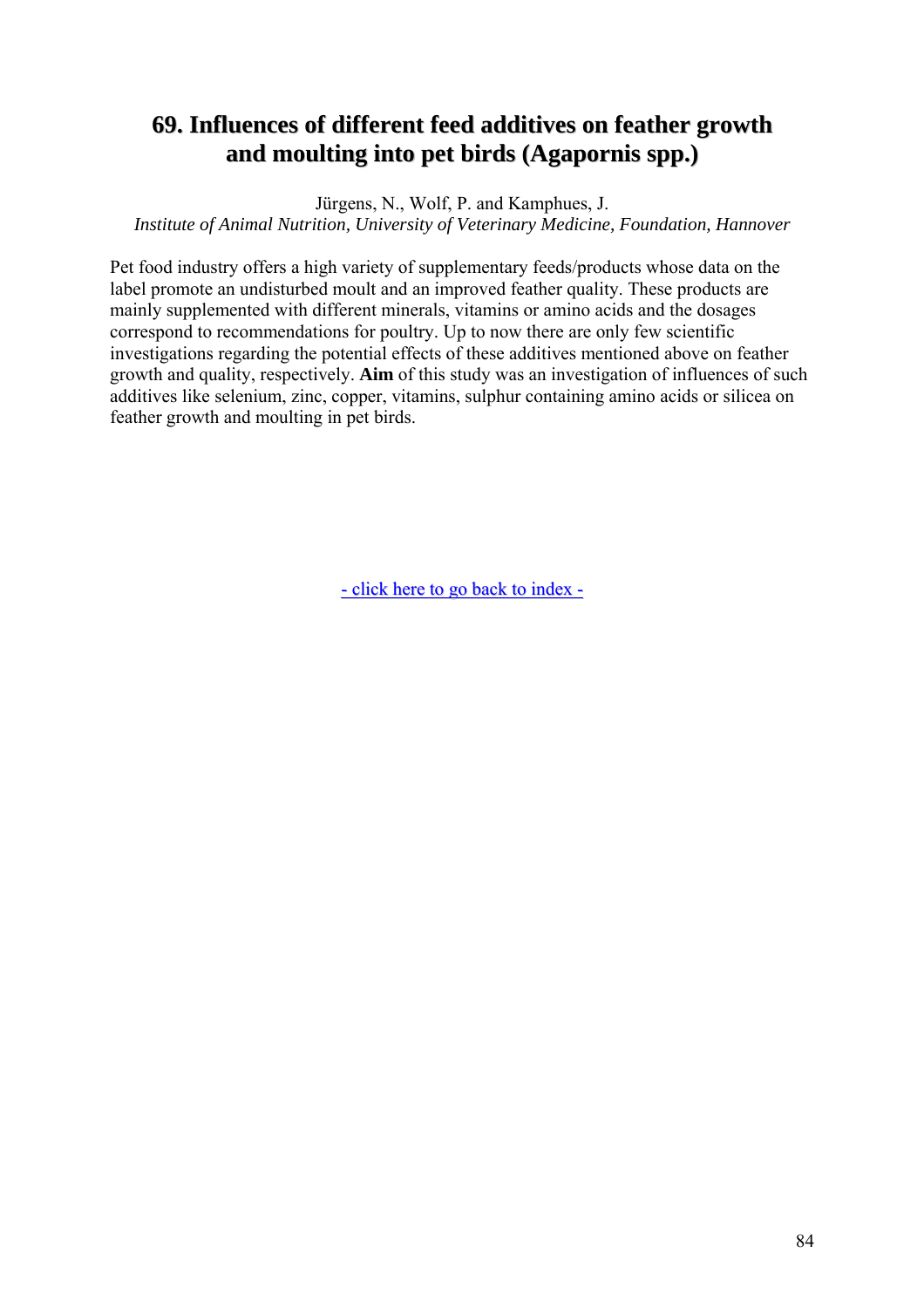# **70. Iron storage disease (haemosiderosis) in blue-masked leafbirds (Chloropsis venusta)**

Legler, M., Kummerfeld N., Wolf P.

The Blue-masked leafbird (*Chloropsis venusta*), the smallest member of the family of leafbirds (*Chloropseidae;* genus *Chloropsis*) is endemic to Sumatra. The leafbirds are a small group of passerines found throughout tropical and subtropical forests in indomalayan asia. In general, birds of this familiy are fruit eaters and nectar feeders, they also eat insects and spiders.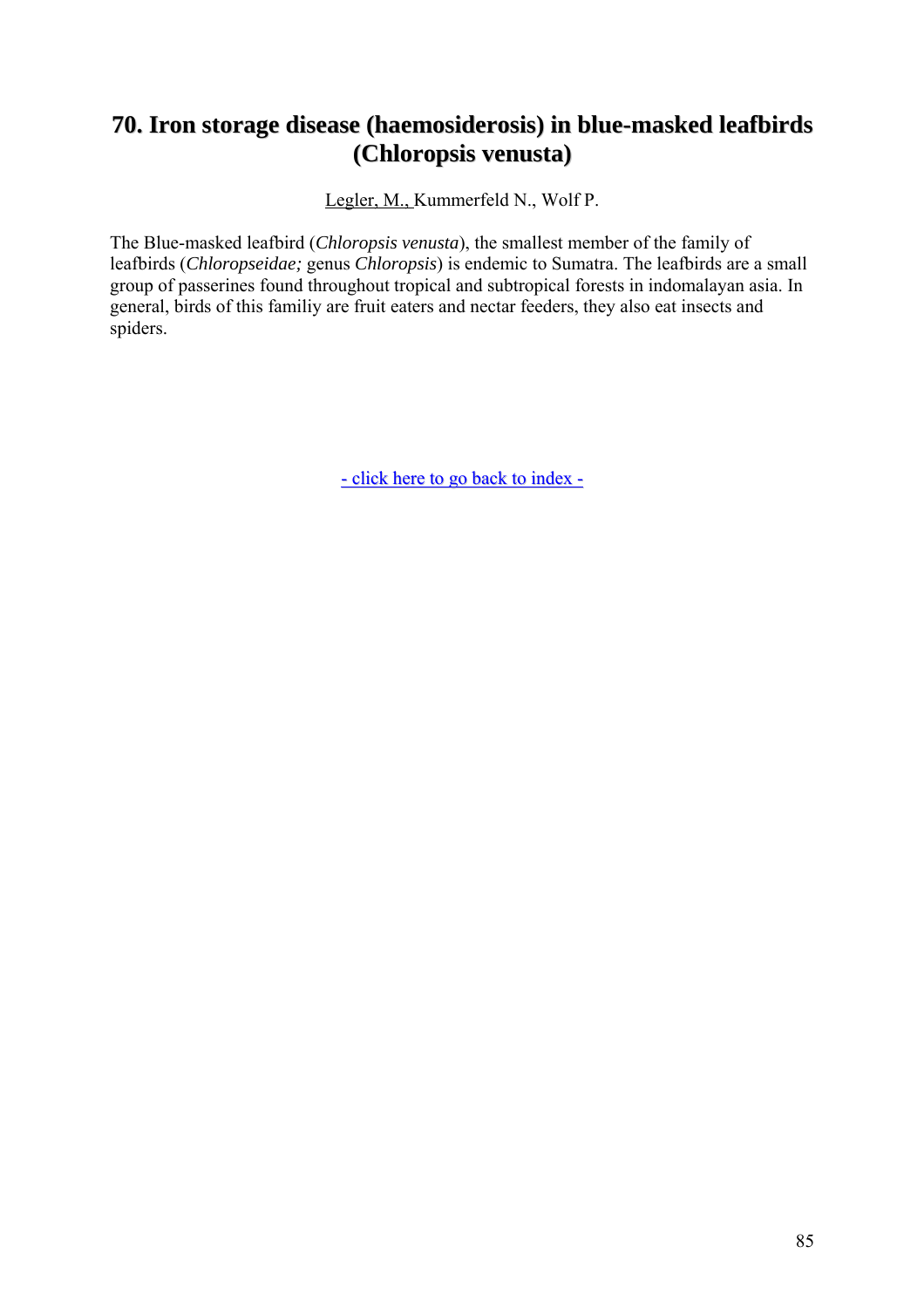# **71. Case study of idiopathic hyperlipideamia in a macaw**

Ryan, T.

Introduction: Hyperlipidemia and hypercholesteremia is well documented in psittacines. This case report traces a five year history of a twenty five year old male Blue & Gold Macaw for persistently elevated cholesterol and hyperlipidemia. This macaw was treated with a variety of medications and dietary adjustments over this time period.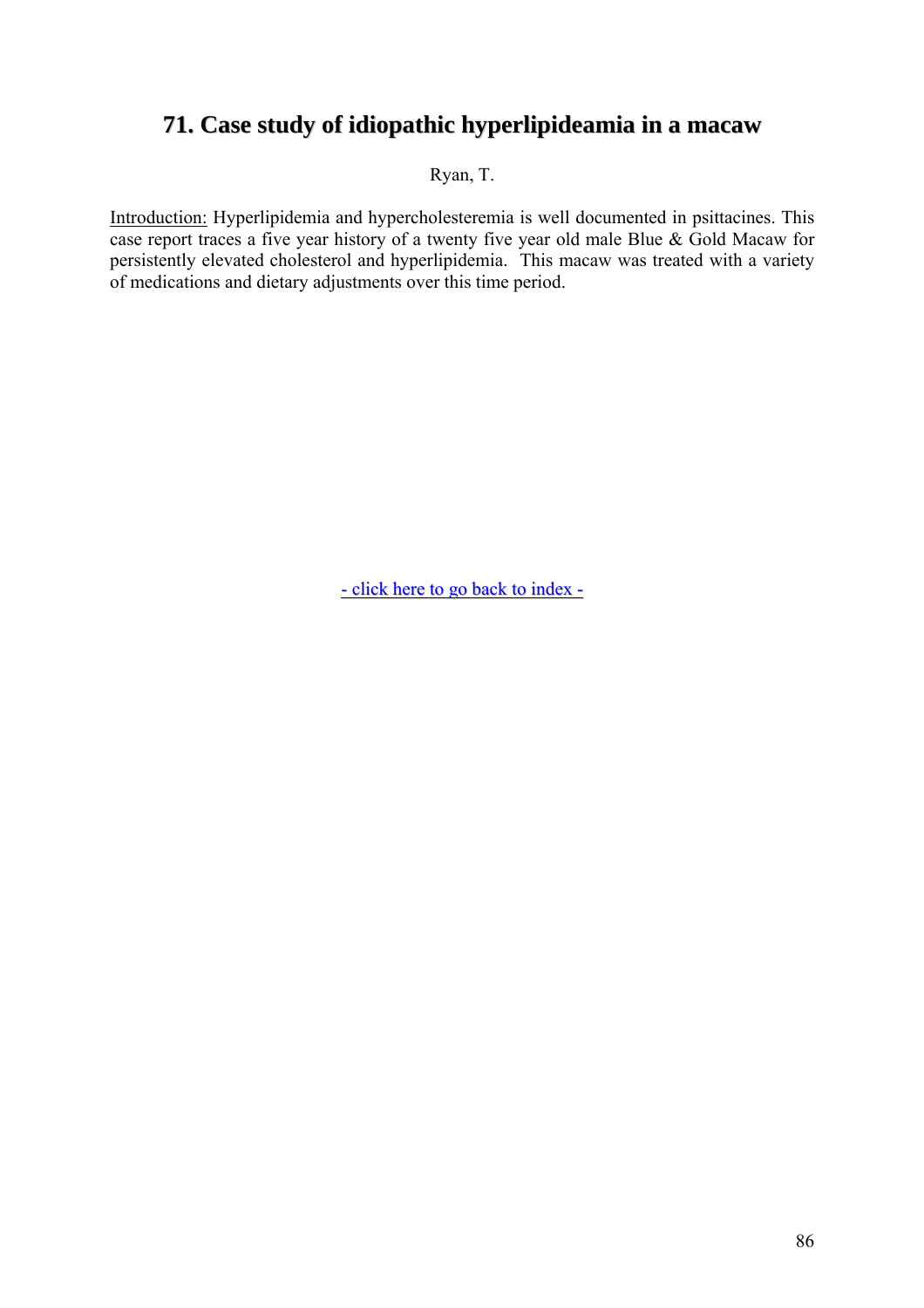#### **72. Evaluation of Policosanol to control hyperlipidemia**

*Ryan, T.* 

**Objective:** Policosanol is a mixture of long chain alcohols being advocated as a nonprescription safe way of lowering blood cholesterol levels. It is found in sugar cane, beeswax, yams, rice bran, and wheat germ. Policosanol has been advocated a cholesterol lowering agent in people<sup>1-10</sup>, rabbits<sup>11-13</sup>, and birds<sup>14-15</sup>. The purpose of this study was to investigate the use of policosanol in the treatment of hypercholesteremia in pet psittacines. A variety of psittacines and dosing were used. These birds were on a variety of diets. t was decided not to do dietary change would play in any cholesterol level changes and second there was no way to verify the information that owners procide .The ages of the birds were not included in the study since we could not verify the accuracy of the information provided.